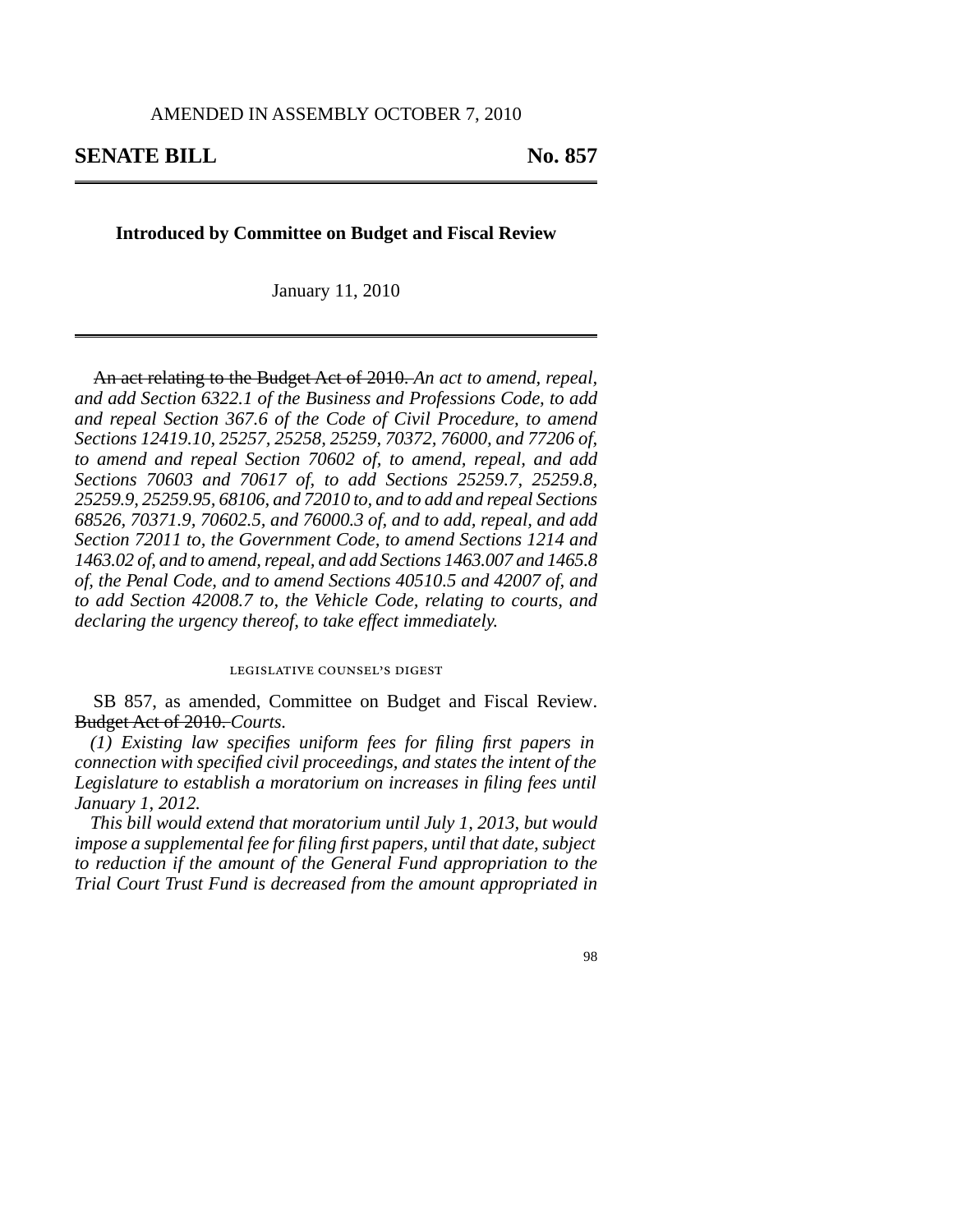*the 2010–11 fiscal year. The supplemental fees collected pursuant to these provisions would be deposited into the Trial Court Trust Fund. The bill would make other conforming changes.*

*(2) Existing law specifies various uniform fees for filing specified documents in connection with certain civil proceedings. The fee for filing a motion for summary judgment or summary adjudication of issues is \$200, and the fee for filing in the superior court an application to appear as counsel pro hac vice is \$250. Existing law provides that the entire fee collected for the pro hac vice application shall be transmitted to the state for deposit into the Immediate and Critical Needs Account of the State Court Facilities Construction Fund.*

*This bill, until July 1, 2013, would increase each of those fees to \$500, and would provide for <sup>1</sup> ⁄2 of the pro hac vice application fee to be transmitted to the state for deposit into the Trial Court Trust Fund. Until July 1, 2013, the bill also would require an attorney whose application to appear as counsel pro hac vice has been granted to pay an annual renewal fee of \$500 for each year that the attorney maintains pro hac vice status in the case in which the application was granted. The entire renewal fee would be transmitted to the state for deposit into the Trial Court Trust Fund.*

*(3) Existing law requires an added state court construction penalty of \$4.50 to be included in the total penalty, fine, or forfeiture, of every parking offense for which a penalty, fine, or forfeiture is imposed. Existing law requires those collected penalty payments to be deposited monthly with the county treasurer who in turn transmits those moneys to the Controller, as specified.*

*This bill would specify that in the event those payments were deposited in a local courthouse construction fund and expended pursuant to a specified provision, the county or processing agency would not be liable for the failure to transmit that penalty to the Controller during the 2008 calendar year.*

*The bill also would require the Judicial Council to conduct a pilot program until July 1, 2013, to assess the benefits and impacts of requiring all subcontractors with bids in excess of \$500,000 to pay for employee health expenses for construction field employees working in California, and giving quality points to a proposing construction manager at risk that pays for those employee health expenses, as specified. The bill would require the Administrative Office of the Courts to issue a report in connection with the pilot program on or before July 1, 2015.*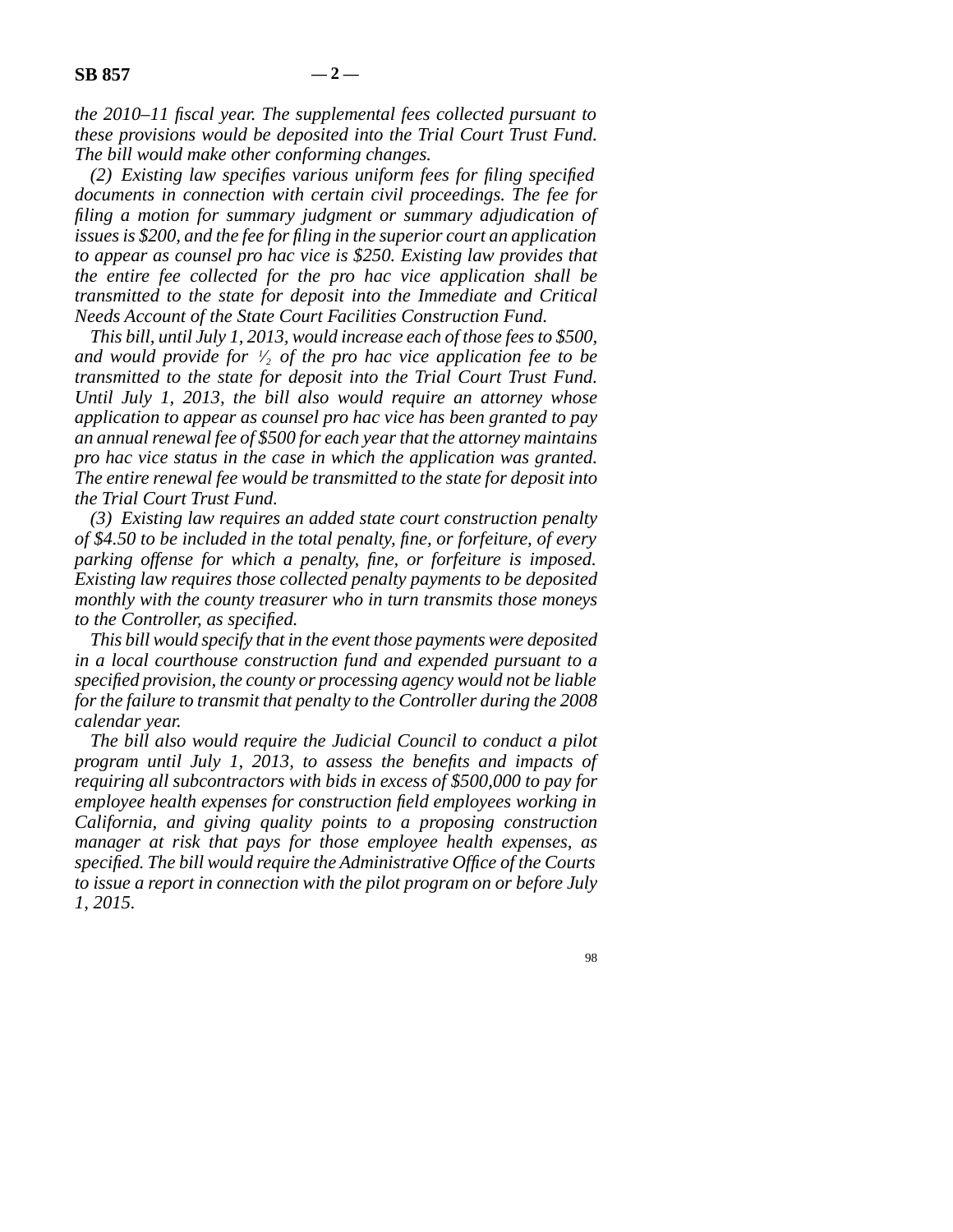*(4) Existing law provides that, in all general civil cases, except as specified, a party that has provided notice may appear by telephone at specified conferences, hearings, and proceedings. Existing law establishes the Trial Court Trust Fund to fund trial court operations, as specified.*

*This bill would require the Judicial Council, on or before July 1, 2011, to establish statewide, uniform fees to be paid by a party for appearing by telephone, in addition to any other fees paid to vendors and courts, as specified. The bill would provide that until July 1, 2013, if a vendor or court later receives a fee or a portion of a fee for appearance by telephone that was previously waived, that fee would be distributed, as specified. The bill would also require the Judicial Council, on or before July 1, 2011, and periodically thereafter as appropriate, to enter into one or more master agreements with a vendor or vendors to provide for telephone appearances in civil cases. The bill would limit the methods by which a court may make telephone appearances available to a party.*

*The bill, until July 1, 2013, would also require each vendor or court that provides for appearances by telephone to transmit \$20, for each fee received for providing telephone appearance services, to the State Treasury for deposit in the Trial Court Trust Fund, except as specified. Until July 1, 2013, the bill would require that if the vendor or court receives a portion of the fee, as specified, the vendor or court shall transmit only the proportionate share of the amount, as specified. The bill would require vendors to transmit, as specified, an amount equal to the total amount of revenue received by all courts for providing appearances for the 2009–10 fiscal year. The bill would require that the \$20 fee or the proportionate share collected in that quarter be transmitted within 15 days after the end of each calendar quarter. The bill would require the Judicial Council to allocate the amount collected for specified purposes.*

*The bill would also require trial courts to provide written notification to the public by conspicuous posting within or about its facilities, on its public Internet Web site, and to the Judicial Council not less than 60 days prior to closing any courtroom or closing or reducing the hours of clerks' offices during regular business hours, as specified. The bill would require the Judicial Council, within 15 days of receiving notice from a trial court, to conspicuously post on its Internet Web site and provide the chairs and vice chairs of specified legislative committees a copy of the notice.*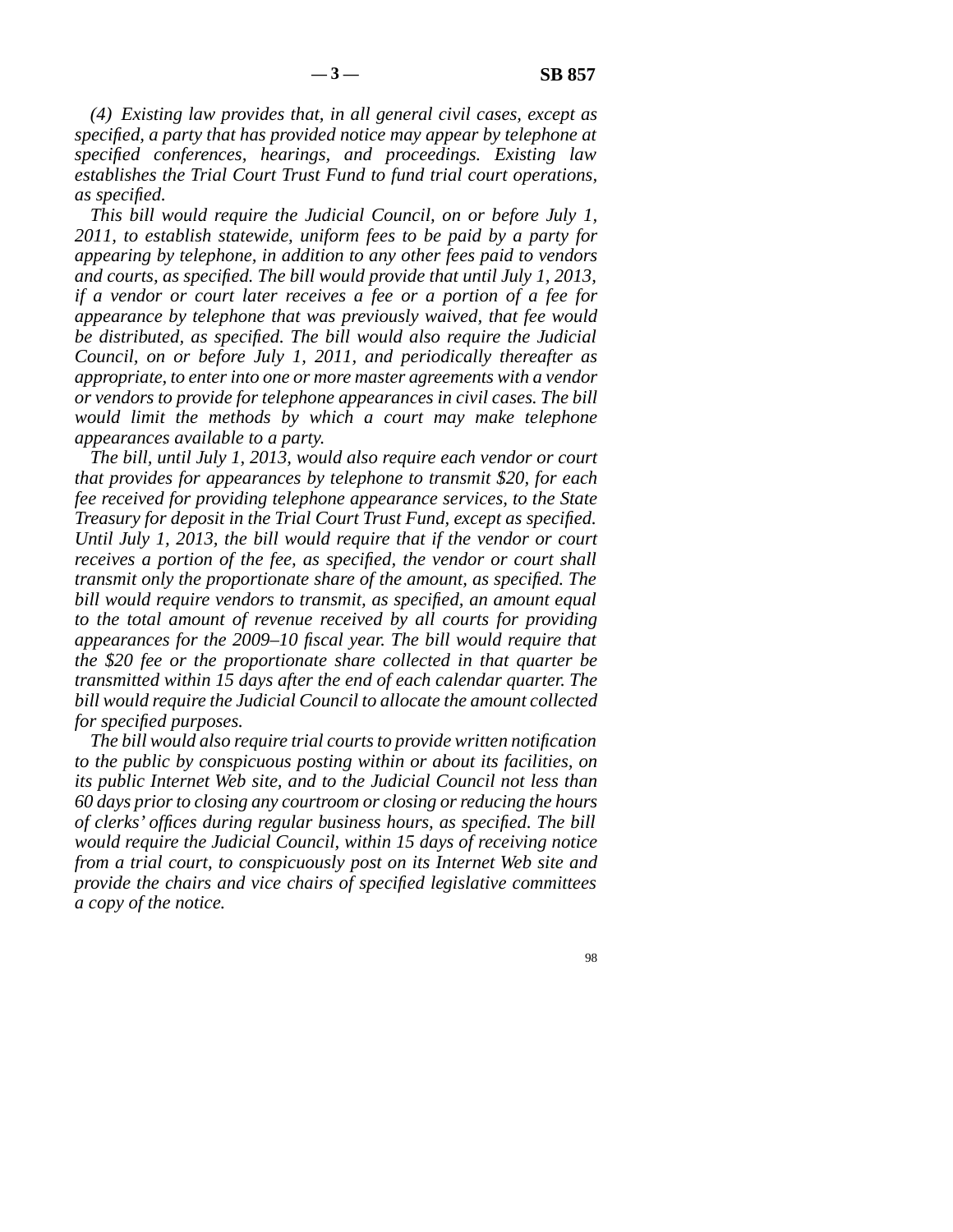*(5) Existing law authorizes any department, officer, or employee of a county or a judicial district in the county, charged by law with the collection of any county or district tax assessment, penalty, cost, license fees, or any judicial district fine, assessment, or penalty, or any money, which is due and payable to the county or district for any reason, to apply to the board of supervisors for a discharge from accountability for the collection thereof if the amount is too small to justify the cost of collection, the likelihood of collection does not warrant the expense involved, or the amount thereof has been otherwise lawfully compromised or adjusted.*

*This bill would additionally authorize any collection program that is operated by a court to apply to the presiding judge of the court, or another designated judge, for a similar discharge of accountability, as specified. The bill would authorize the Judicial Council, by rule of court, to establish the process by which applications would be submitted and reviewed or the standards for ordering a discharge. The bill would provide that responsibility for collection of court-ordered debt or bail be demonstrated by a written agreement between the county and the court. The bill would authorize the court to transfer responsibility for discharging court-ordered debt or bail to the county by written agreement, if the court is responsible for collecting court-ordered debt or bail.*

*(6) Existing law authorizes a county board of supervisors to make an order discharging a department, officer, or employee from further accountability and direct the county auditor to adjust any charge against the department, officer, or employee in a like amount. That discharge from accountability does not constitute a release of any person from liability for payment of any amount.*

*This bill would require the county, within 45 days after the end of the month in which any discharge from accountability is approved, to report to the superior court the discharge from accountability for any court-ordered debt or bail that the county would otherwise have been responsible for collecting. The bill would require the report to include the following for each debt discharged: the case number, whether the case is an infraction, misdemeanor, or felony, the amount of the debt discharged, and the number of years since the debt became delinquent.*

*(7) Existing law authorizes any county or court that implements a comprehensive program to identify and collect various delinquent fees and penalties to deduct and deposit in the county treasury or the trial court operations fund the cost of operating that program from any*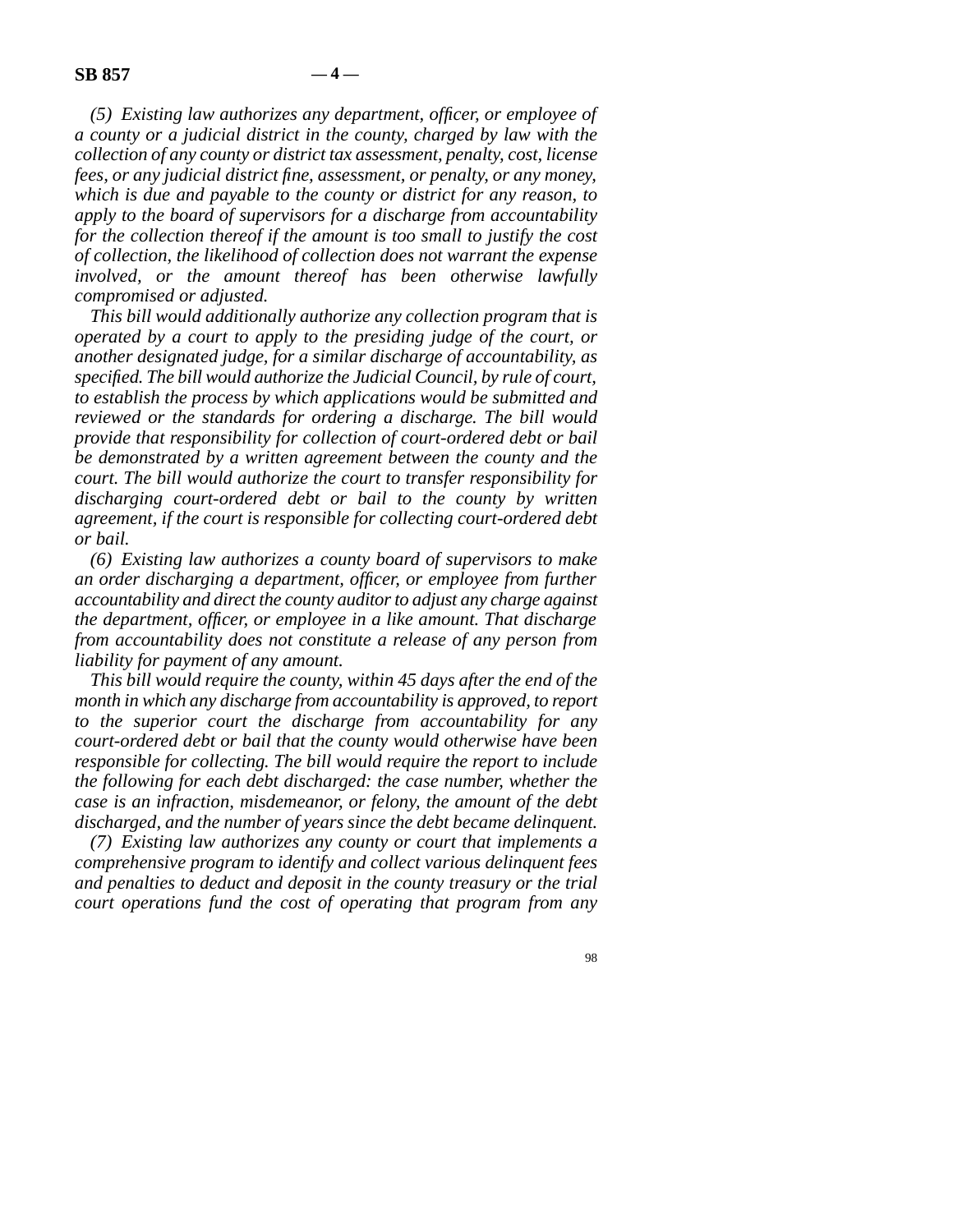*revenues collected prior to distributing the revenues to other governmental entities, as specified.*

*This bill, on and after July 1, 2012, would provide that once debt becomes delinquent, as specified, it continues to be delinquent and may be subject to collection by a comprehensive collection program. The bill would also modify the meaning of a comprehensive collection program.*

*(8) Existing law authorizes the clerk of the court to accept a payment and forfeiture of at least 25% of the total bail amount for each infraction violation of the Vehicle Code prior to the date on which the defendant promised to appear, or prior to the expiration of any lawful continuance of that date, or upon receipt of information that an action has been filed and prior to the scheduled court date, if specified circumstances exist. Those circumstances include that the charge is of a nonparking infraction.*

*This bill would instead authorize the clerk of the court to accept a payment and forfeiture of at least 10% of the total bail amount. The bill would extend that authorization for any infraction violation of the Vehicle Code.*

*(9) Existing law requires the clerk of the court to accept from a person ordered or permitted to attend a traffic violator school a payment of at least 25% of a specified fee upon filing a written agreement by the defendant to pay the remainder of the fee according to an installment payment schedule of no more than 90 days as agreed upon with the court. When a defendant fails to make an installment payment of the fee according to an installment agreement, the court may convert the fee to bail, declare it forfeited, and report the forfeiture as a conviction, as specified.*

*This bill will instead authorize the clerk of the court to accept a payment of at least 10% of the fee. The bill would specify that for the purposes of reporting a conviction pursuant to that provision, the date that the court declares the bail forfeited would be reported as the date of conviction.*

*The bill would also establish a one-time amnesty program for fines and bail meeting certain requirements to accept, in full satisfaction of any eligible fine or bail, 50% of the fine or bail amount, between January 1, 2012, and June 30, 2012. The bill would also require the Judicial Council to adopt guidelines for the amnesty program no later than November 1, 2011. The bill would require the Judicial Council to*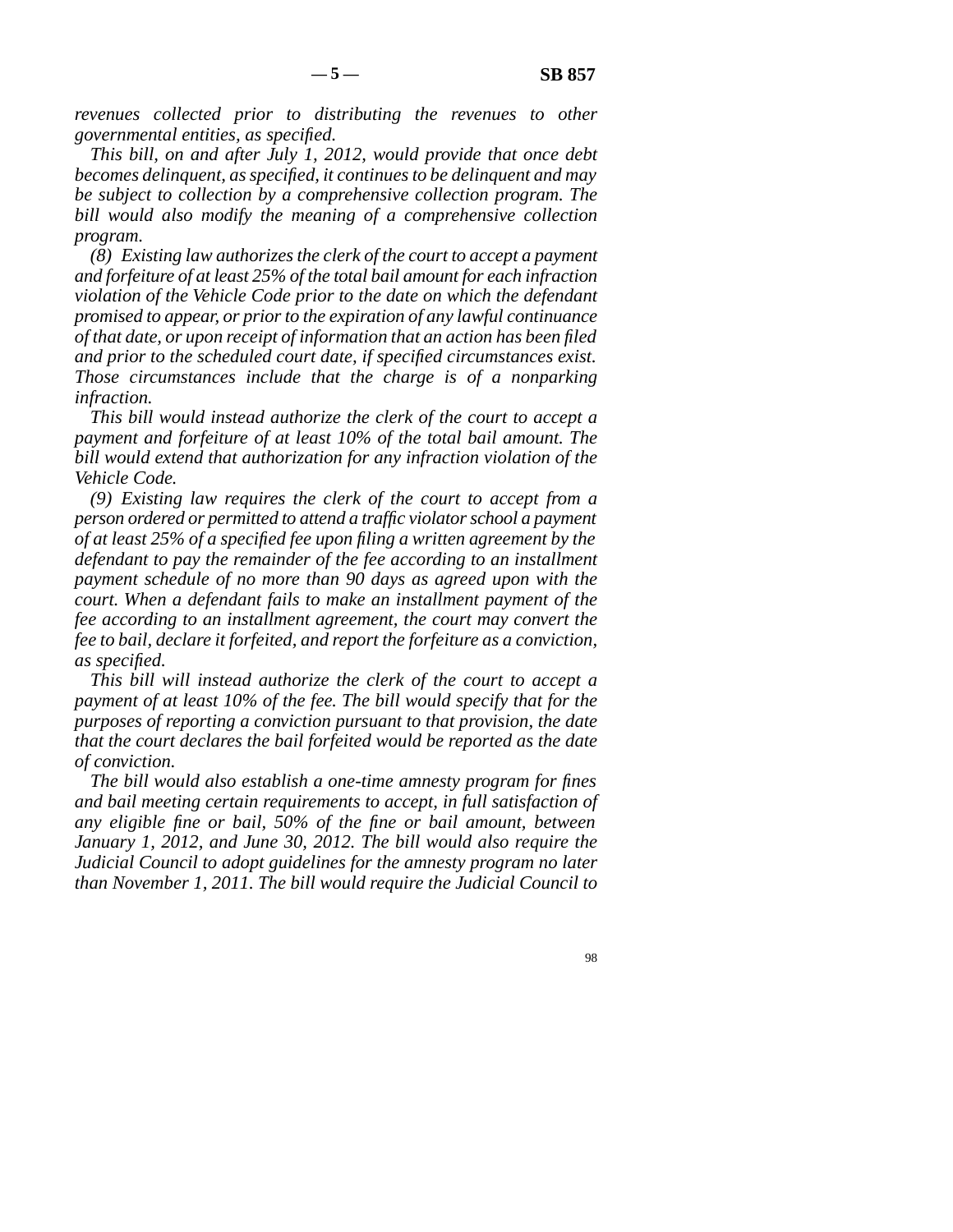*submit a report to the Legislature on or before December 31, 2012, summarizing the information provided by each court or county.*

*(10) Existing law requires a levy in each county of an additional penalty in the amount of \$7 for every \$10, or part of \$10, upon every fine, penalty, or forfeiture imposed and collected by the courts for all criminal offenses, including all offenses involving a violation of the Vehicle Code or any local ordinance adopted pursuant to the Vehicle Code. Existing law reduces that \$7 additional penalty in each county by the additional penalty amount assessed by the county for the local courthouse construction fund, as specified.*

*This bill would modify the additional penalty assessed by certain counties, as specified.*

*(11) Existing law requires the Controller, to the extent feasible, to offset any amount overdue and unpaid for a fine, penalty, assessment, bail, vehicle parking penalty, or court-ordered reimbursement for court-related services, from a person or entity, against any amount owing the person or entity by a state agency on a claim for a refund from the Franchise Tax Board under the Personal Income Tax Law or the Bank and Corporation Tax Law, or from winnings in the California State Lottery.*

*This bill would additionally require an offset against a cash payment of a claim for unclaimed property held by the state.*

*(12) Existing law requires that a fee of \$30 be imposed on every conviction for a criminal offense, including traffic offenses, to ensure and maintain adequate funding for court security. Existing law requires the court fee to be reduced to \$20 on July 1, 2011.*

*This bill would instead raise the court fee to \$40 until July 1, 2011, at which time the court fee would be reduced to \$30, and on July 1, 2013, the court fee would be further reduced to \$20.*

*(13) Existing law requires the Judicial Council, on or after July 1, 2009, to establish a task force to evaluate criminal and traffic-related court-ordered debts imposed against adult and juvenile offenders. Among other things, the task force would be required to make recommendations to the Judicial Council no later than June 30, 2010, regarding the priority in which court-ordered debts should be satisfied.*

*This bill would require the Judicial Council to establish that task force before June 30, 2011, and would add as members of the task force a county public defender and a city attorney appointed by the Speaker of the Assembly and a defense attorney in private practice and a district attorney appointed by the Senate Committee on Rules. The bill would*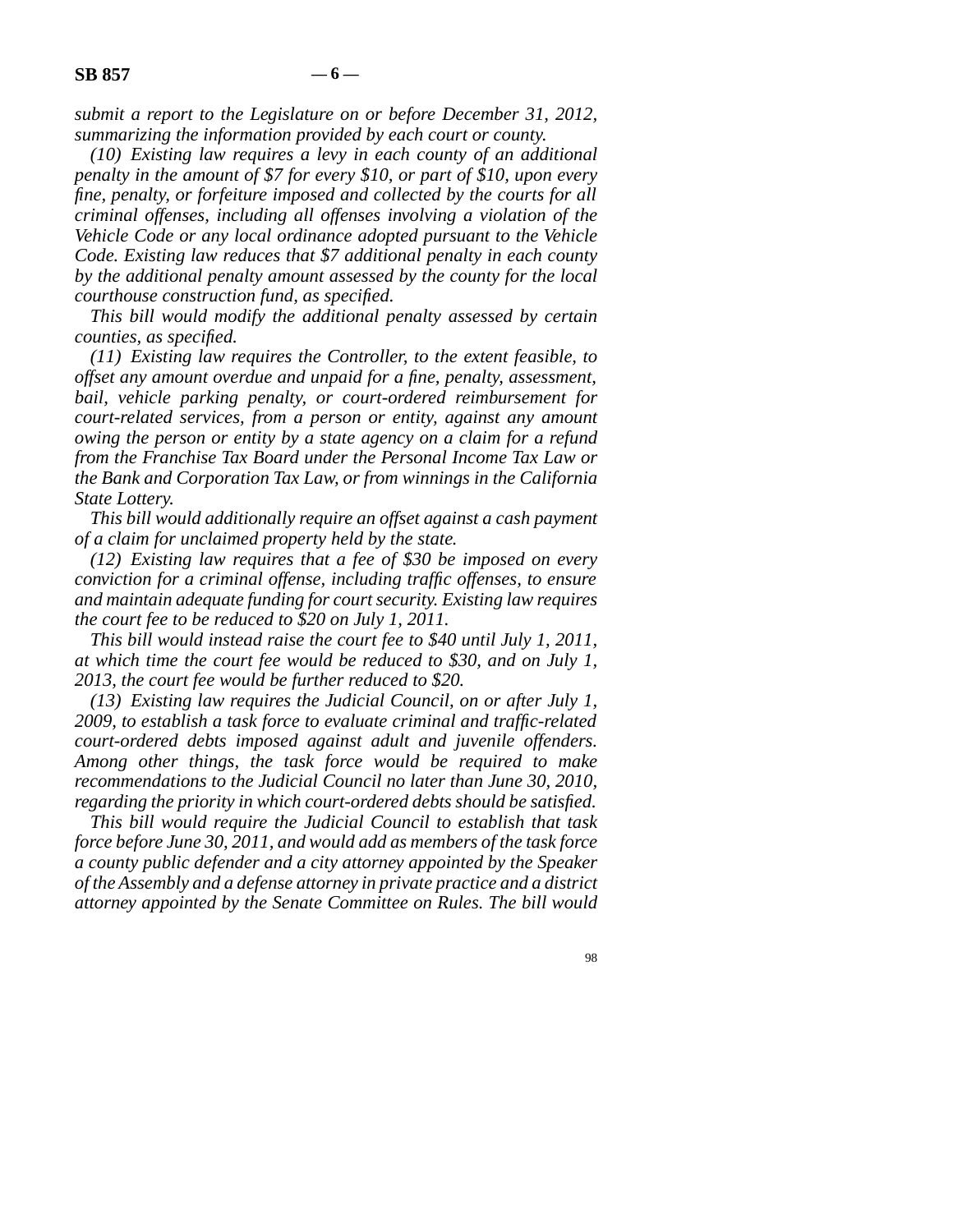*also require the task force to make those recommendations to the Judicial Council and the Legislature no later than June 30, 2011.*

*(14) Existing law authorizes the Judicial Council to regulate the budget and fiscal management of the trial courts, and requires the Judicial Council to adopt regulations for recordkeeping and accounting by the courts ensuring that all revenues and expenditures relating to court operations are known. At the request of the Legislature, the Controller may perform and publish financial and fiscal compliance audits of the reports of court revenues and expenditures. The Controller is required to report the results of these audits to the Legislature and the Judicial Council, and the Judicial Council or its representative may perform audits and reviews of all court financial records wherever they may be located.*

*This bill would, instead, authorize the Judicial Council or its representatives to inspect, review, and perform comprehensive oversight and analysis of court financial records wherever they may be located, and to investigate allegations of financial impropriety or mismanagement. The bill also would require a specified auditing entity, not earlier than July 1, 2011, and not later than December 15, 2012, to establish a pilot program to audit 6 trial courts, as specified, and, on or before December 15, 2013, to commence an audit of the trial courts, including a review of all funds within the trial court's administration or control. The bill would require the audit of each trial court at least once every 4 years. The bill would require the auditing entity to compile the trial court audit findings and report the results of these audits to the Legislature, the Judicial Council, and the Department of Finance no later than April 1 of each year. The bill would provide that the audit be paid for from funds of the local trial court being audited.*

*This bill also would require the auditing entity, as specified, on or before December 15, 2013, and biennially thereafter, to perform an audit of the Administrative Office of the Courts, including a review of all funds under the administration, jurisdiction, or control of the Administrative Office of the Courts. The bill would require the auditing entity to provide a copy of the final audit report to the Legislature, the Judicial Council, and the Department of Finance upon issuance.*

*The bill would also require the Judicial Council to conduct an analysis of the cost incurred by trial courts related to the default prove up process, as defined, and report on the different methods trial courts use in processing filings related to the default prove up process as well as*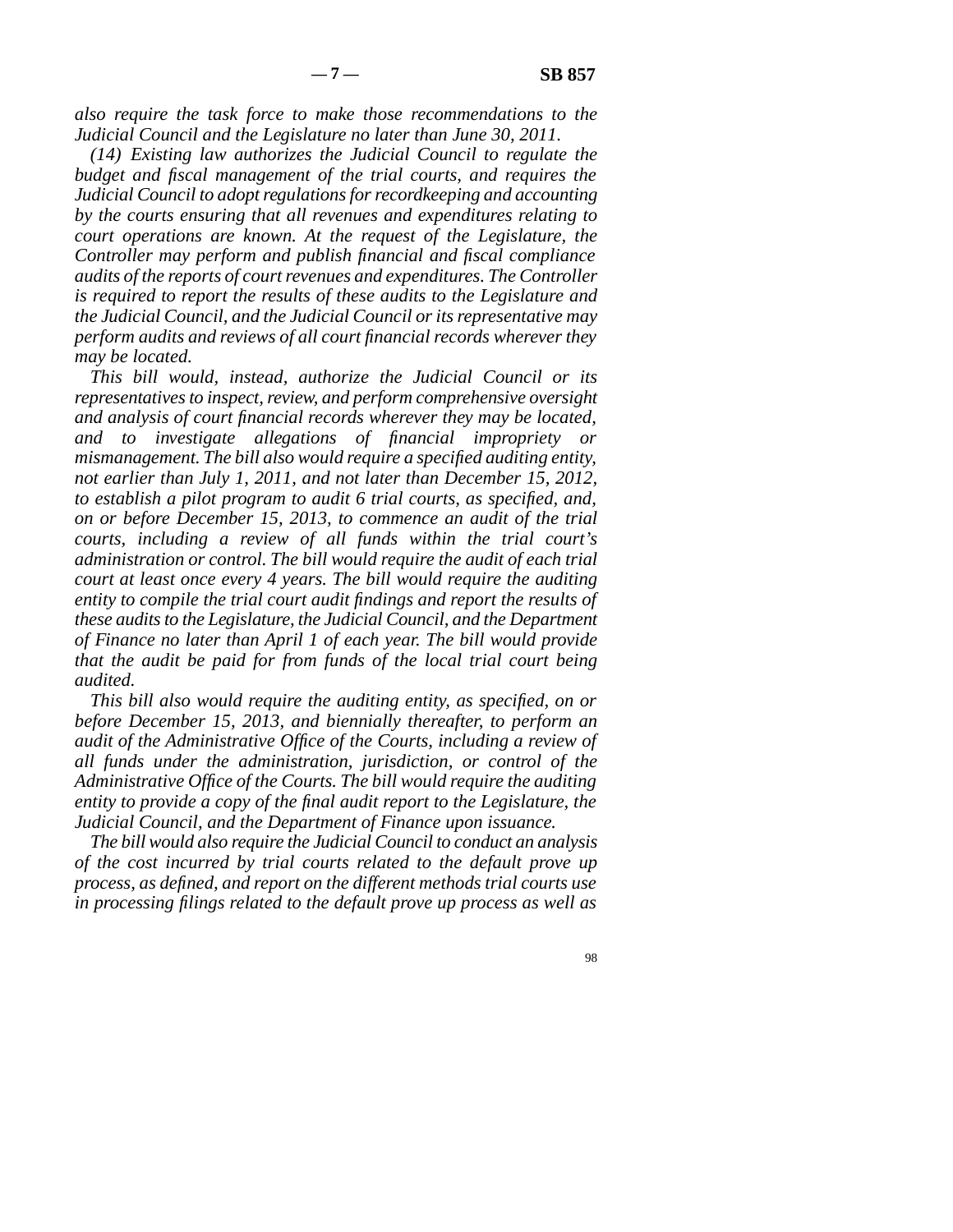*the revenue generated by these filings. The bill would require Judicial Council to provide its report to the Assembly Committee on Budget and the Senate Committee on Budget and Fiscal Review by June 30, 2012. The bill would require the Legislative Analyst's Office to review that report, consult with stakeholders, consider the best practices of other states, and make any recommendations to increase efficiency, streamline the processes and turnaround times for filing documents related to the default prove up process, and assess whether any changes should be made to the fee structure for filings related to the process. The bill would require the Legislative Analyst's Office to provide its recommendations to the Assembly Committee on Budget and the Senate Committee on Budget and Fiscal Review by September 30, 2011.*

*(15) Existing law establishes the Trial Court Trust Fund for services provided to the court or courts by the Administrative Office of the Courts or payment for services or property of any kind contracted for by the court or courts or on behalf of the courts by the Administrative Office of the Courts.*

*This bill would provide, commencing 60 days after the enactment of the Budget Act of 2010, and until July 1, 2013, that for each parking offense where a parking penalty, fine, or forfeiture is imposed, an added penalty of \$3 shall be included in the total penalty, fine, or forfeiture, as specified. The bill would require the county treasurer to transmit the penalty to the Treasurer for deposit in the Trial Court Trust Fund, as specified.*

*Because the bill would increase the duties of county employees, the bill would impose a state-mandated local program.*

*The California Constitution requires the state to reimburse local agencies and school districts for certain costs mandated by the state. Statutory provisions establish procedures for making that reimbursement.*

*This bill would provide that, if the Commission on State Mandates determines that the bill contains costs mandated by the state, reimbursement for those costs shall be made pursuant to these statutory provisions.*

*(16) This bill would declare that it is to take effect immediately as an urgency statute.*

This bill would express the intent of the Legislature to enact statutory changes relating to the Budget Act of 2010.

Vote: majority <sup>2</sup>/<sub>3</sub>. Appropriation: no. Fiscal committee: no *yes*. State-mandated local program: no *yes*.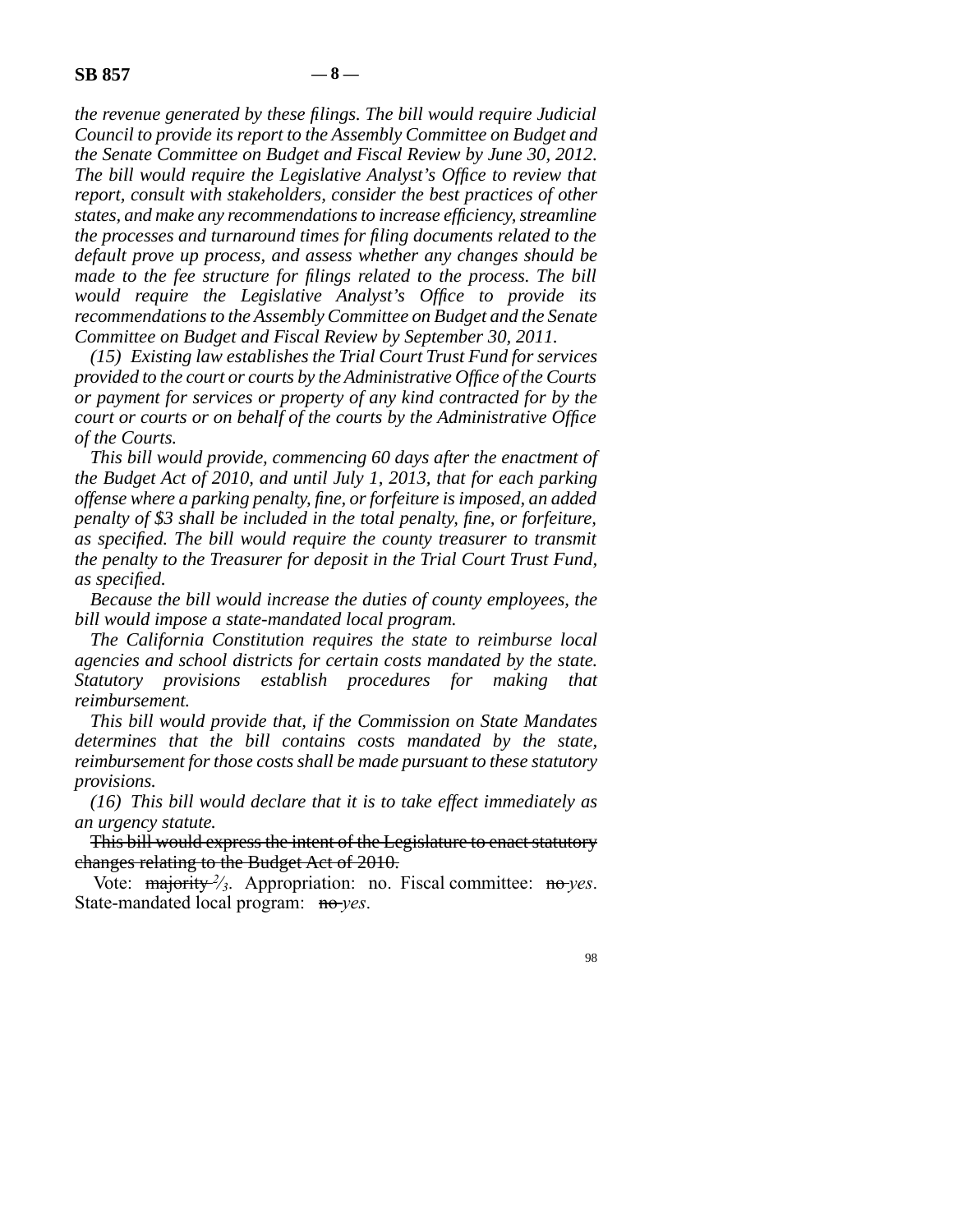*The people of the State of California do enact as follows:*

1 2 *SECTION 1. Section 6322.1 of the Business and Professions Code is amended to read:*

3 4 5 6 7 8 6322.1. (a) Until the end of the moratorium described in Section 70601 of the Government Code, the board of supervisors of any county may increase, as provided in this section, the amount distributed to its county law library fund from the uniform filing fees listed in Section 6321 whenever it determines that the increase is necessary to defray the expenses of the law library.

9 10 11 12 13 14 15 16 17 18 19 Any increase in the amount distributed to the law library fund in any county under this subdivision shall not be effective until January 1 of the next year after the adoption by the board of supervisors of the increase. The amount of the increase in any calendar year shall be no greater than three dollars (\$3) over the previous calendar year. A copy of the action of the board of supervisors that establishes the increase shall be provided to the Administrative Office of the Courts as soon as it becomes available but no later than December 15 of the year before the increased distribution goes into effect. (b) Distribution changes after January 1, 2008, shall be

20 21 determined by the process described in Section 70601 of the Government Code.

22 23 24 25 26 27 28 29 30 31 32 33 34 (c) (1) In an action or proceeding in which a claim for money damages falls within the monetary jurisdiction of the small claims court and is filed by an assignee who is prohibited from filing or maintaining a claim pursuant to Section 116.420 of the Code of Civil Procedure, the uniform filing fee shall be reduced by twenty-four dollars (\$24) *forty-four dollars (\$44)* to one hundred eighty-one dollars (\$181) if the complaint contains a declaration under penalty of perjury, executed by the party requesting the reduction in fees, that the case qualifies for the lower fee because the claim for money damages will not exceed the monetary jurisdiction of small claims court and is filed by an assignee of the claim. (2) When the uniform filing fee is reduced as provided under

35 36 this subdivision, the amount distributed from each uniform filing fee to the law library fund in the county shall be as follows:

37

38 Jurisdiction Amount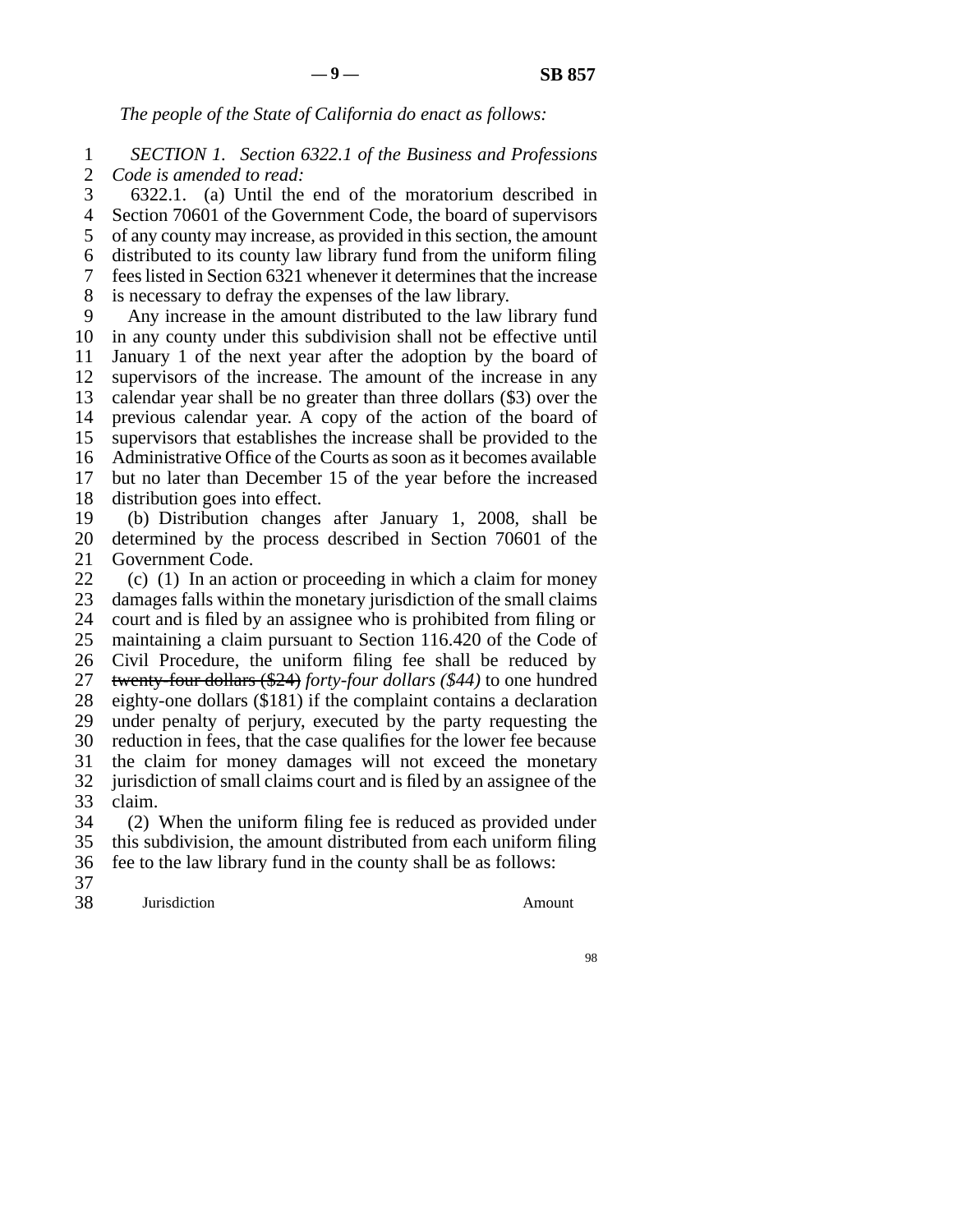# **SB 857**

| 1              | \$12.00 |
|----------------|---------|
| $\overline{2}$ | 1.00    |
| 3              | 6.00    |
| $\overline{4}$ | 12.00   |
| 5              | 7.00    |
| 6              | 12.00   |
| 7              | 8.00    |
| 8              | 6.00    |
| 9              | 9.00    |
| 10             | 9.00    |
| 11             | 6.00    |
| 12             | 12.00   |
| 13             | 12.00   |
| 14             | 6.00    |
| 15             | 12.00   |
| 16             | 12.00   |
| 17             | 12.00   |
| 18             | 12.00   |
| 19             | 5.00    |
| 20             | 12.00   |
| 21             | 12.00   |
| 22             | 4.00    |
| 23             | 12.00   |
| 24             | 12.00   |
| 25             | 6.00    |
| 26             | 6.00    |
| 27             | 10.00   |
| 28             | 12.00   |
| 29             | 7.00    |
| 30             | 8.00    |
| 31             | 7.00    |
| 32             | 6.00    |
| 33             | 12.00   |
| 34             | 8.50    |
| 35             | 6.00    |
| 36             | 12.00   |
| 37             | 12.00   |
| 38             | 12.00   |
| 39             | 10.00   |
| 40             | 12.00   |

 $\bf{98}$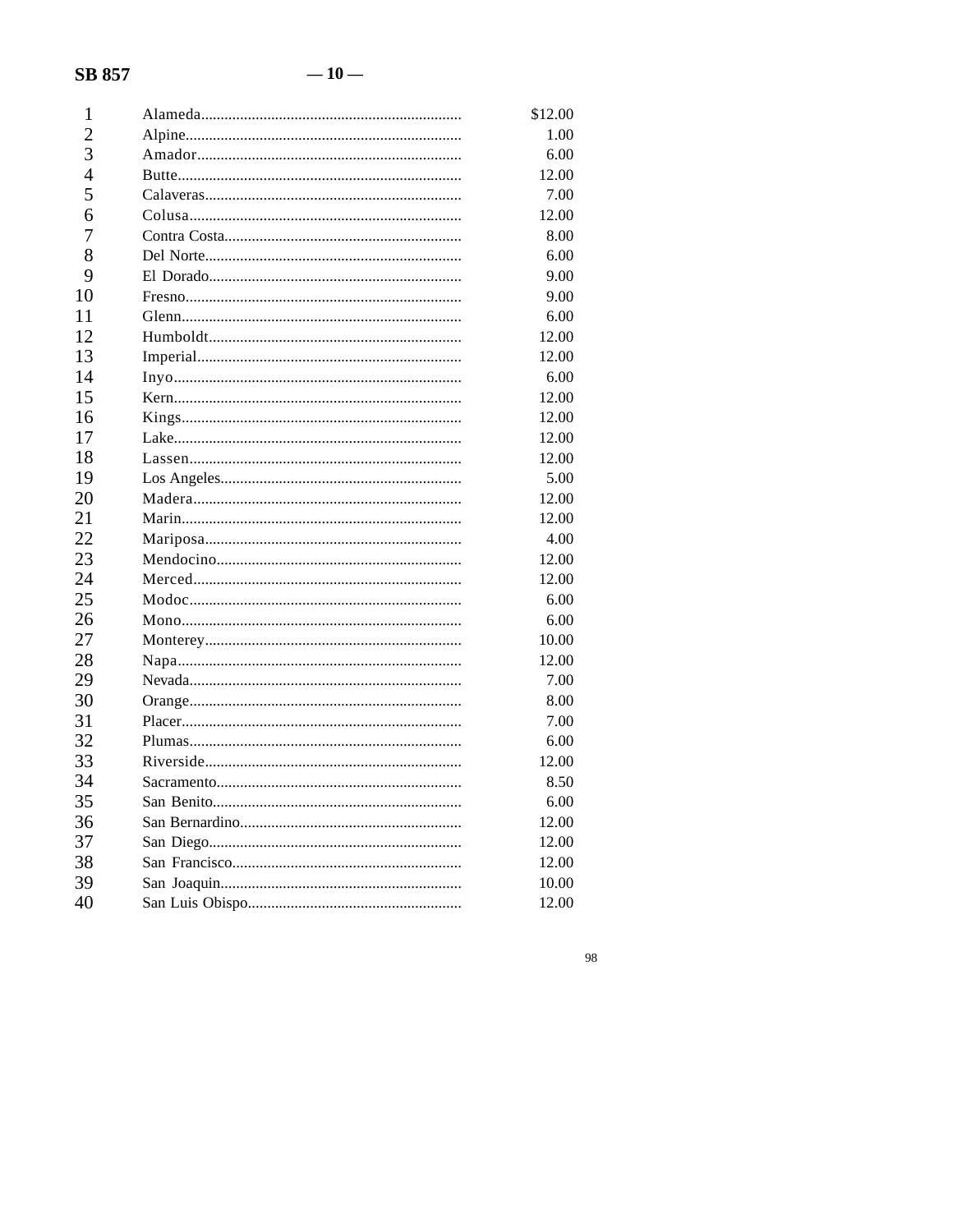|        | 12.00 |
|--------|-------|
|        | 12.00 |
|        | 8.00  |
| 4      | 12.00 |
|        | 8.50  |
| 6      | 9.00  |
|        | 8.00  |
| 8      | 9.00  |
| 9      | 12.00 |
| 10     | 6.50  |
| 11     | 1.00  |
| 12     | 9.00  |
| 13     | 6.00  |
| 14     | 12.00 |
| 15     | 2.00  |
| 16     | 12.00 |
| 17     | 10.00 |
| 18     | 7.00  |
| $\sim$ |       |

19

20 21 The increases described in subdivision (a) do not apply to the law library distributions in this subdivision.

22 23 24 25 26 27 28 29 30 31 32 33 34 35 36 37 38 (3) Notwithstanding subdivision (d) of Section 68085.4 of the Government Code, when the uniform filing fee is reduced as provided in this subdivision, the amounts distributed to dispute resolution programs, the State Court Facilities Construction Fund, the Judges' Retirement Fund, children's waiting rooms, and the Equal Access Fund shall remain as provided under subdivisions (b) and (c) of Section 68085.4 of the Government Code and shall not be changed. Only the amounts distributed to the Trial Court Trust Fund, the law libraries, and the Immediate and Critical Needs Account of the State Court Facilities Construction Fund shall be adjusted. The amount distributed from each uniform filing fee under this section to the Immediate and Critical Needs Account of the State Court Facilities Construction Fund, established in Section 70371.5, shall be eleven dollars (\$11). If the fee is further reduced below one hundred eighty-one dollars (\$181), as with a partial waiver or partial payment, the proportional reductions described in subdivision (g) of Section 68085.1 of the Government

39 Code shall apply.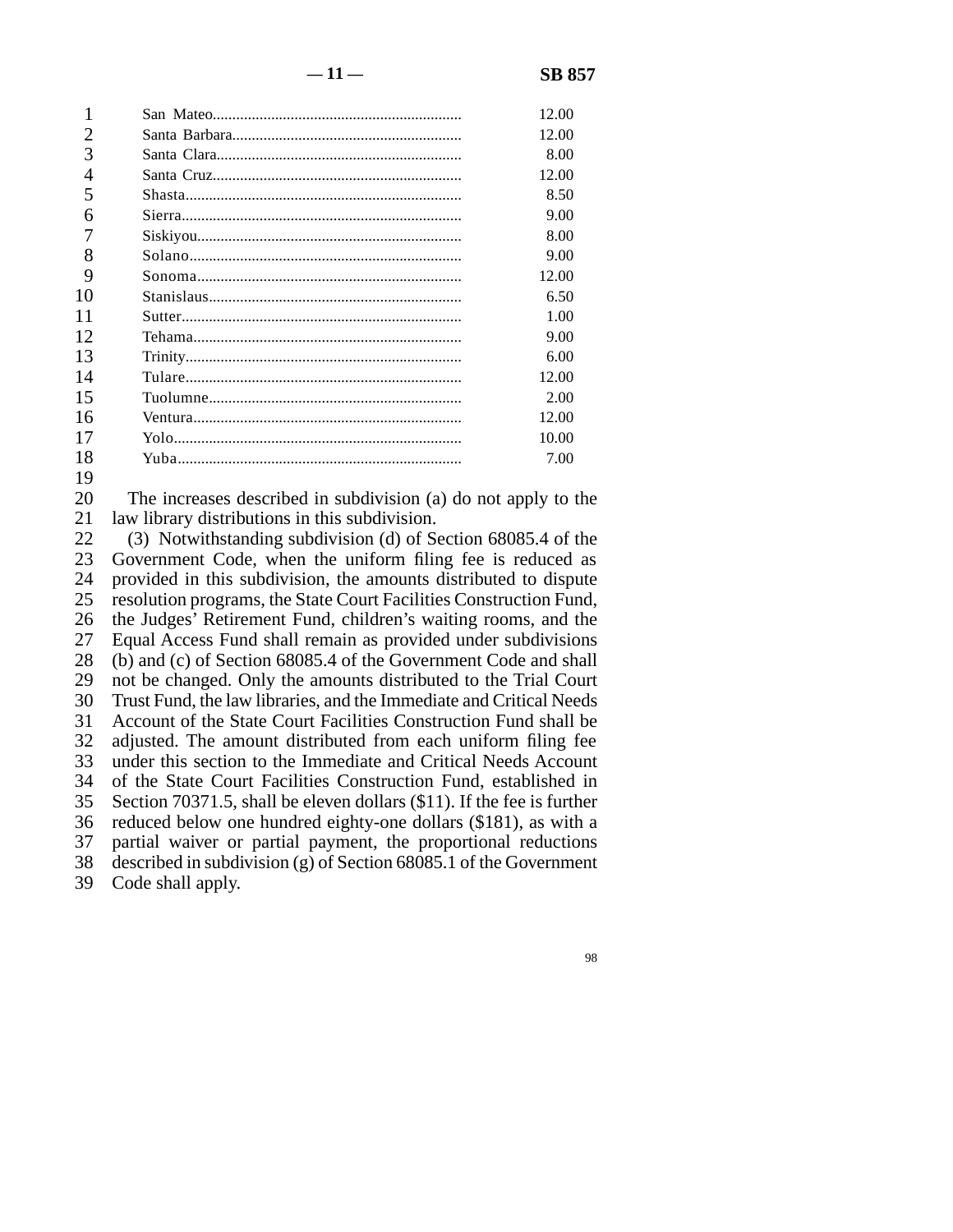1 2 3 4 (d) Distributions under this section to the law library fund in each county shall be used only for the purposes authorized by this chapter. (e) As used in this section and Section 6321, "law library fund"

5 6 includes a law library account described in the second paragraph of Section 6320.

7 8 9 10 *(f) This section shall become inoperative on July 1, 2013, and, as of January 1, 2014, is repealed, unless a later enacted statute, that becomes operative on or before January 1, 2014, deletes or extends the dates on which it becomes inoperative and is repealed.*

11 12 *SEC. 2. Section 6322.1 is added to the Business and Professions Code, to read:*

13 14 15 16 17 *6322.1. (a) Until the end of the moratorium described in Section 70601 of the Government Code, the board of supervisors of any county may increase, as provided in this section, the amount distributed to its county law library fund from the uniform filing fees listed in Section 6321 whenever it determines that the increase*

18 *is necessary to defray the expenses of the law library.*

19 *Any increase in the amount distributed to the law library fund*

20 21 *in any county under this subdivision shall not be effective until January 1 of the next year after the adoption by the board of*

22 *supervisors of the increase. The amount of the increase in any*

23 *calendar year shall be no greater than three dollars (\$3) over the*

24 *previous calendar year. A copy of the action of the board of*

25 *supervisors that establishes the increase shall be provided to the*

26 27 *Administrative Office of the Courts as soon as it becomes available but no later than December 15 of the year before the increased*

28 *distribution goes into effect.*

29 30 31 *(b) Distribution changes after January 1, 2008, shall be determined by the process described in Section 70601 of the Government Code.*

32 33 34 35 36 37 38 *(c) (1) In an action or proceeding in which a claim for money damages falls within the monetary jurisdiction of the small claims court and is filed by an assignee who is prohibited from filing or maintaining a claim pursuant to Section 116.420 of the Code of Civil Procedure, the uniform filing fee shall be reduced by twenty-four dollars (\$24) to one hundred eighty-one dollars (\$181) if the complaint contains a declaration under penalty of perjury,*

39 *executed by the party requesting the reduction in fees, that the*

40 *case qualifies for the lower fee because the claim for money*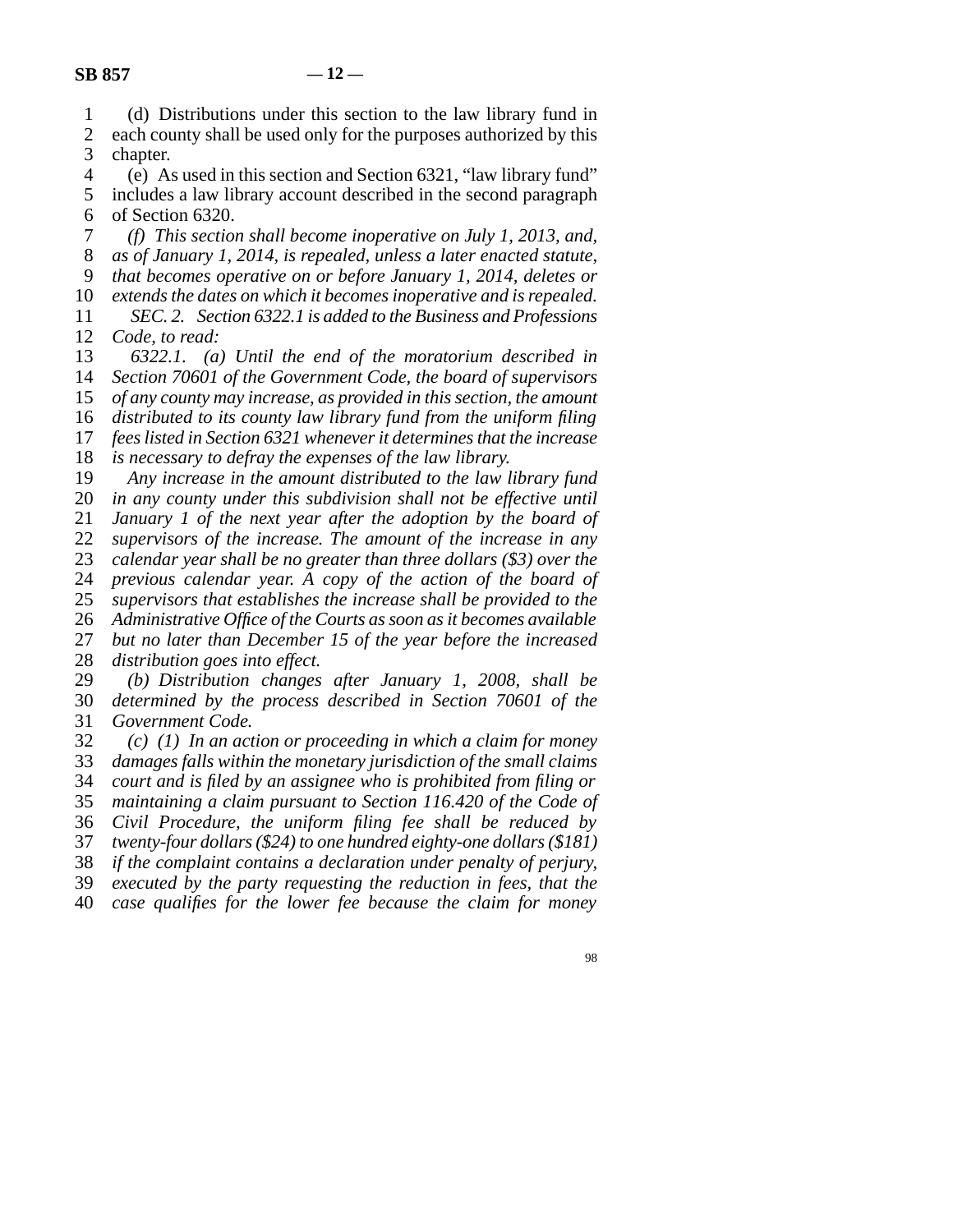| 1              | damages will not exceed the monetary jurisdiction of small claims |         |
|----------------|-------------------------------------------------------------------|---------|
| $\overline{c}$ | court and is filed by an assignee of the claim.                   |         |
| 3              | (2) When the uniform filing fee is reduced as provided under      |         |
| $\overline{4}$ | this subdivision, the amount distributed from each uniform filing |         |
| 5              | fee to the law library fund in the county shall be as follows:    |         |
| 6              |                                                                   |         |
| 7              | <b>Jurisdiction</b>                                               | Amount  |
| 8              |                                                                   | \$12.00 |
| 9              |                                                                   | 1.00    |
| 10             |                                                                   | 6.00    |
| 11             |                                                                   | 12.00   |
| 12             |                                                                   | 7.00    |
| 13             |                                                                   | 12.00   |
| 14             |                                                                   | 8.00    |
| 15             |                                                                   | 6.00    |
| 16             |                                                                   | 9.00    |
| 17             |                                                                   | 9.00    |
| 18             |                                                                   | 6.00    |
| 19             |                                                                   | 12.00   |
| 20             |                                                                   | 12.00   |
| 21             |                                                                   | 6.00    |
| 22             |                                                                   | 12.00   |
| 23             |                                                                   | 12.00   |
| 24             |                                                                   | 12.00   |
| 25             |                                                                   | 12.00   |
| 26             |                                                                   | 5.00    |
| 27             |                                                                   | 12.00   |
| 28             |                                                                   | 12.00   |
| 29             |                                                                   | 4.00    |
| 30             |                                                                   | 12.00   |
| 31             |                                                                   | 12.00   |
| 32             |                                                                   | 6.00    |
| 33             |                                                                   | 6.00    |
| 34             | <i>Monterey</i>                                                   | 10.00   |
| 35             |                                                                   | 12.00   |
| 36             |                                                                   | 7.00    |
| 37             |                                                                   | 8.00    |
| 38             |                                                                   | 7.00    |
| 39             |                                                                   | 6.00    |
| 40             |                                                                   | 12.00   |

 $\bf{98}$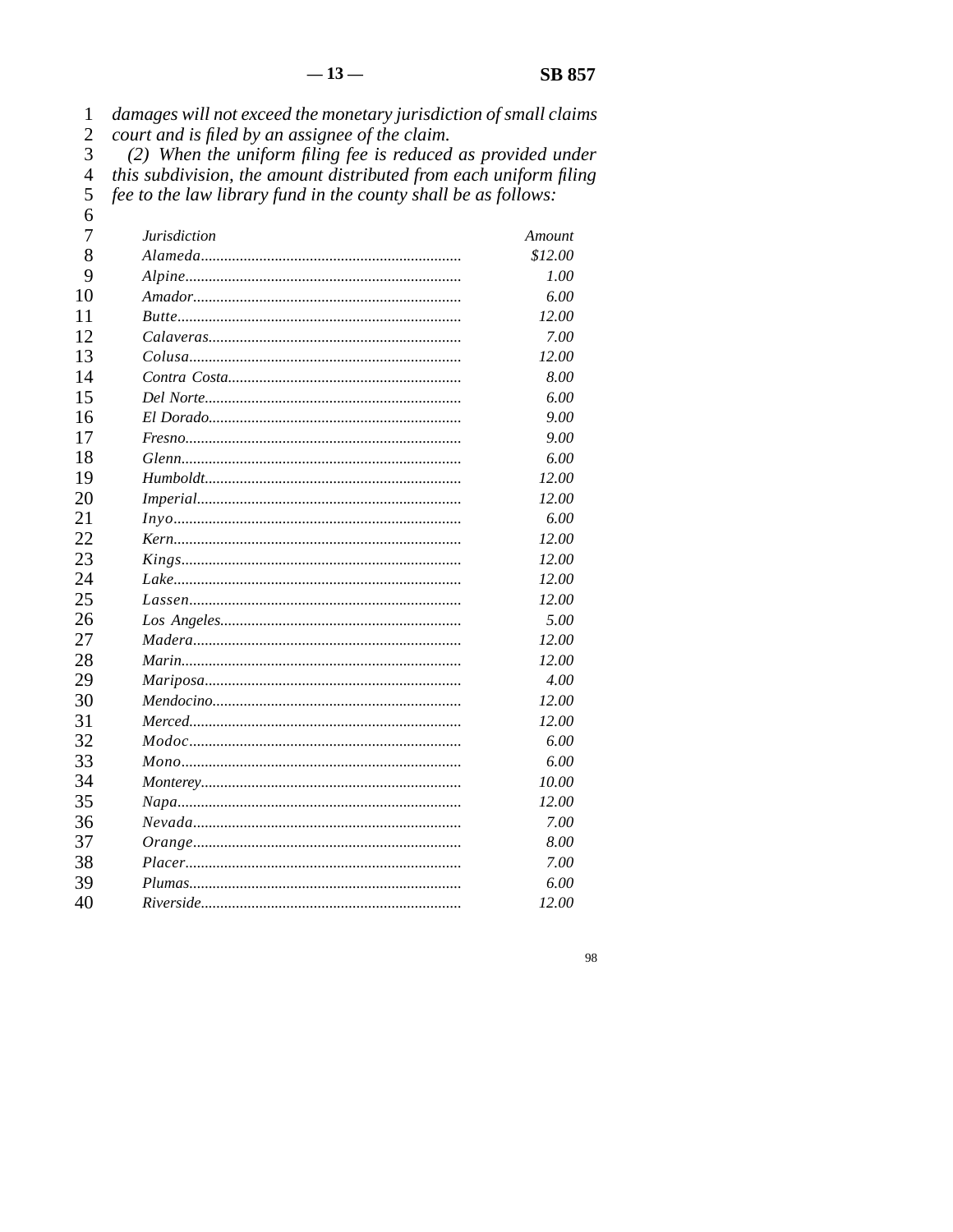| 1              | 8.50  |
|----------------|-------|
| 2              | 6.00  |
| 3              | 12.00 |
| $\overline{4}$ | 12.00 |
| 5              | 12.00 |
| 6              | 10.00 |
| 7              | 12.00 |
| 8              | 12.00 |
| 9              | 12.00 |
| 10             | 8.00  |
| 11             | 12.00 |
| 12             | 8.50  |
| 13             | 9.00  |
| 14             | 8.00  |
| 15             | 9.00  |
| 16             | 12.00 |
| 17             | 6.50  |
| 18             | 1.00  |
| 19             | 9.00  |
| 20             | 6.00  |
| 21             | 12.00 |
| 22             | 2.00  |
| 23             | 12.00 |
| 24             | 10.00 |
| 25             | 7.00  |
| 26             |       |

27 28 *The increases described in subdivision (a) do not apply to the law library distributions in this subdivision.*

29 30 31 32 33 34 35 36 37 38 39 40 *(3) Notwithstanding subdivision (d) of Section 68085.4 of the Government Code, when the uniform filing fee is reduced as provided in this subdivision, the amounts distributed to dispute resolution programs, the State Court Facilities Construction Fund, the Judges' Retirement Fund, children's waiting rooms, and the Equal Access Fund shall remain as provided under subdivisions (b) and (c) of Section 68085.4 of the Government Code and shall not be changed. Only the amounts distributed to the Trial Court Trust Fund, the law libraries, and the Immediate and Critical Needs Account of the State Court Facilities Construction Fund shall be adjusted. The amount distributed from each uniform filing fee under this section to the Immediate and Critical Needs Account*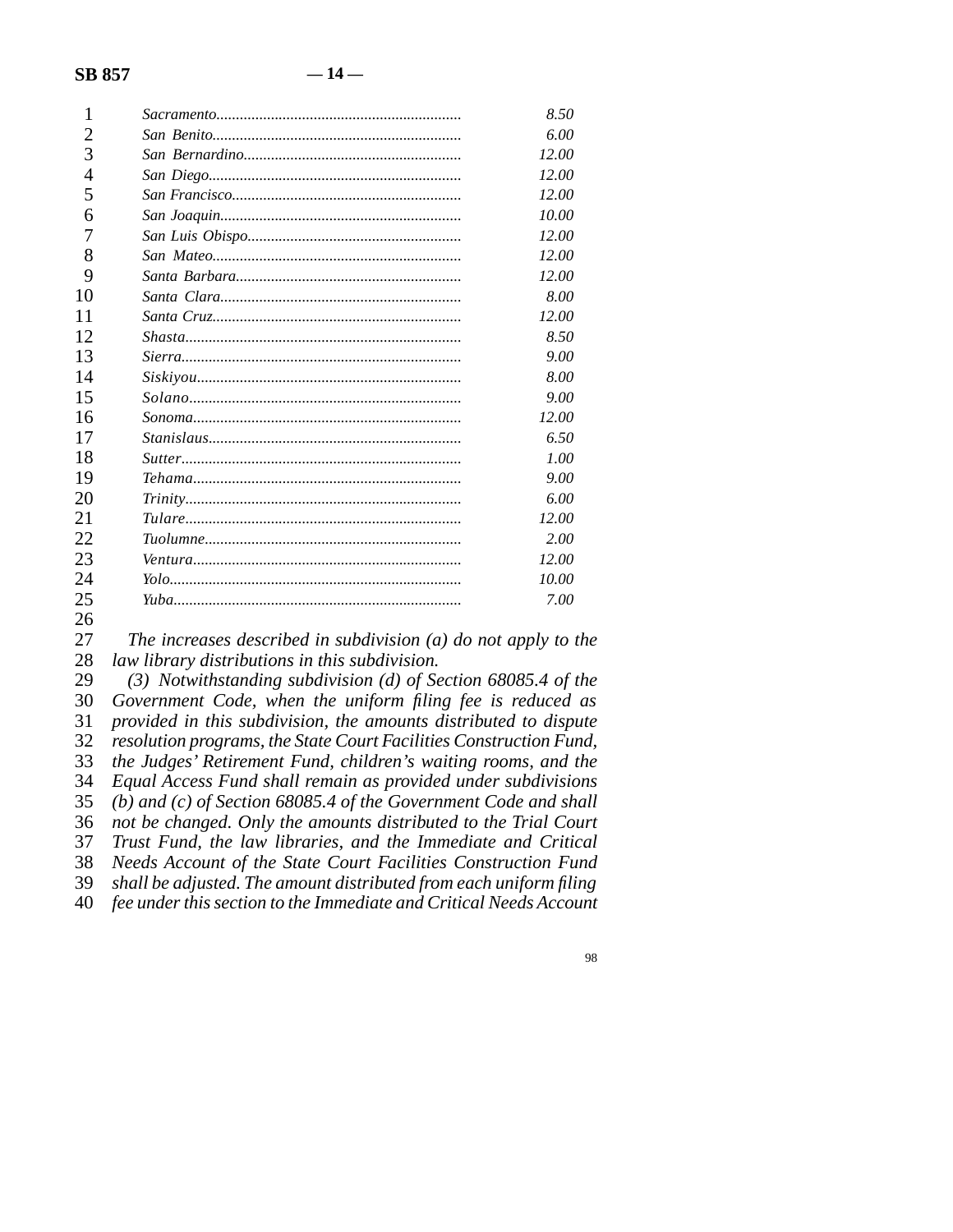1 *of the State Court Facilities Construction Fund, established in*

2 3 *Section 70371.5, shall be eleven dollars (\$11). If the fee is further reduced below one hundred eighty-one dollars (\$181), as with a*

4 *partial waiver or partial payment, the proportional reductions*

5 *described in subdivision (g) of Section 68085.1 of the Government*

6 *Code shall apply.*

7 8 9 *(d) Distributions under this section to the law library fund in each county shall be used only for the purposes authorized by this chapter.*

10 *(e) As used in this section and Section 6321, "law library fund"*

11 *includes a law library account described in the second paragraph*

12 *of Section 6320.*

13 *(f) This section shall become operative on July 1, 2013.*

14 15 *SEC. 3. Section 367.6 is added to the Code of Civil Procedure, to read:*

16 17 *367.6. (a) On or before July 1, 2011, the Judicial Council shall establish statewide, uniform fees to be paid by a party for*

18 *appearing by telephone, which shall supersede any fees paid to*

19 20 *vendors and courts under existing agreements and procedures. The fees to be paid for telephone appearances shall include:*

21 22 *(1) A fee for providing the telephone appearance service pursuant to a timely request to the vendor or court.*

23 24 *(2) An additional fee for providing services if the request is made shortly before the hearing, as defined by the Judicial Council.*

25 *(3) A fee for canceling a telephone appearance request.*

26 *(b) If a party has received a waiver of fees pursuant to Article*

27 *6 (commencing with Section 68630) of Chapter 2 of Title 8 of the*

28 *Government Code, neither a vendor nor a court shall charge that*

29 30 *party any of the fees authorized by this section, subject to the following:*

31 32 33 *(1) The vendor or court that provides the telephone appearance service shall have a lien, as provided by rule of court, on any judgment, including a judgment for costs, that the party may*

34 35 *receive, in the amount of the fee that the party would have paid for the telephone appearance.*

36 *(2) If the vendor or court later receives a fee or a portion of a*

37 *fee for appearance by telephone that was previously waived, that*

38 *fee shall be distributed consistent with Section 72011 of the*

39 *Government Code.*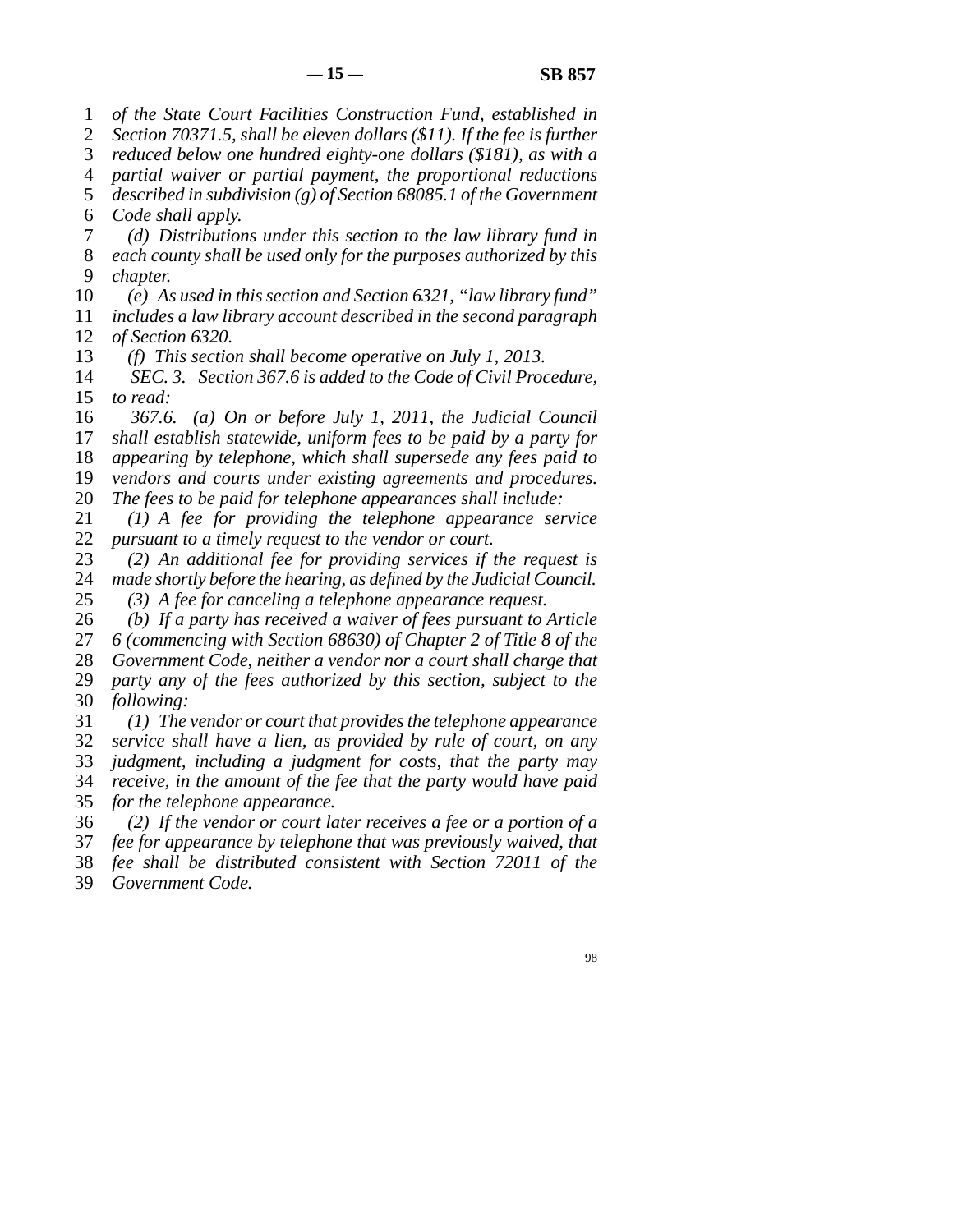| $(c)$ The fee described in this section shall be a recoverable cost |
|---------------------------------------------------------------------|
| 2 under Section 1033.5 of the Code of Civil Procedure.              |

3 *(d) This section shall become inoperative on July 1, 2013, and,*

4 *as of January 1, 2014, is repealed, unless a later enacted statute,*

5 *that becomes operative on or before January 1, 2014, deletes or*

6 7 8 *extends the dates on which it becomes inoperative and is repealed. SEC. 4. Section 367.6 is added to the Code of Civil Procedure, to read:*

9 *367.6. (a) On or before July 1, 2011, the Judicial Council*

10 *shall establish statewide, uniform fees to be paid by a party for*

11 *appearing by telephone, which shall supersede any fees paid to*

12 *vendors and courts under existing agreements and procedures.*

13 *The fees to be paid for telephone appearances shall include:*

14 15 *(1) A fee for providing the telephone appearance service pursuant to a timely request to the vendor or court.*

16 17 *(2) An additional fee for providing services if the request is made shortly before the hearing, as defined by the Judicial Council.*

18 *(3) A fee for canceling a telephone appearance request.*

19 *(b) If a party has received a waiver of fees pursuant to Article*

20 *6 (commencing with Section 68630) of Chapter 2 of Title 8 of the*

21 *Government Code, neither a vendor nor a court shall charge that*

22 *party any of the fees authorized by this section, however, the vendor*

23 *or court that provides the telephone appearance service shall have*

24 25 *a lien, as provided by rule of court, on any judgment, including a*

26 27 *judgment for costs, that the party may receive, in the amount of the fee that the party would have paid for the telephone appearance.*

28 *(c) The fee described in this section shall be a recoverable cost*

29 *under section 1033.5 of the Code of Civil Procedure.*

30 *(d) This section shall become operative on July 1, 2013.*

31 32 *SEC. 5. Section 12419.10 of the Government Code is amended to read:*

33 34 35 36 37 38 39 40 12419.10. (a) (1) The Controller shall, to the extent feasible, offset any amount overdue and unpaid for a fine, penalty, assessment, bail, vehicle parking penalty, or court-ordered reimbursement for court-related services, from a person or entity, against any amount owing the person or entity by a state agency on a claim for a refund from the Franchise Tax Board under the Personal Income Tax Law or the Bank and Corporation Tax Law or*,* from winnings in the California State Lottery*, or a cash*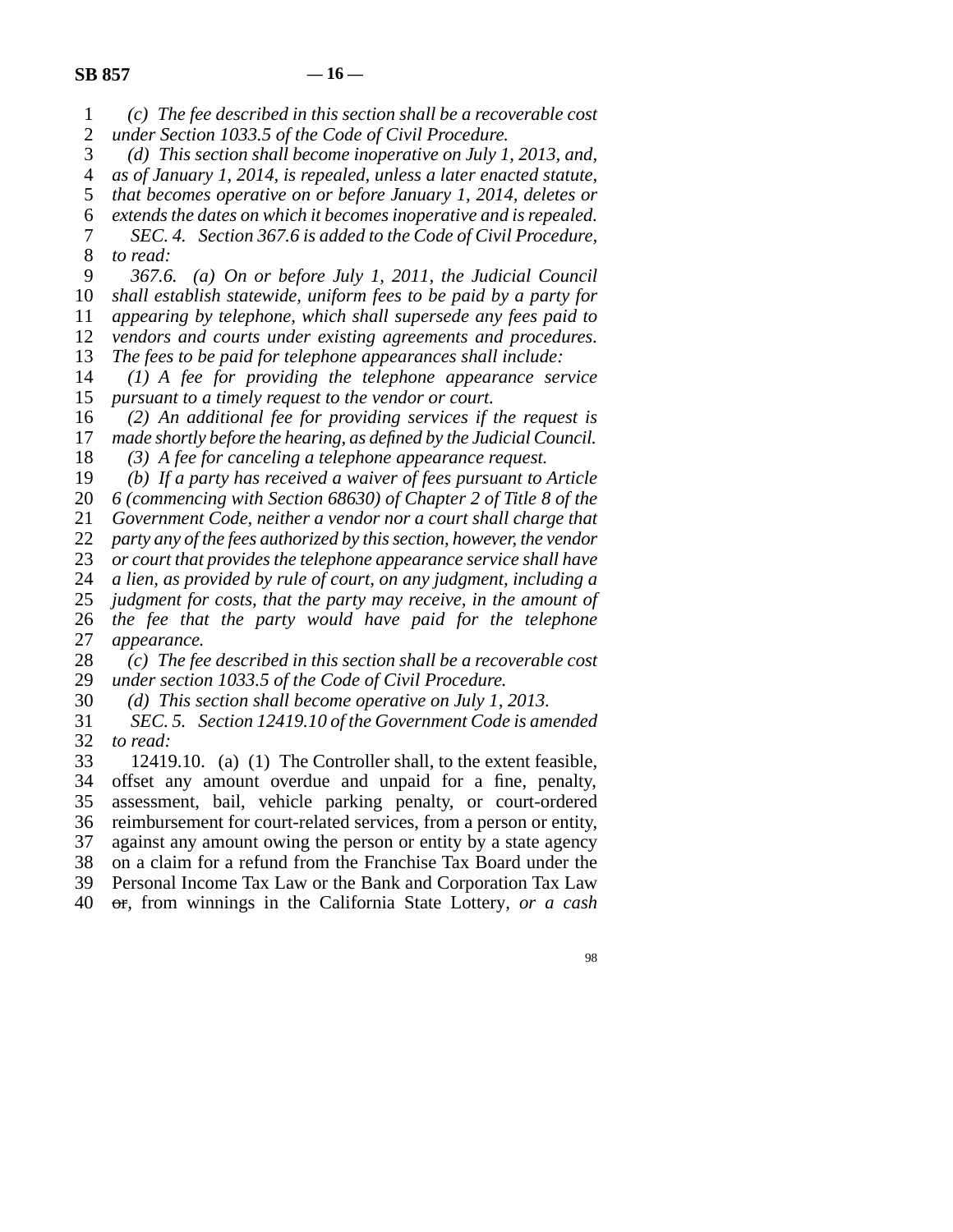1 2 3 4 5 6 7 *payment of a claim for unclaimed property held by the state*. Standards and procedures for submission of requests for offsets shall be as prescribed by the Controller. Whenever insufficient funds are available to satisfy an offset request, the Controller, after first applying the amounts available to any amount due a state agency, may allocate the balance among any other requests for offset.

8 9 10 11 12 (2) Any request for an offset for a vehicle parking penalty shall be submitted within three years of the date the penalty was incurred. This three year maximum term for refund offsets for parking tickets applies to requests submitted to the Controller on or after January 1, 2004.

13 14 15 16 17 18 (b) Once an offset request for a vehicle parking penalty is made, a local agency may not accrue additional interest charges, collection charges, penalties, or other charges on or after the date that the offset request is made. Payment of an offset request for a vehicle parking penalty shall be made on the condition that it constitutes full and final payment of that offset.

19 20 21 22 23 (c) The Controller shall deduct and retain from any amount offset in favor of a city or county an amount sufficient to reimburse the Controller, the Franchise Tax Board, the California State Lottery, and the Department of Motor Vehicles for their administrative costs of processing the offset payment.

24 25 26 27 28 29 30 31 32 33 34 35 36 37 38 39 40 (d) Notwithstanding Chapter 3.5 (commencing with Section 6250) of Division 7 of Title 1, or any other provision of law, the social security number of any person obtained pursuant to Section 4150, 4150.2, or 12800 of the Vehicle Code is not a public record and shall only be provided by the Department of Motor Vehicles to an authorized agency for the sole purpose of making an offset pursuant to this section for any unpaid vehicle parking penalty or any unpaid fine, penalty, assessment, or bail of which the Department of Motor Vehicles has been notified pursuant to subdivision (a) of Section 40509 of the Vehicle Code or Section 1803 of the Vehicle Code, responding to information requests from the Franchise Tax Board for the purpose of tax administration, and responding to requests for information from an agency, operating pursuant to and carrying out the provisions of, Part A (Aid to Families with Dependent Children), or Part D (Child Support and Establishment of Paternity) of Subchapter IV of Chapter 7 of Title 42 of the United States Code. As used in this section, "authorized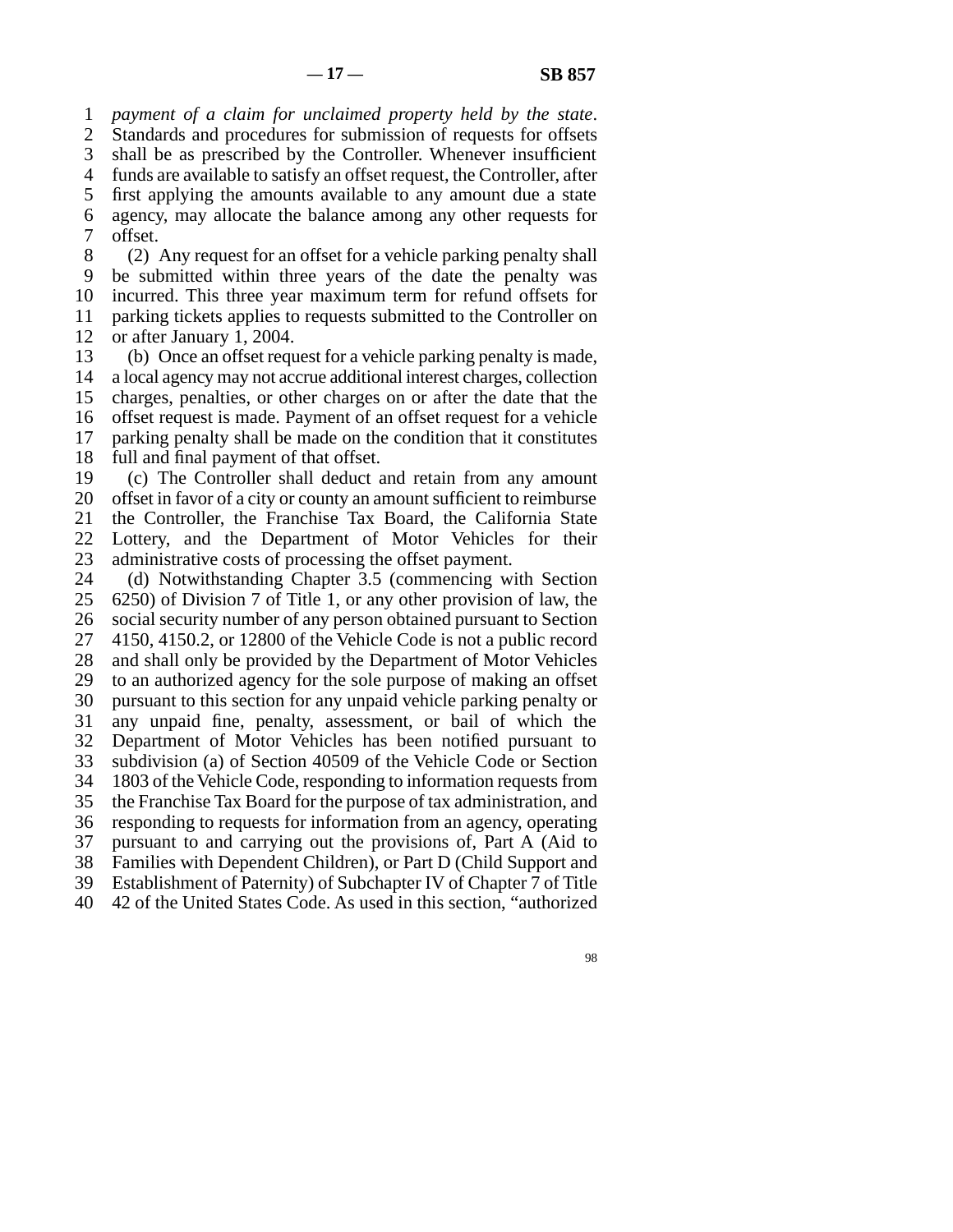1 2 agency" means the Controller, the Franchise Tax Board, or the California Lottery Commission.

3 4 *SEC. 6. Section 25257 of the Government Code is amended to read:*

5 6 7 8 9 10 11 12 13 14 25257. *(a)* Any department, officer, or employee of a county or a judicial district in the county, charged by law with the collection of any county or district tax assessment, penalty, cost, license fees, or any judicial district fine, assessment, or penalty, or any money, which is due and payable to the county or district for any reason, may apply to the board of supervisors for a discharge from accountability for the collection thereof if the amount is too small to justify the cost of collection, the likelihood of collection does not warrant the expense involved, or the amount thereof has been otherwise lawfully compromised or adjusted.

15 16 17 18 19 20 21 22 *(b) Any collection program that is operated by a county may apply to the board of supervisors for a discharge from accountability for the court-ordered debt or bail that it would otherwise be responsible for collecting, if the amount is too small to justify the cost of collection or the likelihood of collection does not warrant the expense involved. Responsibility for collection of court-ordered debt or bail shall be demonstrated by a written agreement between the county and the court. If the court is*

23 24 *responsible for collecting court-ordered debt or bail, the court may transfer responsibility for discharging court-ordered debt or*

25 *bail to the county by written agreement.*

26 27 *SEC. 7. Section 25258 of the Government Code is amended to read:*

28 29 25258. The application for a discharge from accountability *under Section 25257* shall include:

30 (a) The amount owing.

31 32 33 34 (b) Except where disclosure of such information is prohibited by state or federal law, the names of the assessees or persons liable and the amounts owed by each, which may be by reference to specific documents incorporated thereby in the application.

35 36 37 38 (c) The estimated cost of collection, or a statement that the likelihood of collection does not warrant the expense involved, or a specific reference to the official records establishing that the amount owed has been compromised or adjusted. If requested by

39 the board of supervisors, the applicant shall furnish such additional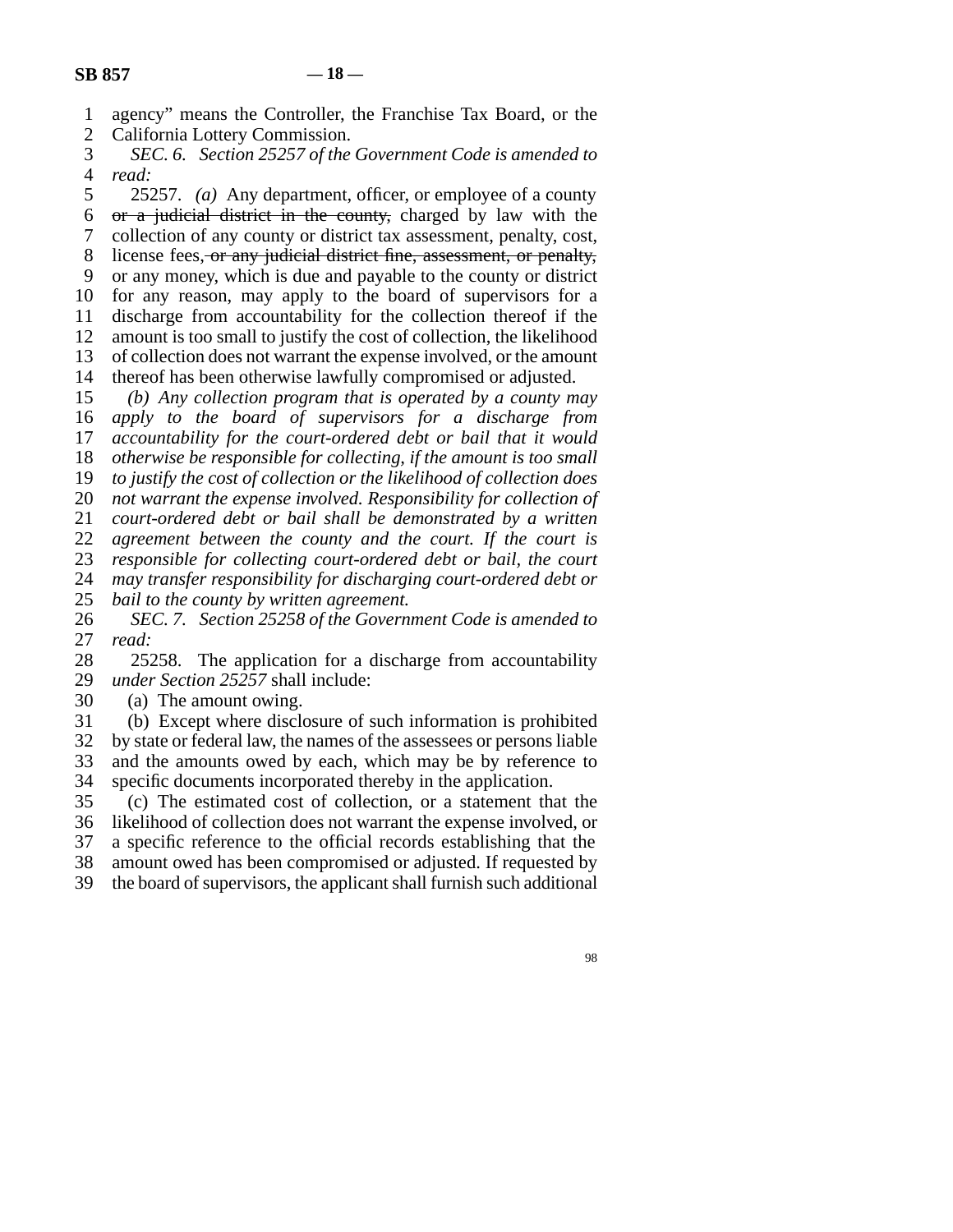1 2 information as the board deems necessary to determine that the request for discharge is justified.

3 4 5 (d) Any other fact warranting the discharge, except where the board of supervisors determines that the circumstances do not warrant the furnishing of detailed information.

6 7 8 (e) A verification by the applicant that the facts stated in the application are true and correct, which may be made on information and belief.

### 9 10 *SEC. 8. Section 25259 of the Government Code is amended to read:*

11 12 13 14 15 16 17 18 19 20 21 22 23 24 25 26 27 28 29 30 31 32 33 34 25259. The board of supervisors may make an order discharging the department, officer, or employee from further accountability and direct the county auditor to adjust any charge against said *the* department, officer*,* or employee in a like amount. Such *The* discharge from accountability does not constitute a release of any person from liability for payment of any amount. *Within 45 days after the end of the month in which any discharge from accountability is approved, the county shall report to the superior court the discharge from accountability for any court-ordered debt or bail that the county would otherwise have been responsible for collecting. The report shall include the following for each debt discharged: the case number; whether the case is an infraction, misdemeanor, or felony; the amount of the debt discharged; and the number of years since the debt became delinquent. SEC. 9. Section 25259.7 is added to the Government Code, to read: 25259.7. Any collection program that is operated by a court may apply to the presiding judge of the court for a discharge from accountability for any court-ordered debt or bail that it would otherwise be responsible for collecting, if the amount is too small to justify the cost of collection or the likelihood of collection does not warrant the expense involved. Responsibility for collection of court-ordered debt or bail shall be demonstrated by a written*

35 36 *agreement between the county and the court. If the county is responsible for collecting court-ordered debt or bail, the county*

37 *may transfer responsibility for discharging court-ordered debt or*

38 *bail to the court by written agreement.*

39 40 *SEC. 10. Section 25259.8 is added to the Government Code, to read:*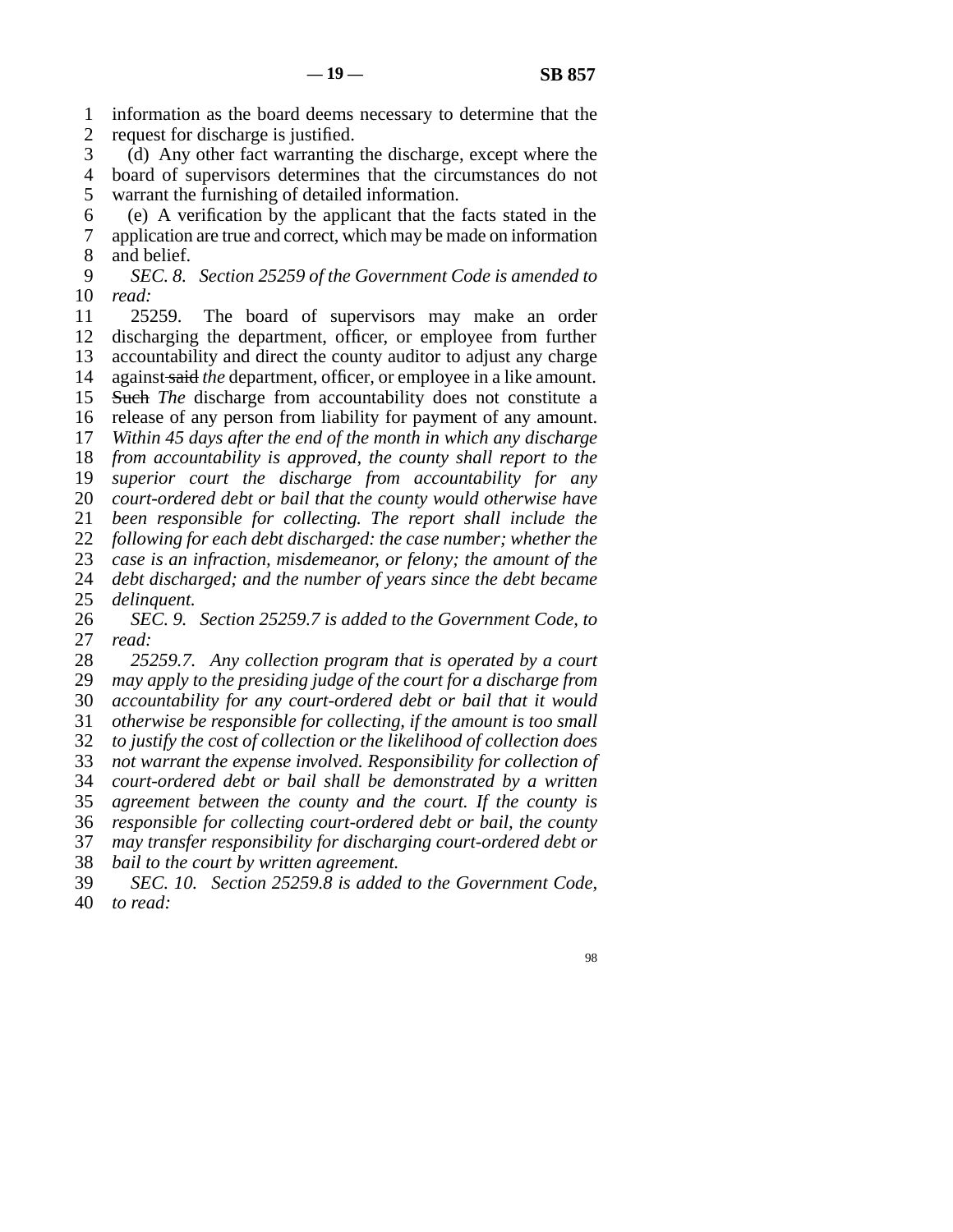| $\mathbf{1}$<br>$\overline{2}$ | $(a)$ The application for a discharge from<br>25259.8.<br>accountability under Section 25259.7 shall include the following: |  |  |  |  |  |  |
|--------------------------------|-----------------------------------------------------------------------------------------------------------------------------|--|--|--|--|--|--|
| 3                              | $(1)$ The amount owing.                                                                                                     |  |  |  |  |  |  |
| $\overline{4}$                 | $(2)$ The names of the persons liable and the amounts owed by                                                               |  |  |  |  |  |  |
| 5                              | which may be by reference to specific documents<br>each,                                                                    |  |  |  |  |  |  |
| 6                              | incorporated in the application, except where disclosure of that                                                            |  |  |  |  |  |  |
| 7                              | information is prohibited by state or federal law.                                                                          |  |  |  |  |  |  |
| $8\,$                          | $(3)$ The estimated cost of collection, or a statement that the                                                             |  |  |  |  |  |  |
| 9                              | likelihood of collection does not warrant the expense involved. If                                                          |  |  |  |  |  |  |
| 10                             | requested by the presiding judge, the applicant shall furnish the                                                           |  |  |  |  |  |  |
| 11                             | additional information as deemed necessary to determine that the                                                            |  |  |  |  |  |  |
| 12                             | request for discharge is justified.                                                                                         |  |  |  |  |  |  |
| 13                             | (4) Any other fact warranting the discharge, except where the                                                               |  |  |  |  |  |  |
| 14                             | presiding judge determines that the circumstances do not warrant                                                            |  |  |  |  |  |  |
| 15                             | the furnishing of detailed information.                                                                                     |  |  |  |  |  |  |
| 16                             | $(5)$ A verification that the facts stated in the application are true                                                      |  |  |  |  |  |  |
| 17                             | and correct, which may be made on information and belief.                                                                   |  |  |  |  |  |  |
| 18                             | (b) The Judicial Council, by rule of court, may require that                                                                |  |  |  |  |  |  |
| 19                             | additional information be included in the application.                                                                      |  |  |  |  |  |  |
| 20                             | SEC. 11. Section 25259.9 is added to the Government Code,                                                                   |  |  |  |  |  |  |
| 21                             | to read:                                                                                                                    |  |  |  |  |  |  |
| $22\,$                         | 25259.9.<br>(a) The presiding judge may make an order                                                                       |  |  |  |  |  |  |
| 23                             | discharging the collection program from further accountability.                                                             |  |  |  |  |  |  |
| 24                             | The order shall have the same effect as a discharge from                                                                    |  |  |  |  |  |  |
| 25                             | accountability under Section 25259, which relieves the applicant                                                            |  |  |  |  |  |  |
| 26                             | from any further responsibility for collecting the discharged debt,                                                         |  |  |  |  |  |  |
| 27                             | and does not constitute a release of any person from liability for                                                          |  |  |  |  |  |  |
| 28                             | payment of any amount. Upon making an order of discharge, the                                                               |  |  |  |  |  |  |
| 29                             | presiding judge shall direct the clerk of court to enter record of                                                          |  |  |  |  |  |  |
| 30                             | the discharge in the court case file for each debt and to post a copy                                                       |  |  |  |  |  |  |
| 31                             | of the order of discharge on the court's Internet Web site for a                                                            |  |  |  |  |  |  |
| 32                             | period of not less than three weeks.                                                                                        |  |  |  |  |  |  |
| 33<br>34                       | (b) Within 45 days after the end of the month in which any                                                                  |  |  |  |  |  |  |
|                                | discharge from accountability is approved, the court shall report                                                           |  |  |  |  |  |  |
| 35<br>36                       | to the county the discharge from accountability for any<br>court-ordered debt or bail that the court would otherwise have   |  |  |  |  |  |  |
| 37                             | been responsible for collecting. The report shall include for each                                                          |  |  |  |  |  |  |
| 38                             | debt discharged: the case number; whether the case is an                                                                    |  |  |  |  |  |  |
| 39                             | infraction, misdemeanor, or felony; the amount of the debt                                                                  |  |  |  |  |  |  |
|                                |                                                                                                                             |  |  |  |  |  |  |
|                                |                                                                                                                             |  |  |  |  |  |  |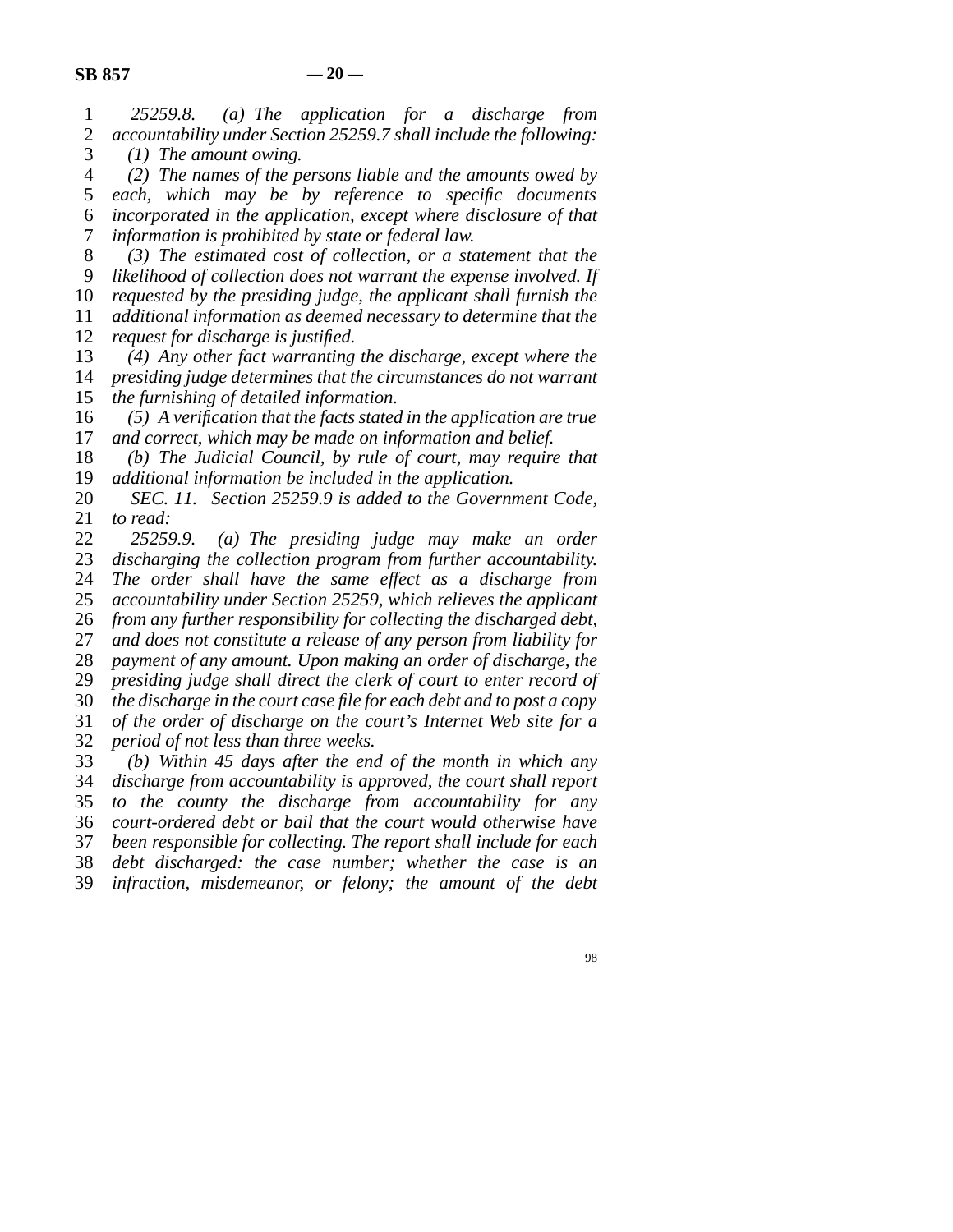1 2 *discharged; and the number of years since the debt became delinquent.*

3 4 5 *(c) The Judicial Council, by rule of court, may establish the process by which applications under Section 25259.7 are submitted and reviewed or the standards for ordering a discharge.*

6 7 *SEC. 12. Section 25259.95 is added to the Government Code, to read:*

8 9 *25259.95. The presiding judge may authorize and designate another judge in the court to exercise the powers of the presiding*

10 *judge set forth in Sections 25259.7, 25259.8, and 25259.9.*

11 12 *SEC. 13. Section 68106 is added to the Government Code, to read:*

13 14 15 16 17 18 19 20 *68106. (a) (1) In making appropriations for the support of the trial courts, the Legislature recognizes the importance of increased revenues from litigants and lawyers, including increased revenues from civil filing fees. It is therefore the intent of the Legislature that, to the extent practicable, access to court services for civil litigants be preserved in the allocation of resources by and for trial courts. (2) Furthermore, it is the intent of the Legislature in enacting*

21 22 *the Budget Act of 2010, which includes increases in civil and criminal court fees and penalties, that trial courts remain open to*

23 *the public on all days except judicial holidays, Saturdays, and*

24 *Sundays, and except as authorized pursuant to Section 68115.*

25 26 27 28 29 30 31 32 33 34 35 36 37 38 39 40 *(b) Trial courts shall provide written notification to the public by conspicuous posting within or about its facilities, on its public Internet Web site, and to the Judicial Council, not less than 60 days prior to closing any courtroom, or closing or reducing the hours of clerks' offices during regular business hours on any day except judicial holidays, Saturdays, and Sundays, and except as authorized pursuant to Section 68115. The notification shall include the scope of the closure or reduction in hours, and the financial constraints or other reasons that make the closure or reduction necessary. Within 15 days of receipt of a notice from a trial court, the Judicial Council shall conspicuously post on its Internet Web site and provide the chairs and vice chairs of the Committees on Judiciary, the Chair of the Assembly Committee on Budget, and the Chair of the Senate Committee on Budget and Fiscal Review a copy of any notice received pursuant to this subdivision. The Legislature intends to review the information*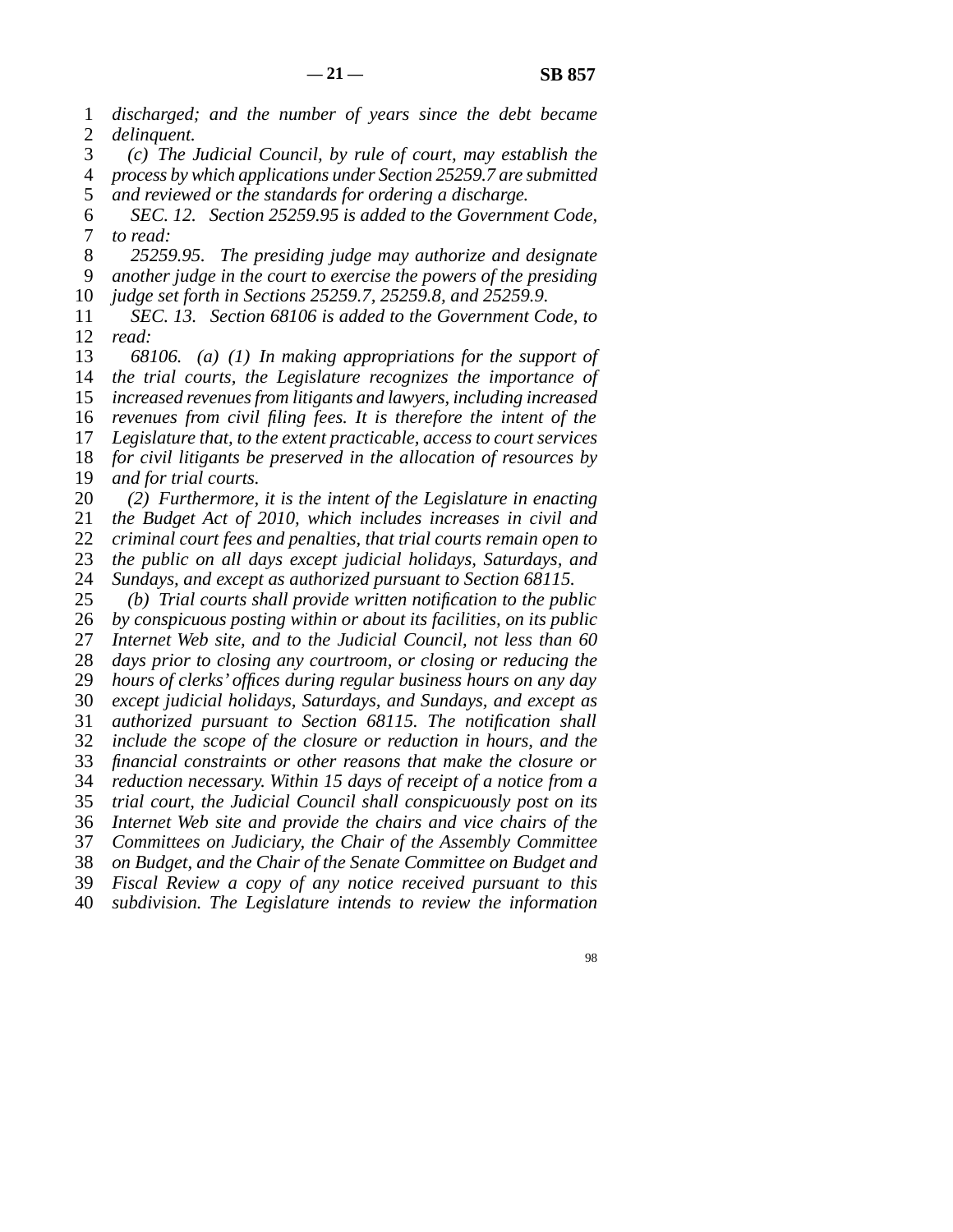- 1 2 *obtained pursuant to this section to ensure that California trial courts remain open and accessible to the public.*
- 3 4 5 6 *(c) Nothing in this section is intended to affect, limit, or otherwise interfere with regular court management decisionmaking, including calendar management and scheduling decisions.*
- 7 8 *SEC. 14. Section 68526 is added to the Government Code, to read:*
- 9 10 11 12 13 14 15 16 17 18 *68526. (a) The Judicial Council shall conduct an analysis of the cost incurred by trial courts related to the default prove up process and report on the different methods trial courts use in processing filings related to the default prove up process, as well as the revenue generated by these filings. The Judicial Council shall also compare the processes used by trial courts in filings related to the default prove up process to best practices used in other states, including, but not limited to, the use of electronic filing. (b) The Legislative Analyst's Office shall review the Judicial*
- 19 20 21 22 23 24 25 26 27 *Council report, consult with stakeholders, consider the best practices of other states, and make any recommendations to increase efficiency, streamline the processes and turnaround times for filing documents related to the default prove up process, and assess whether any changes should be made to the fee structure for filings related to the process. In conducting its analysis, the Legislative Analyst's Office shall consider, among other factors it deems relevant, whether electronic filing could be implemented as a tool to improve the efficiency and turnaround times of the*
- 28 *default prove up process.*
- 29 *(c) The Judicial Council shall provide its report to the Assembly*
- 30 *Committee on Budget, the Senate Committee on Budget and Fiscal*
- 31 *Review, and the Legislative Analyst's Office by September 30,*
- 32 *2011. The Legislative Analyst's Office shall provide the Assembly*
- 33 *Committee on Budget and the Senate Committee on Budget and*
- 34 35 36 *Fiscal Review its recommendations no later than June 30, 2012. (d) For the purposes of this section, the following definitions apply:*
- 37 *(1) "Collections case" means an action for recovery of money*
- 38 *owed in a sum stated to be certain that is not more than twenty-five*
- 39 *thousand dollars (\$25,000), exclusive of interest and attorney's*
- 40 *fees, arising from a transaction in which property, services, or*
	- 98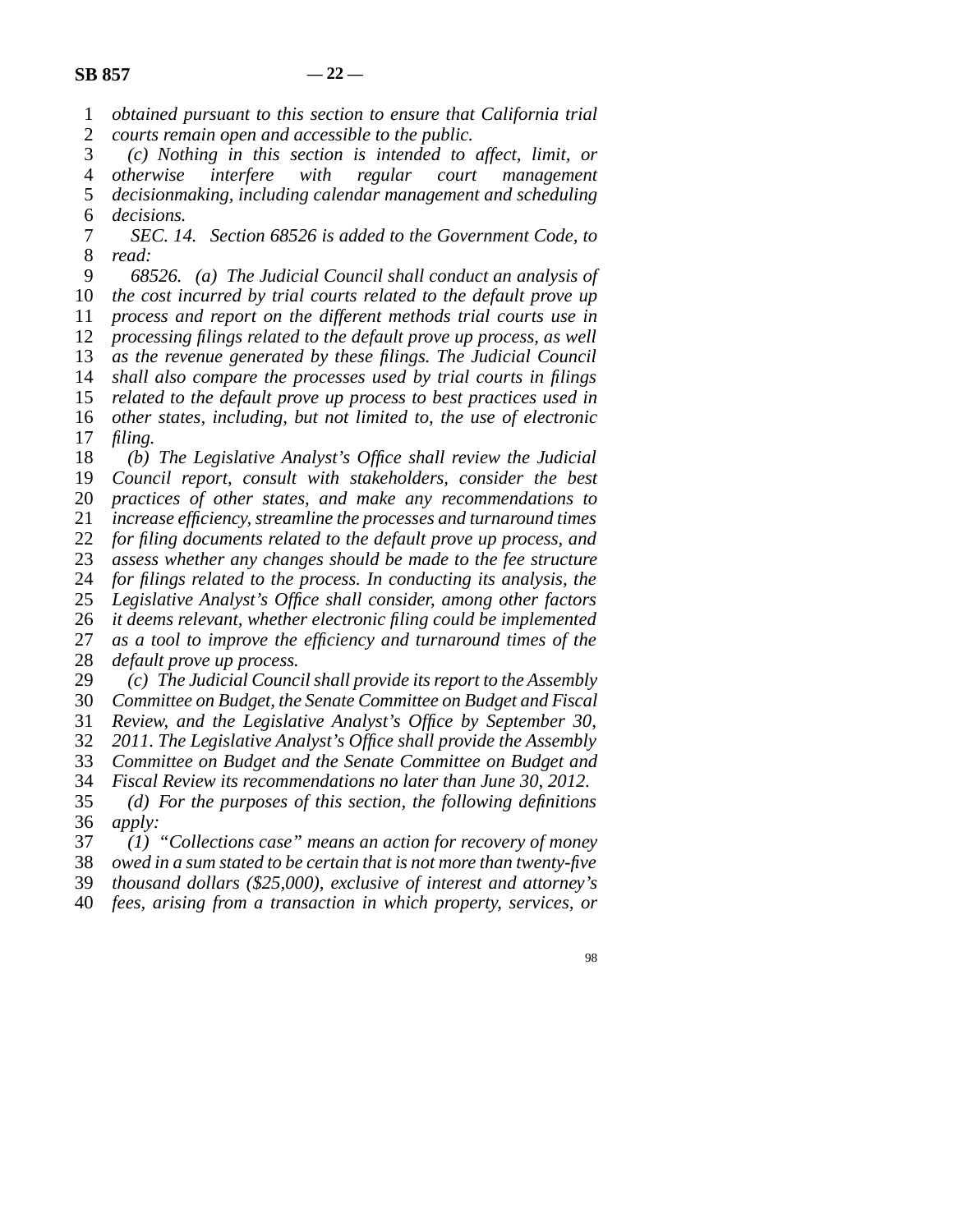1 2 3 4 5 6 7 8 9 10 11 12 13 14 15 16 17 18 19 20 21 22 23 24 25 26 27 28 29 30 31 32 33 34 35 36 37 38 39 40 *money were acquired on credit. "Collections case" does not include an action seeking tort damages, punitive damages, recovery of real property or personal property, a prejudgment writ of attachment, or any action filed pursuant to the Family Code. (2) "Default prove up process" means a request for entry of default filed pursuant to Section 585 of the Code of Civil Procedure in a collections case. (e) This section shall become inoperative on July 1, 2013, and, as of January 1, 2014, is repealed, unless a later enacted statute, that becomes operative on or before January 1, 2014, deletes or extends the dates on which it becomes inoperative and is repealed. SEC. 15. Section 70371.9 is added to the Government Code, to read: 70371.9. (a) The Judicial Council shall conduct a pilot program until July 1, 2013, to assess the benefits and impacts of both of the following: (1) Requiring all subcontractors with bids in excess of five hundred thousand dollars (\$500,000) to pay for employee health care expenditures for their construction field employees working in California. (2) Giving two quality points out of 100 quality points to a proposing construction manager at risk that pays for employee health care expenditures for its construction field employees working in California. (b) The Judicial Council shall, after consulting with applicable stakeholders, select three courthouse construction projects from those funded by the Immediate and Critical Needs Account established by Section 70371.5 to implement the pilot program, including one project with estimated construction costs in excess of two hundred million dollars (\$200,000,000), one project with estimated construction costs between one hundred million dollars (\$100,000,000) and two hundred million dollars (\$200,000,000), and one project with estimated construction costs between seventy-five million dollars (\$75,000,000) and one hundred million dollars (\$100,000,000). (c) The Administrative Office of Courts shall provide two quality points out of a total 100 quality points to construction managers at risk that submit proposals and certify that they are qualified. (1) A proposer qualifies for the two quality points pursuant to this subdivision if, for the six-month period immediately preceding* 98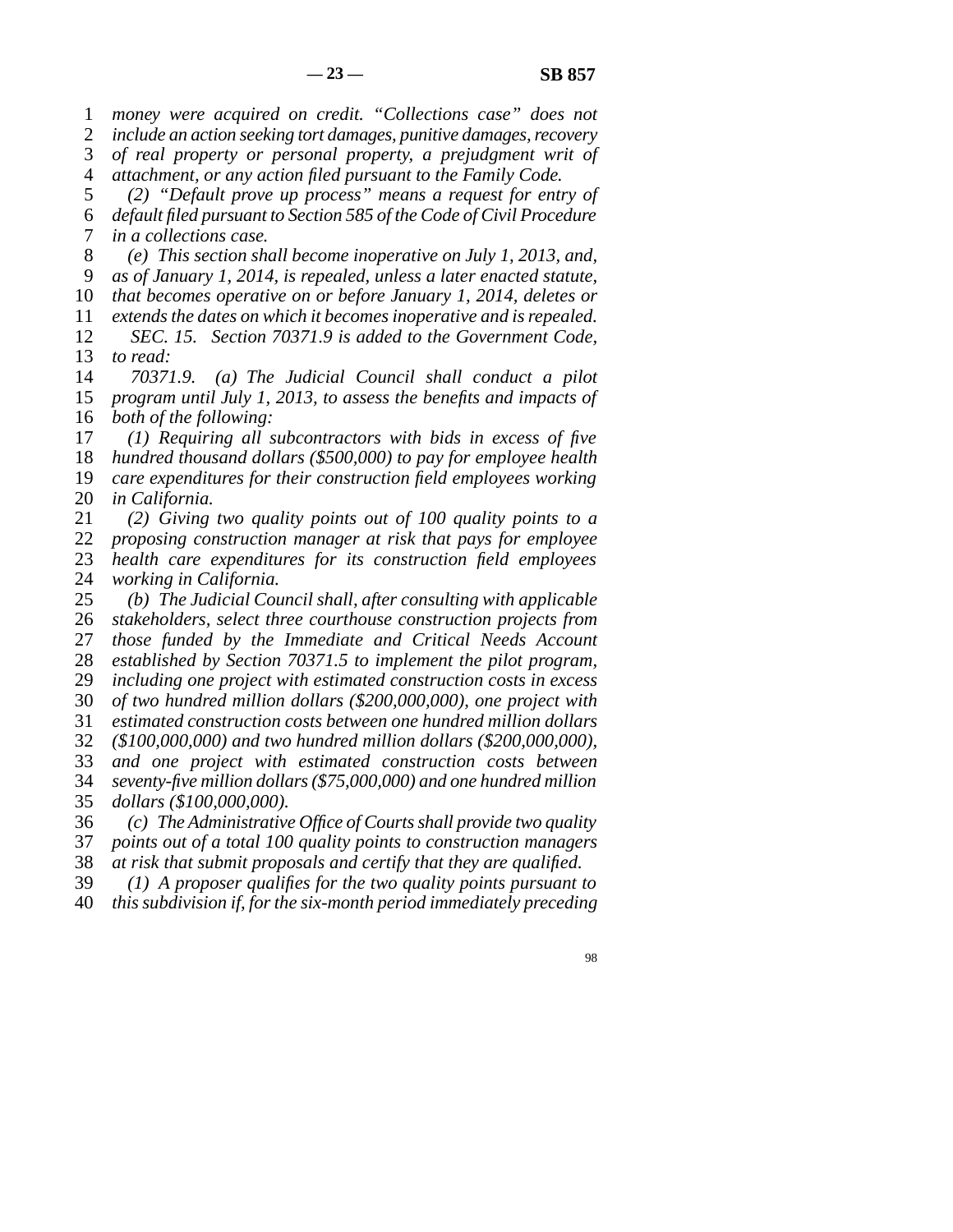1 *submission of the proposal, the proposer's aggregate California*

2 *employee health care expenditures were equal to at least 6.5*

3 4 *percent of that proposer's aggregate California social security wages.*

5 *(2) A proposer shall receive two quality points by certifying*

6 7 *that it qualifies for the two points on a form provided by the Administrative Office of the Courts.*

8 9 10 11 12 *(3) Any proposer that certifies that it qualifies for the two quality points shall provide to the Administrative Office of the Courts, upon request, sufficient records to show that the proposer is qualified. The failure to supply the records within a reasonable time, as specified by the Administrative Office of the Courts, may*

13 *result in the proposer's disqualification.*

14 15 16 17 18 19 20 21 22 *(d) (1) A subcontractor shall not be awarded a subcontract in excess of five hundred thousand dollars (\$500,000) on a project under the pilot program unless, for the six-month period immediately preceding the effective date of the subcontract, the subcontractor's aggregate California employee health care expenditures were equal to at least 6.5 percent of that subcontractor's aggregate California social security wages. The Administrative Office of the Courts may waive this requirement if no economically feasible bid is received.*

23 *(2) Each subcontractor awarded a subcontract in excess of five*

24 *hundred thousand dollars (\$500,000) on a project under the pilot*

25 *program shall submit to the construction manager at risk, prior*

26 27 *to execution of its subcontract, a statement on a form provided by the Administrative Office of the Courts certifying that it has*

28 *complied with the requirement in paragraph (1).*

29 *(3) A subcontractor awarded a subcontract in excess of five*

30 *hundred thousand dollars (\$500,000) on a project under the pilot*

31 *program shall provide to the construction manager at risk, upon*

32 33 *request, sufficient records to show that the proposer has complied with paragraph (1).*

34 35 *(e) In order to evaluate the benefits of this pilot program, including the potential improvement of health care coverage for*

36 *construction field employees, potential savings to the State of*

37 *California from not having to pay for health care for uninsured*

38 *workers and their dependents, and other impacts, including*

39 *potential increased project costs, the Administrative Office of the*

40 *Courts shall collect and analyze data to assess the impact of*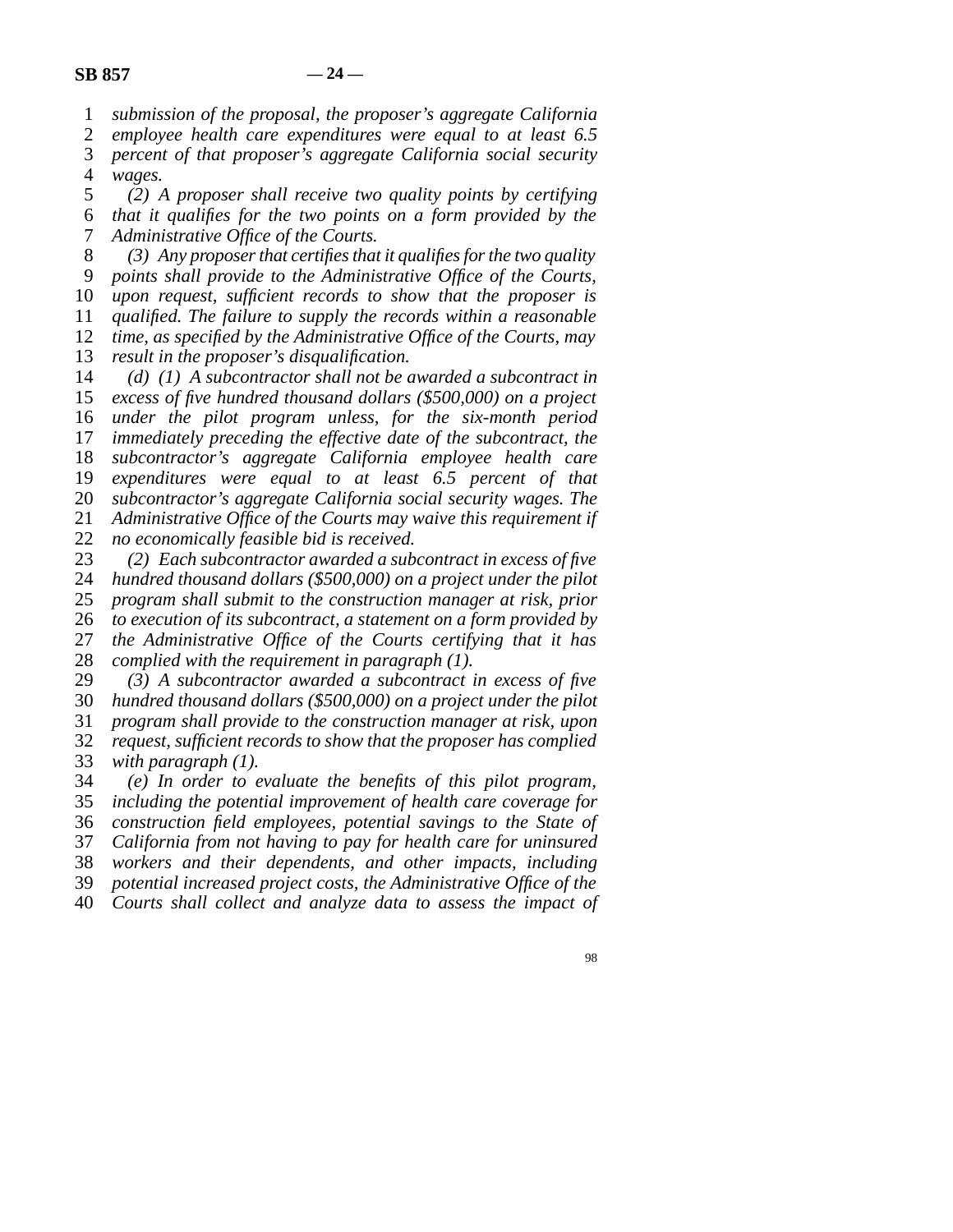1 *subdivisions (b) and (c) and issue a report summarizing the data*

2 *and analysis on or before July 1, 2015. The Administrative Office*

3 *of the Courts may contract with third-party consultants in*

4 *collecting and analyzing the data and preparing the report.*

5 6 *(f) For purposes of this section, the following terms have the following meanings:*

7 8 9 10 11 12 13 14 *(1) "Aggregate California employee health care expenditures" means all amounts paid by a proposer or subcontractor to its construction field employees in California or to a third party on behalf of a proposer's or subcontractor's construction field employees in California, for the purpose of providing health care services to the construction field employees or reimbursing the cost of those services for the construction field employees, including, but not limited to, all of the following:*

15 16 17 18 19 20 *(A) Contributions on behalf of employees to a health savings account, as defined under Section 223 of the Internal Revenue Code, or to any other account having substantially the same purpose or effect without regard to whether the contributions qualify for a tax deduction or are excludable from employee income.*

21 22 *(B) Reimbursement to employees for expenses incurred in the purchase of health care services.*

23 24 *(C) Payments to a third party for the purpose of providing health care services for employees.*

25 26 *(D) Payments pursuant to a collective bargaining agreement for the purpose of providing health care services for employees.*

27 28 *(E) Costs incurred in the direct delivery of health care services to employees.*

29 30 *(2) "Aggregate California social security wages" means the aggregate amount of wages paid to all of a proposer's or*

31 *subcontractor's construction field employees in California, not*

32 *including any wages that are above the federal social security*

33 *contribution and benefit base, sometimes referred to as the social*

34 *security wage base, for the year in which they are paid.*

35 36 37 *(3) "Construction field employees" means a proposer's or subcontractor's workers who perform construction labor at construction jobsites.*

38 *(4) "Health care services" means medical care, services, or*

39 *goods that qualify as tax deductible medical care expenses under*

40 *Section 213 of the Internal Revenue Code, or medical care,*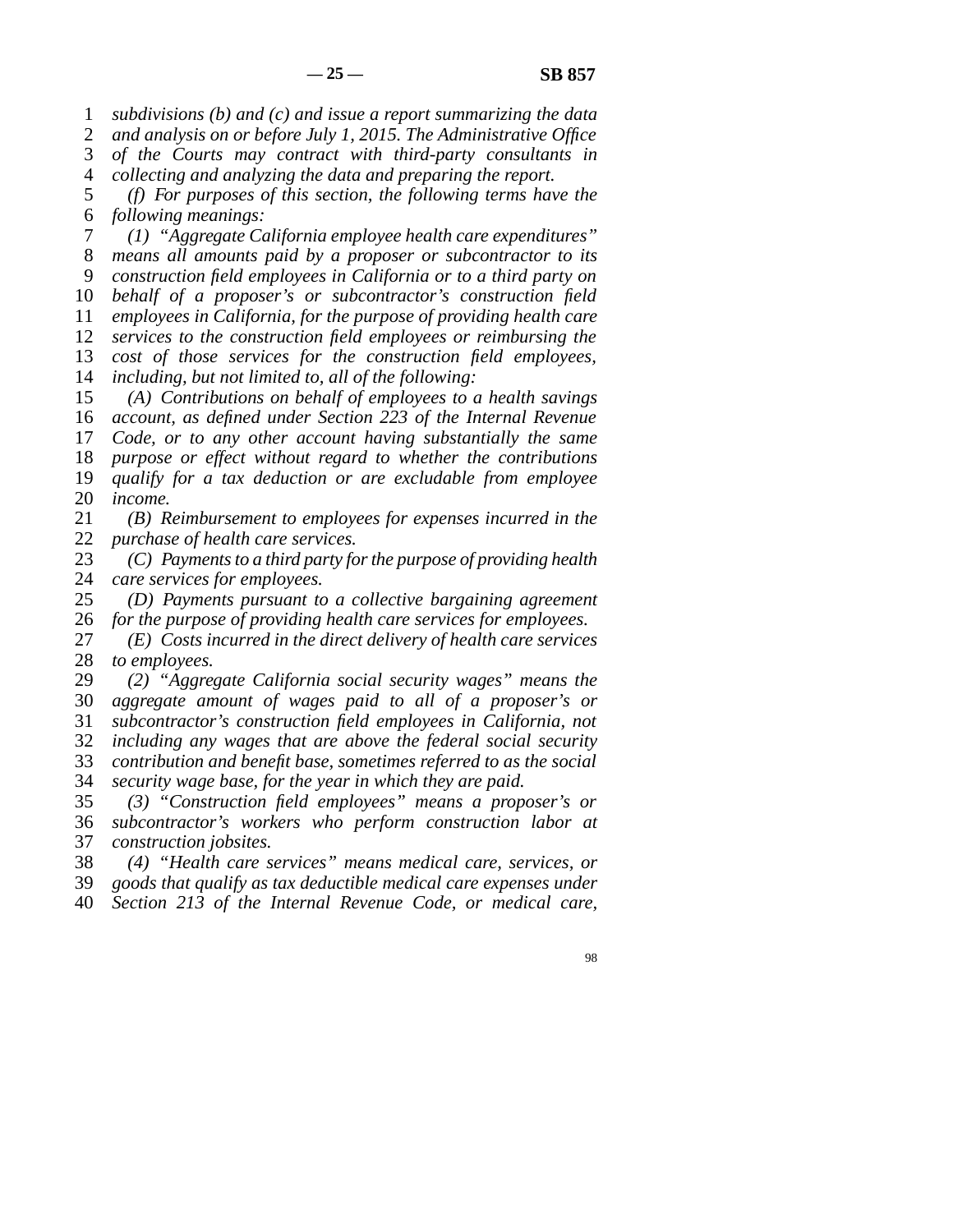1

*services, or goods having substantially the same purpose or effect*

| $\overline{c}$   | as those deductible expenses.                                             |
|------------------|---------------------------------------------------------------------------|
| 3                | $(g)$ This section shall become inoperative on July 1, 2015, and,         |
| $\overline{4}$   | as of January 1, 2016, is repealed, unless a later enacted statute        |
| 5                | that is enacted before January 1, 2016, deletes or extend the dates       |
| 6                | on which it becomes operative and is repealed.                            |
| $\boldsymbol{7}$ | SEC. 16. Section 70372 of the Government Code is amended                  |
| 8                | to read:                                                                  |
| 9                | 70372. (a) (1) Except as otherwise provided in subdivision                |
| 10               | (b) of Section 70375 and in this article, there shall be levied a state   |
| 11               | court construction penalty, in the amount of five dollars (\$5) for       |
| 12               | every ten dollars $(\$10)$ , or part of ten dollars $(\$10)$ , upon every |
| 13               | fine, penalty, or forfeiture imposed and collected by the courts for      |
| 14               | all criminal offenses, including, but not limited to, all offenses        |
| 15               | involving a violation of a section of the Fish and Game Code, the         |
| 16               | Health and Safety Code, or the Vehicle Code or any local ordinance        |
| 17               | adopted pursuant to the Vehicle Code. This penalty is in addition         |
| 18               | to any other state or local penalty, including, but not limited to,       |
| 19               | the penalty provided by Section 1464 of the Penal Code and                |
| 20               | Section 76000.                                                            |
| 21               | (2) The amount of the court construction penalty may be reduced           |
| 22               | by a county as provided in subdivision (b) of Section 70375.              |
| 23               | (3) This construction penalty does not apply to the following:            |
| 24               | (A) Any restitution fine.                                                 |
| 25               | (B) Any penalty authorized by Section 1464 of the Penal Code              |
| 26               | or Chapter 12 (commencing with Section 76000) of Title 8.                 |
| 27               | (C) Any parking offense subject to Article 3 (commencing with             |
| 28               | Section 40200) of Chapter 1 of Division 17 of the Vehicle Code.           |
| 29               | (D) The state surcharge authorized by Section 1465.7 of the               |
| 30               | Penal Code.                                                               |
| 31               | (4) Any bail schedule adopted pursuant to Section 1269b of the            |
| 32               | Penal Code or adopted by the Judicial Council pursuant to Section         |
| 33               | 40310 of the Vehicle Code may include the necessary amount to             |
| 34               | pay the penalty established by this section, the penalties authorized     |
| 35               | by Section 1464 of the Penal Code and Chapter 12 (commencing              |
| 36               | with Section 76000) of Title 8, and the surcharge authorized by           |
| 37               | Section 1465.7 of the Penal Code for all matters where a personal         |
| 38               | appearance is not mandatory and the bail is posted primarily to           |
| 39               | guarantee payment of the fine. After a determination by the court         |
| 40               | of the amount due, the clerk of the court shall collect the penalty       |
|                  |                                                                           |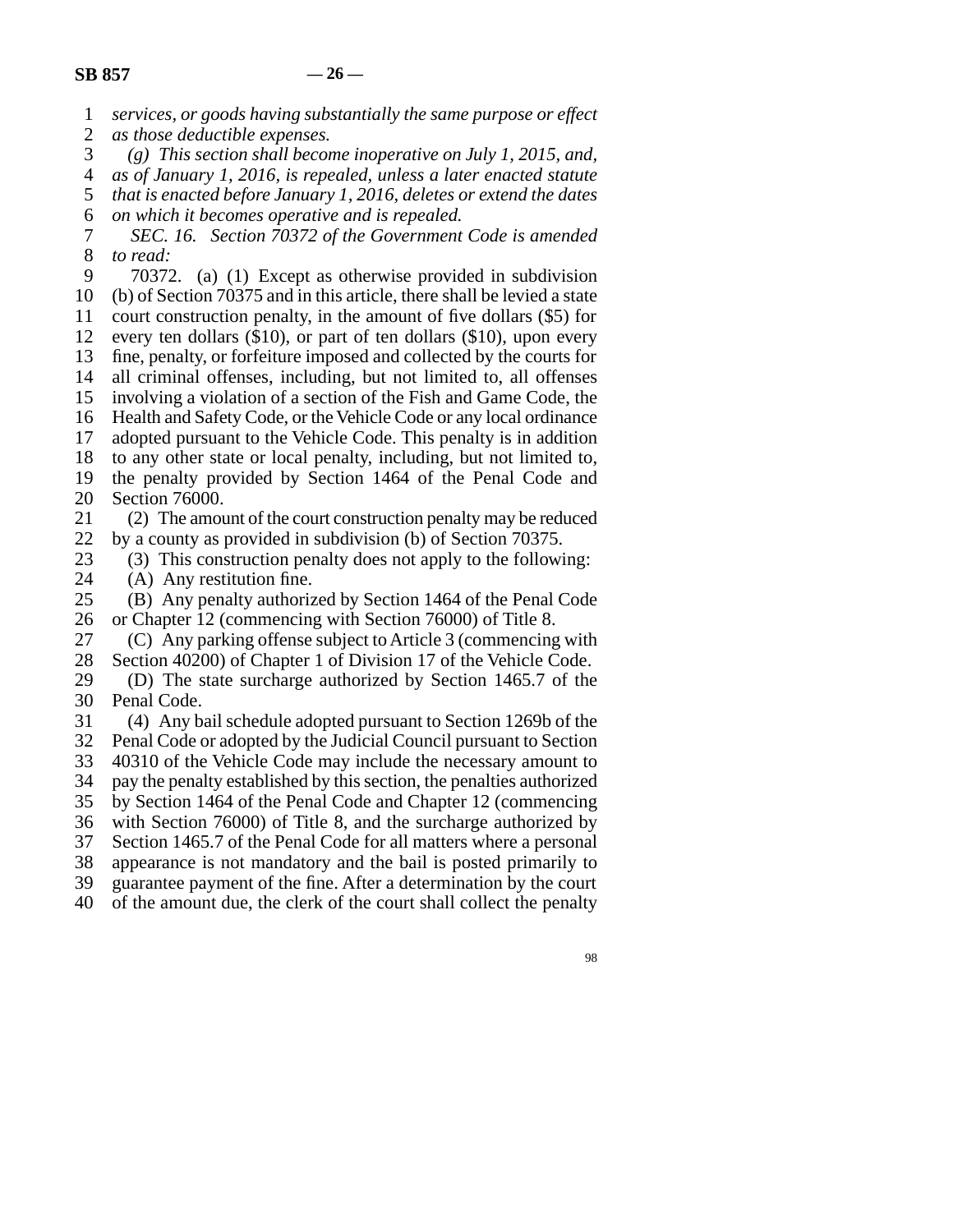1 2 3 4 5 6 7 8 9 10 11 12 13 14 15 16 17 18 19 20 21 22 23 24 25 26 and transmit it immediately to the county treasury and the county treasurer shall transmit these sums as provided in subdivision (f). (b) In addition to the penalty provided by subdivision (a), for every parking offense where a parking penalty, fine, or forfeiture is imposed, an added state court construction penalty of four dollars and fifty cents (\$4.50) shall be included in the total penalty, fine, or forfeiture. These moneys shall be taken from fines and forfeitures deposited with the county treasurer prior to any division pursuant to Section 1462.3 or 1463.009 of the Penal Code. In those cities, districts, or other issuing agencies which elect to accept parking penalties, and otherwise process parking violations pursuant to Article 3 (commencing with Section 40200) of Chapter 1 of Division 17 of the Vehicle Code, that city, district, or issuing agency shall observe the increased bail amounts as established by the court reflecting the added penalty provided for by this subdivision. Each agency that elects to process parking violations shall pay to the county treasurer four dollars and fifty cents (\$4.50) for the parking penalty imposed by this subdivision for each violation that is not filed in court. Those payments to the county treasurer shall be made monthly, and the county treasurer shall transmit these sums as provided in paragraph (2) of subdivision (f). *In the event these payments were deposited in a local courthouse construction fund and expended pursuant to the provisions of Chapter 592 of the Statutes of 2003, no county or processing agency shall be liable for the failure to transmit the payments to the Controller during the 2008 calendar year.*

27 28 29 30 31 (c) If multiple offenses are involved, the state court construction penalty under subdivision (a) shall be based upon the total fine or bail for each case. If a fine is suspended, in whole or in part, the state court construction penalty under subdivision (a) shall be reduced in proportion to the suspension.

32 33 34 35 36 37 38 (d) If any deposited bail is made for an offense to which this section applies, and for which a court appearance is not mandatory, the person making the deposit shall also deposit a sufficient amount to include the state court construction penalty prescribed by subdivision (a) for forfeited bail. If bail is returned, the state court construction penalty paid thereon pursuant to subdivision (a) shall also be returned.

39 40 (e) In any case where a person convicted of any offense, to which this section applies, is in prison until the fine is satisfied,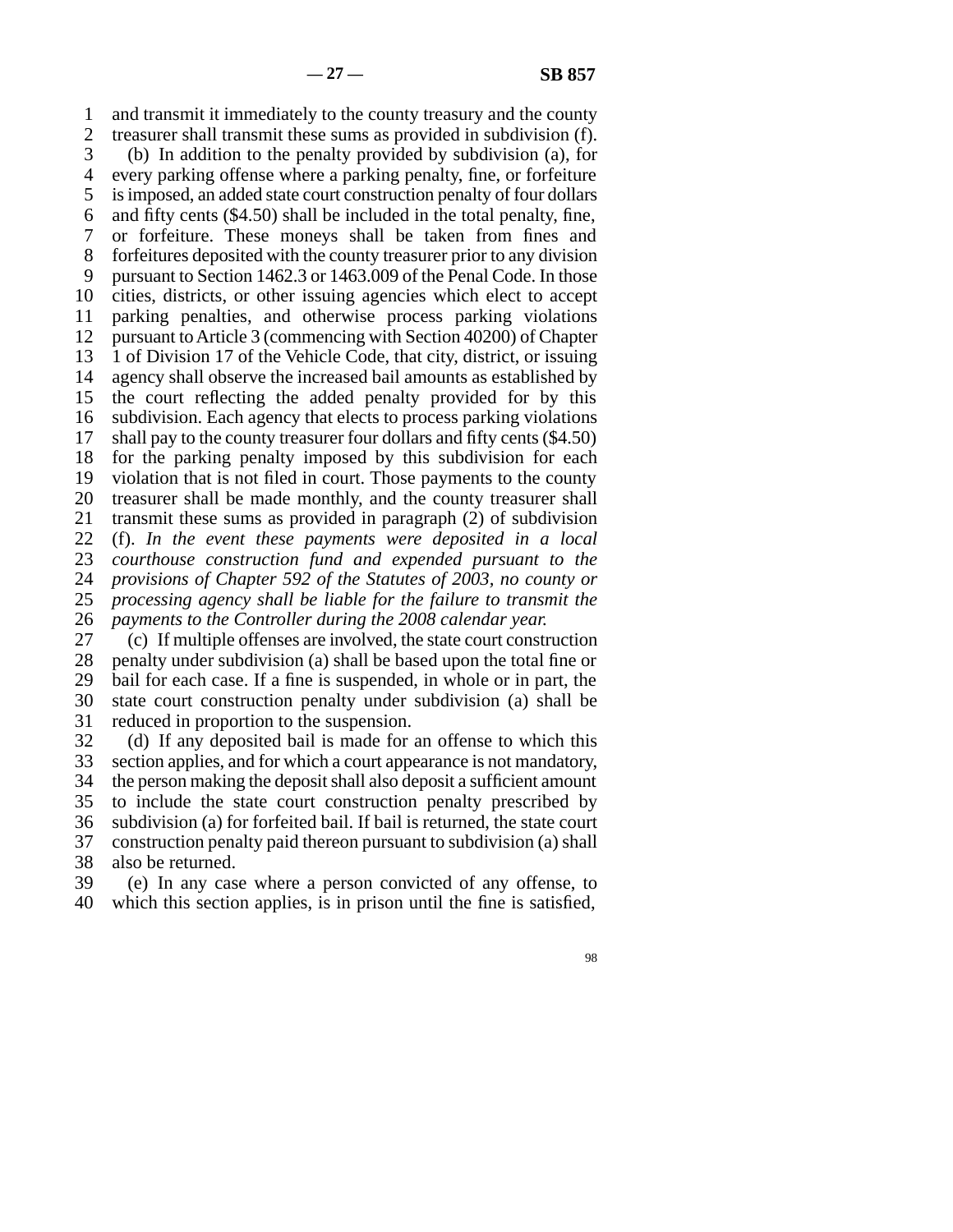1 the judge may waive all or any part of the state court construction

2 3 penalty, the payment of which would work a hardship on the person convicted or his or her immediate family.

4 (f) (1) Within 45 days after the end of the month that moneys

5 6 are deposited in the county treasury pursuant to subdivision (a), the county treasurer shall transmit the moneys to the Controller,

7 to be deposited as follows:

8 9 (A) The total to be deposited pursuant to subdivision (a) shall be multiplied by a fraction as follows:

10 (i) The numerator is the amount imposed as of January 1, 1998,

11 as an additional penalty on every ten dollars (\$10), or part of ten

12 dollars (\$10), upon every fine, penalty, or forfeiture, if any, for

13 deposit into the local courthouse construction fund in that county

14 established pursuant to Sections 76000 and 76100. The numerator

15 shall be expressed in whole dollars and fractions of a dollar.

16 (ii) The denominator is five dollars (\$5).

17 (B) The resulting amount shall be deposited in the Immediate

18 19 and Critical Needs Account of the State Court Facilities Construction Fund, established in Section 70371.5.

20 21 (C) The remaining amount of the deposit shall be deposited in the State Court Facilities Construction Fund.

22 23 24 25 26 27 28 29 (2) Within 45 days after the end of the month that moneys are deposited in the county treasury pursuant to subdivision (b), the county treasurer shall transmit the moneys to the Controller to be deposited as follows: one-third of the total amount shall be deposited in the State Court Facilities Construction Fund and two-thirds of the total amount shall be deposited in the Immediate and Critical Needs Account of the State Court Facilities Construction Fund, established in Section 70371.5.

30 31 *SEC. 17. Section 70602 of the Government Code is amended to read:*

32 33 70602. (a) It is the intent of the Legislature to establish a moratorium on increases in filing fees until January 1, 2012 *July*

34 *1, 2013*. No filing fee provided for in this chapter may be changed

35 before January 1, 2012 *July 1, 2013, except as provided in Section*

36 *70602.5*.

37 (b) Notwithstanding subdivision (a), due to the economic crisis

38 facing California in the 2009–10 fiscal year, a first paper filing fee

39 increase is included in conjunction with the Budget Act of 2009.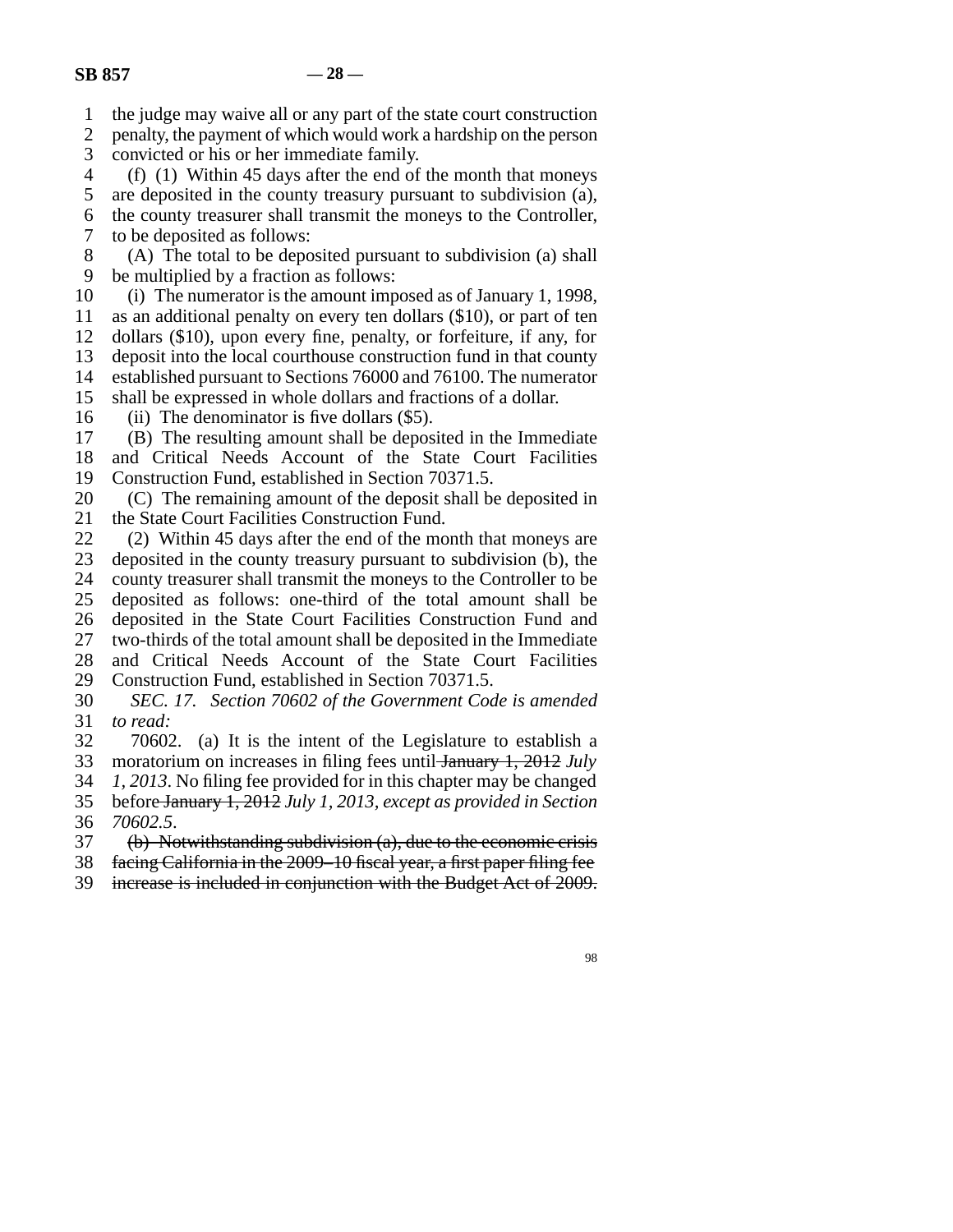1 2 This increase shall not be construed to otherwise affect the moratorium created pursuant to subdivision (a).

3 4 *(b) This section shall become inoperative on July 1, 2013, and, as of January 1, 2014, is repealed, unless a later enacted statute,*

5 *that becomes operative on or before January 1, 2014, deletes or*

6 7 8 *extends the dates on which it becomes inoperative and is repealed. SEC. 18. Section 70602.5 is added to the Government Code, to read:*

9 *70602.5. (a) Notwithstanding any other law, due to the severity*

10 11 *of the continuing economic crisis facing the State of California, it is the intent of the Legislature to supplement, until July 1, 2013,*

12 *certain first paper filing fees as provided below:*

13 *(1) A supplemental fee of forty dollars (\$40) shall be collected*

14 *for filing any first paper subject to the uniform fee that is set at*

15 16 *three hundred fifty-five dollars (\$355) under Sections 70611, 70612, 70650, 70651, 70652, 70653, 70655, 70658, and 70670.*

17 *The total fee collected under these sections, which includes the*

18 *supplemental fee, shall be deposited and distributed as provided*

19 *in Sections 68085.3 and 68086.1, as applicable.*

20 *(2) A supplemental fee of forty dollars (\$40) shall be collected*

21 *for filing any first paper subject to the uniform fee that is set at*

22 *three hundred thirty dollars (\$330) under Sections 70613, 70614,*

23 *and 70621. The total fee collected under these sections, which*

24 *includes the supplemental fee, shall be deposited and distributed*

25 *as provided in Sections 68085.4 and 68086.1, as applicable.*

26 *(3) A supplemental fee of twenty dollars (\$20) shall be collected*

27 *for filing any first paper subject to the uniform fee that is set at*

28 29 *two hundred five dollars (\$205) under Sections 70613, 70614, 70621, 70654, and 70656 of this code, and Section 103470 of the*

30 *Health and Safety Code. The total fee collected under these*

31 *sections, which includes the supplemental fee, shall be deposited*

32 *and distributed as provided in Section 68085.4.*

33 *(b) If the amount of the General Fund transfer to the Trial Court*

34 *Trust Fund is decreased in excess of 10 percent from the amount*

35 *appropriated in the 2010–11 fiscal year and is not offset by another*

36 *source of noncourt fee revenue, then the amount of the*

37 *supplemental fees provided in paragraphs (1), (2), and (3) of*

38 *subdivision (a) shall be decreased proportionally. The Judicial*

39 *Council shall adopt and publish a schedule setting the fees*

40 *resulting from the decrease.*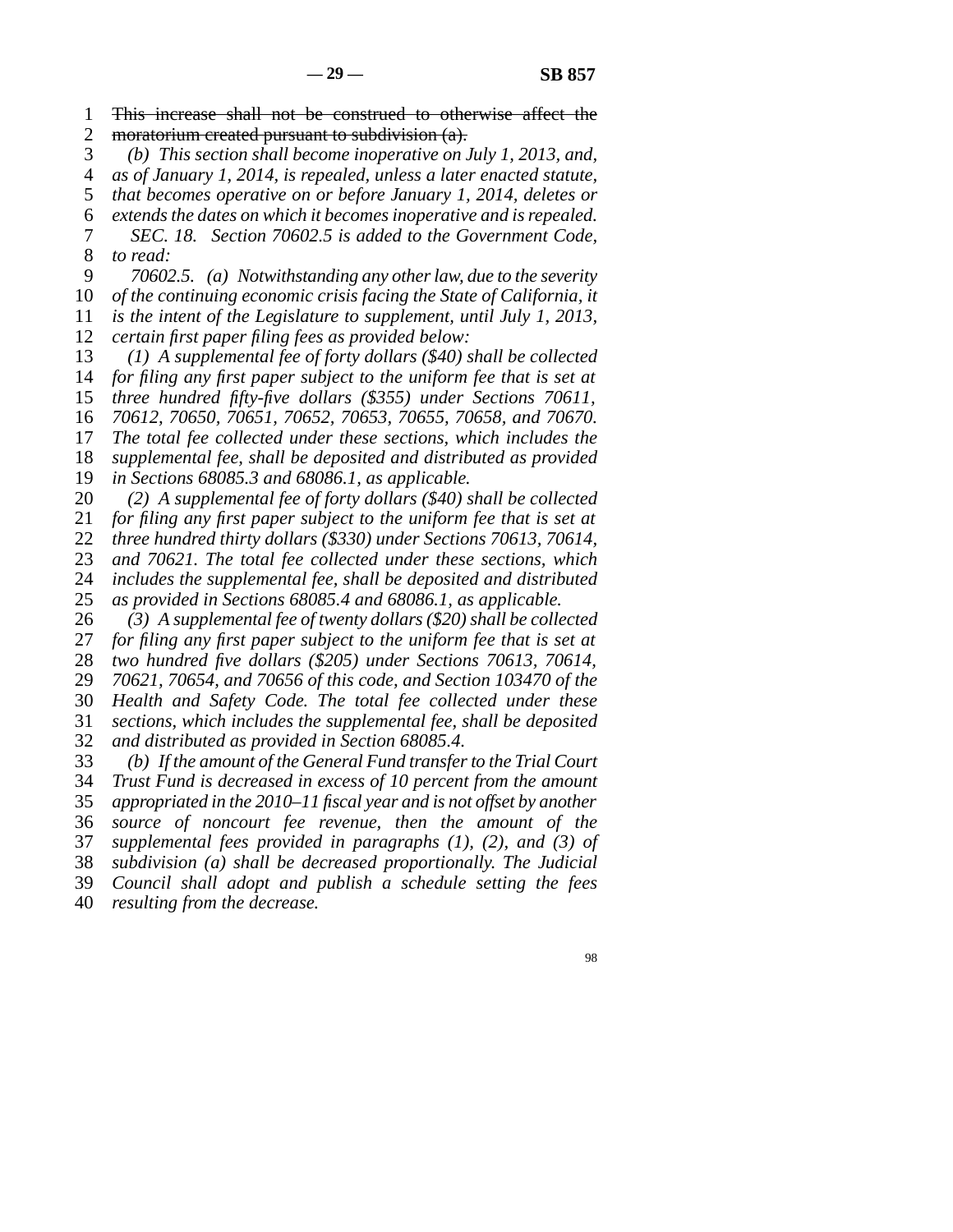1 *(c) This section shall become inoperative on July 1, 2013, and,*

2 3 *as of January 1, 2014, is repealed, unless a later enacted statute, that becomes operative on or before January 1, 2014, deletes or*

4 *extends the dates on which it becomes inoperative and is repealed.*

5 6 *SEC. 19. Section 70603 of the Government Code is amended to read:*

7 8 9 10 11 70603. (a) Except as provided in this section, the fees charged for filings and services under this chapter are intended to be uniform statewide and to be the only allowable fees for those services and filings. The only charges that may be added to the fees in this chapter are the following:

12 13 14 (1) In a complex case, the fee provided for in Section 70616 may be added to the first paper and first responsive paper filing fees in Sections 70611, 70612, 70613, and 70614.

15 (2) In an unlawful detainer action subject to Section 1161.2 of

16 17 the Code of Civil Procedure, a charge of fifteen dollars (\$15) as provided under that section may be added to the fee in Section

18 70613 for filing a first appearance by a plaintiff.

19 (3) In Riverside County, a surcharge as provided in Section

20 21 70622 may be added to the first paper and first responsive paper filing fees in Sections 70611, 70612, 70613, 70614, 70650, 70651,

22 70652, 70653, 70655, and 70670.

23 (4) In San Bernardino County, a surcharge as provided in

24 Section 70624 may be added to the first paper and first responsive

25 paper filing fees in Sections 70611, 70612, 70613, 70614, 70650,

26 70651, 70652, 70653, 70655, and 70670. This paragraph applies

27 to fees collected under Sections 70611, 70612, 70613, 70614,

28 29 70650, 70651, 70652, 70653, 70655, and 70670, beginning January 1, 2006.

30 31 (5) In the City and County of San Francisco, a surcharge as provided in Section 70625 may be added to the first paper and first

32 33 responsive paper filing fees in Sections 70611, 70612, 70613, 70614, 70650, 70651, 70652, 70653, 70655, and 70670.

34 (b) Notwithstanding paragraph (1) of subdivision (c) of Section

35 68085.3 and paragraph (1) of subdivision (c) of Section 68085.4,

36 when a charge for courthouse construction in the County or City

37 and County of San Francisco, *or in the Counties of* Riverside, or

38 San Bernardino is added to the uniform filing fee as provided under

39 paragraph  $(3)$ ,  $(4)$ , or  $(5)$  of subdivision  $(a)$ , the amount distributed

40 to the State Court Facilities Construction Fund under Section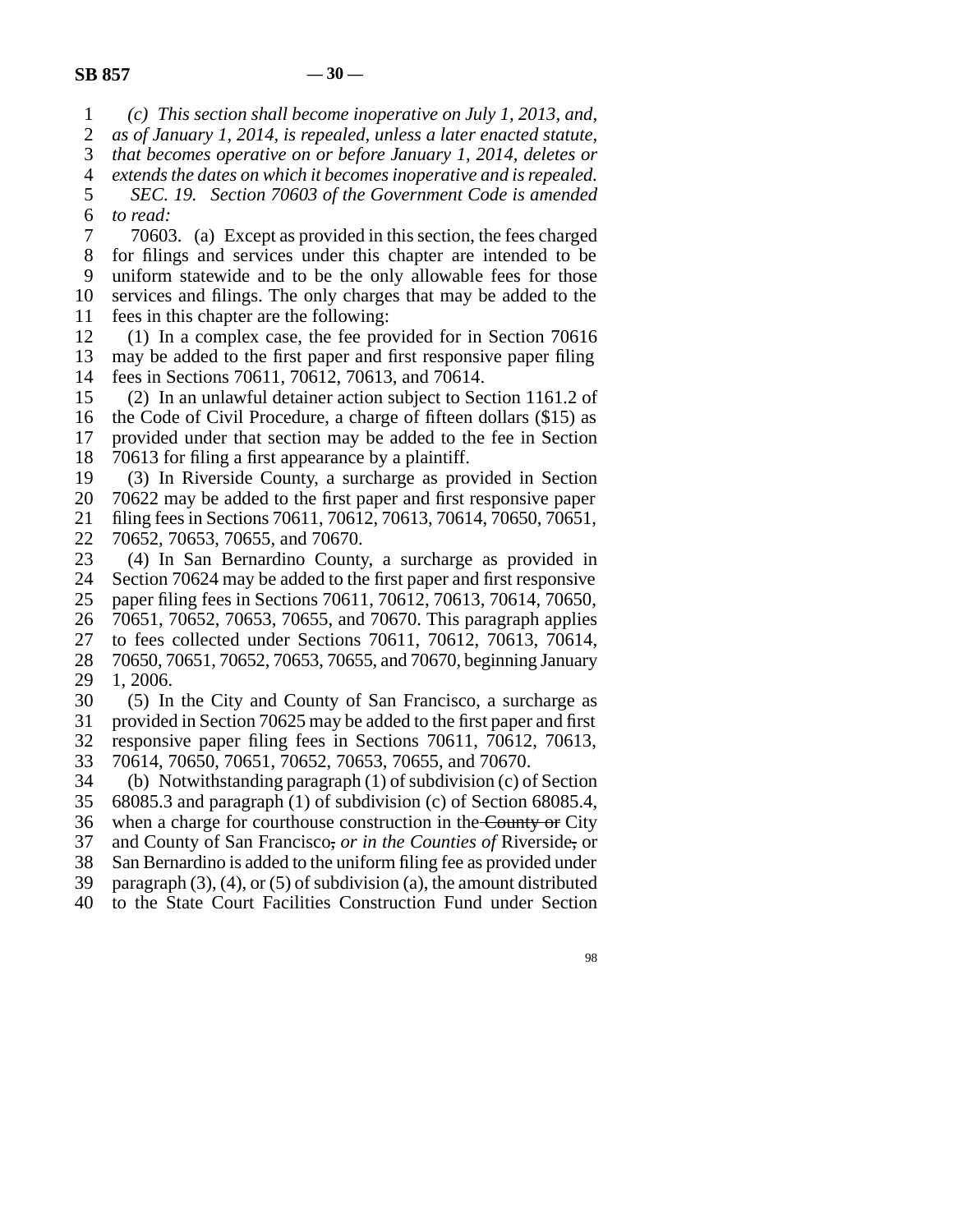1 2 3 4 5 6 7 8 9 10 11 68085.3 or 68085.4 shall be reduced by an amount equal to the charge added under paragraph (3), (4), or (5) of subdivision (a), up to the amount that would otherwise be distributed to the State Court Facilities Construction Fund. If the amount added under paragraph  $(3)$ ,  $(4)$ , or  $(5)$  of subdivision  $(a)$  is greater than the amount that would be distributed to the State Court Facilities Construction Fund under Section 68085.3 or 68085.4, no distribution shall be made to the State Court Facilities Construction Fund, but the amount charged to the party may be greater than the amount of the uniform fee otherwise allowed, in order to collect the surcharge under paragraph  $(3)$ ,  $(4)$ , or  $(5)$  of subdivision  $(a)$ .

12 13 14 15 16 17 18 19 20 21 22 23 24 25 (c) If a filing fee is reduced by twenty-four dollars  $(\$24)$ *forty-four dollars (\$44)* under subdivision (c) of Section 6322.1 of the Business and Professions Code, and a courthouse construction surcharge is added to the filing fee as provided under paragraph  $(3)$ ,  $(4)$ , or  $(5)$  of subdivision  $(a)$ , the amount distributed to the State Court Facilities Construction Fund under Section 68085.4 shall be reduced as provided in subdivision (b). If the amount added under paragraph  $(3)$ ,  $(4)$ , or  $(5)$  of subdivision  $(a)$ is greater than the amount that would be distributed to the State Court Facilities Construction Fund under Section 68085.4, no distribution shall be made to the State Court Facilities Construction Fund, but the amount charged to the party may be greater than one hundred eighty-one dollars (\$181), in order to collect the surcharge under paragraph  $(3)$ ,  $(4)$ , or  $(5)$  of subdivision  $(a)$ .

26 27 28 *(d) This section shall become inoperative on July 1, 2013, and, as of January 1, 2014, is repealed, unless a later enacted statute, that becomes operative on or before January 1, 2014, deletes or*

29 30 31 *extends the dates on which it becomes inoperative and is repealed. SEC. 20. Section 70603 is added to the Government Code, to read:*

32 33 34 35 36 *70603. (a) Except as provided in this section, the fees charged for filings and services under this chapter are intended to be uniform statewide and to be the only allowable fees for those services and filings. The only charges that may be added to the fees in this chapter are the following:*

37 *(1) In a complex case, the fee provided for in Section 70616*

38 *may be added to the first paper and first responsive paper filing*

39 *fees in Sections 70611, 70612, 70613, and 70614.*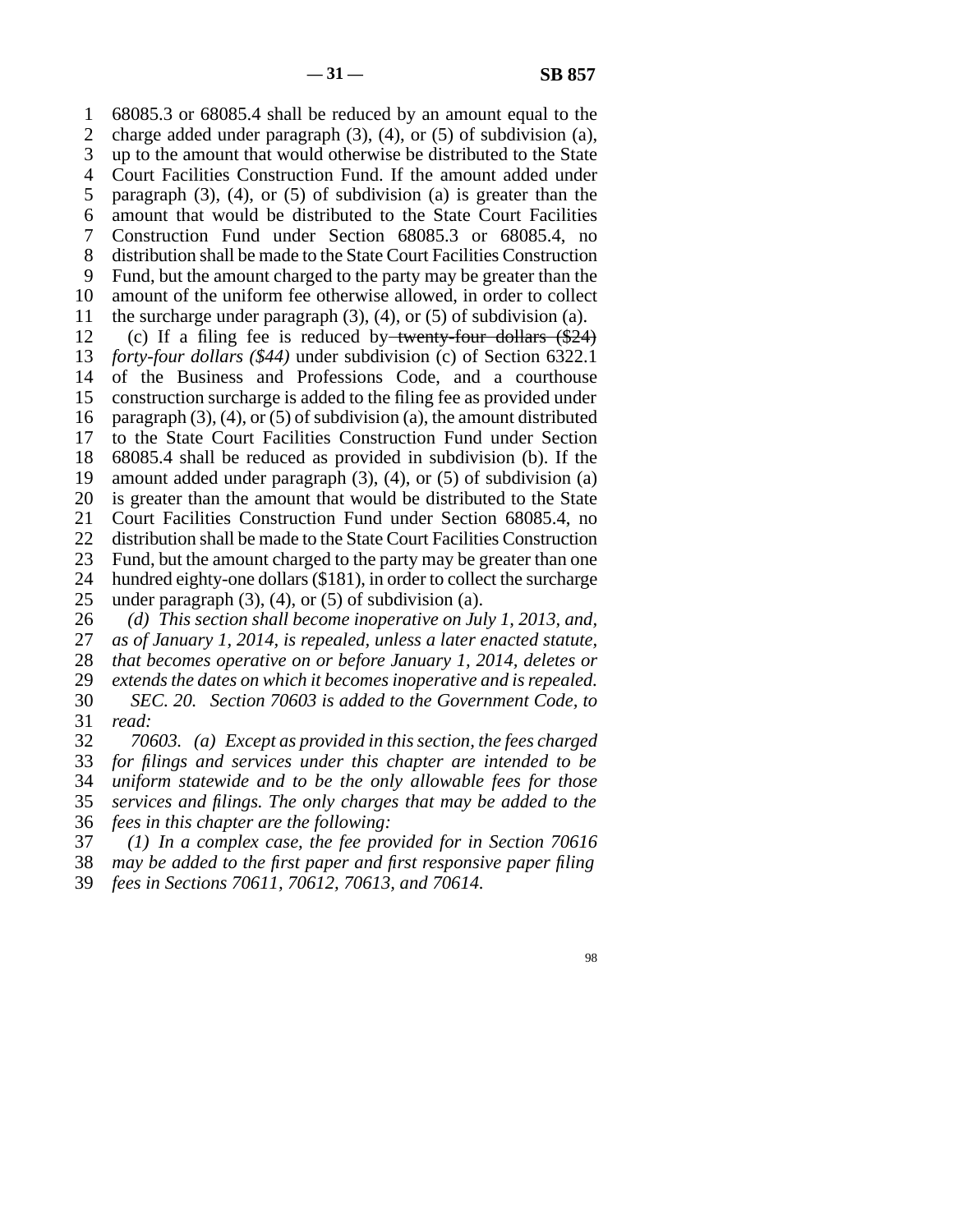1 2 3 4 5 6 7 8 9 10 11 12 13 14 15 16 17 18 19 20 21 22 23 24 25 26 27 28 29 30 31 32 33 34 35 36 37 38 *(2) In an unlawful detainer action subject to Section 1161.2 of the Code of Civil Procedure, a charge of fifteen dollars (\$15) as provided under that section may be added to the fee in Section 70613 for filing a first appearance by a plaintiff. (3) In Riverside County, a surcharge as provided in Section 70622 may be added to the first paper and first responsive paper filing fees in Sections 70611, 70612, 70613, 70614, 70650, 70651, 70652, 70653, 70655, and 70670. (4) In San Bernardino County, a surcharge as provided in Section 70624 may be added to the first paper and first responsive paper filing fees in Sections 70611, 70612, 70613, 70614, 70650, 70651, 70652, 70653, 70655, and 70670. This paragraph applies to fees collected under Sections 70611, 70612, 70613, 70614, 70650, 70651, 70652, 70653, 70655, and 70670, beginning January 1, 2006. (5) In the City and County of San Francisco, a surcharge as provided in Section 70625 may be added to the first paper and first responsive paper filing fees in Sections 70611, 70612, 70613, 70614, 70650, 70651, 70652, 70653, 70655, and 70670. (b) Notwithstanding paragraph (1) of subdivision (c) of Section 68085.3 and paragraph (1) of subdivision (c) of Section 68085.4, when a charge for courthouse construction in the City and County of San Francisco or in the Counties of Riverside or San Bernardino is added to the uniform filing fee as provided under paragraph (3), (4), or (5) of subdivision (a), the amount distributed to the State Court Facilities Construction Fund under Section 68085.3 or 68085.4 shall be reduced by an amount equal to the charge added under paragraph (3), (4), or (5) of subdivision (a), up to the amount that would otherwise be distributed to the State Court Facilities Construction Fund. If the amount added under paragraph (3), (4), or (5) of subdivision (a) is greater than the amount that would be distributed to the State Court Facilities Construction Fund under Section 68085.3 or 68085.4, no distribution shall be made to the State Court Facilities Construction Fund, but the amount charged to the party may be greater than the amount of the uniform fee otherwise allowed, in order to collect the surcharge under paragraph (3), (4), or (5) of subdivision (a). (c) If a filing fee is reduced by twenty-four dollars (\$24) under*

- 39 *subdivision (c) of Section 6322.1 of the Business and Professions*
- 40 *Code, and a courthouse construction surcharge is added to the*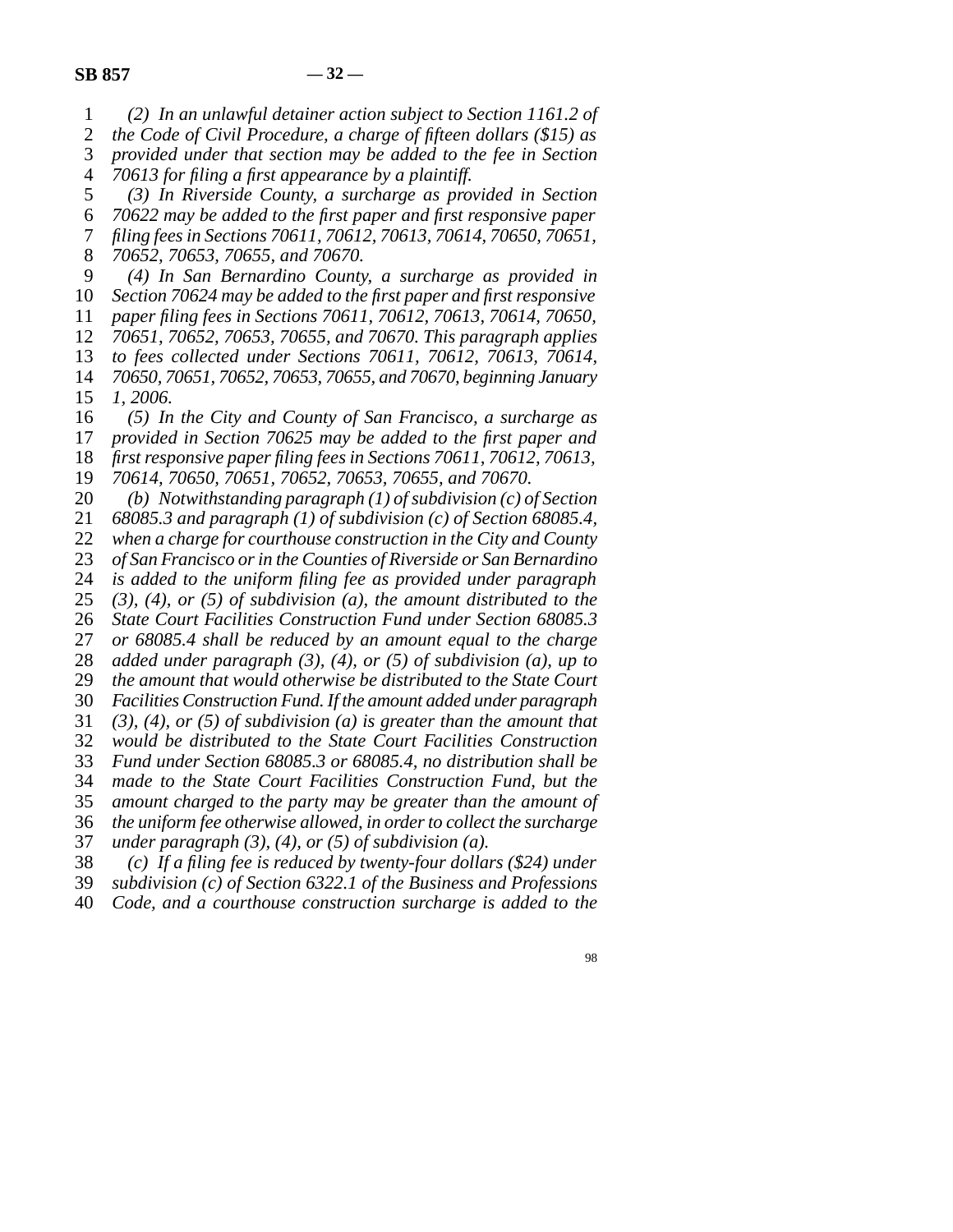1 *filing fee as provided under paragraph (3), (4), or (5) of*

2 3 *subdivision (a), the amount distributed to the State Court Facilities Construction Fund under Section 68085.4 shall be reduced as*

4 *provided in subdivision (b). If the amount added under paragraph*

5 *(3), (4), or (5) of subdivision (a) is greater than the amount that*

6 *would be distributed to the State Court Facilities Construction*

7 *Fund under Section 68085.4, no distribution shall be made to the*

8 *State Court Facilities Construction Fund, but the amount charged*

9 *to the party may be greater than one hundred eighty-one dollars*

10 *(\$181), in order to collect the surcharge under paragraph (3), (4),*

11 *or (5) of subdivision (a).*

12 *(d) This section shall become operative on July 1, 2013.*

13 14 *SEC. 21. Section 70617 of the Government Code is amended to read:*

15 16 70617. (a) Except as provided in subdivisions (d) and (e), the uniform fee for filing a motion, application, or any other paper

17 requiring a hearing subsequent to the first paper, is forty dollars

18 19 (\$40). Papers for which this fee shall be charged include the following:

20 21 (1) A motion listed in paragraphs (1) to (12), inclusive, of subdivision (a) of Section 1005 of the Code of Civil Procedure.

22 (2) A motion or application to continue a trial date.

23 (3) An application for examination of a third person controlling

24 25 defendant's property under Section 491.110 or 491.150 of the Code of Civil Procedure.

26 27 (4) Discovery motions under Title 4 (commencing with Section 2016.010) of Part 4 of the Code of Civil Procedure.

28 29 (5) A motion for a new trial of any civil action or special proceeding.

30 31 32 (6) An application for an order for a judgment debtor examination under Section 708.110 or 708.160 of the Code of Civil Procedure.

33 34 (7) An application for an order of sale of a dwelling under Section 704.750 of the Code of Civil Procedure.

35 36 (8) An ex parte application that requires a party to give notice of the ex parte appearance to other parties.

37 38 (b) There shall be no fee under subdivision (a) or (c) for filing any of the following: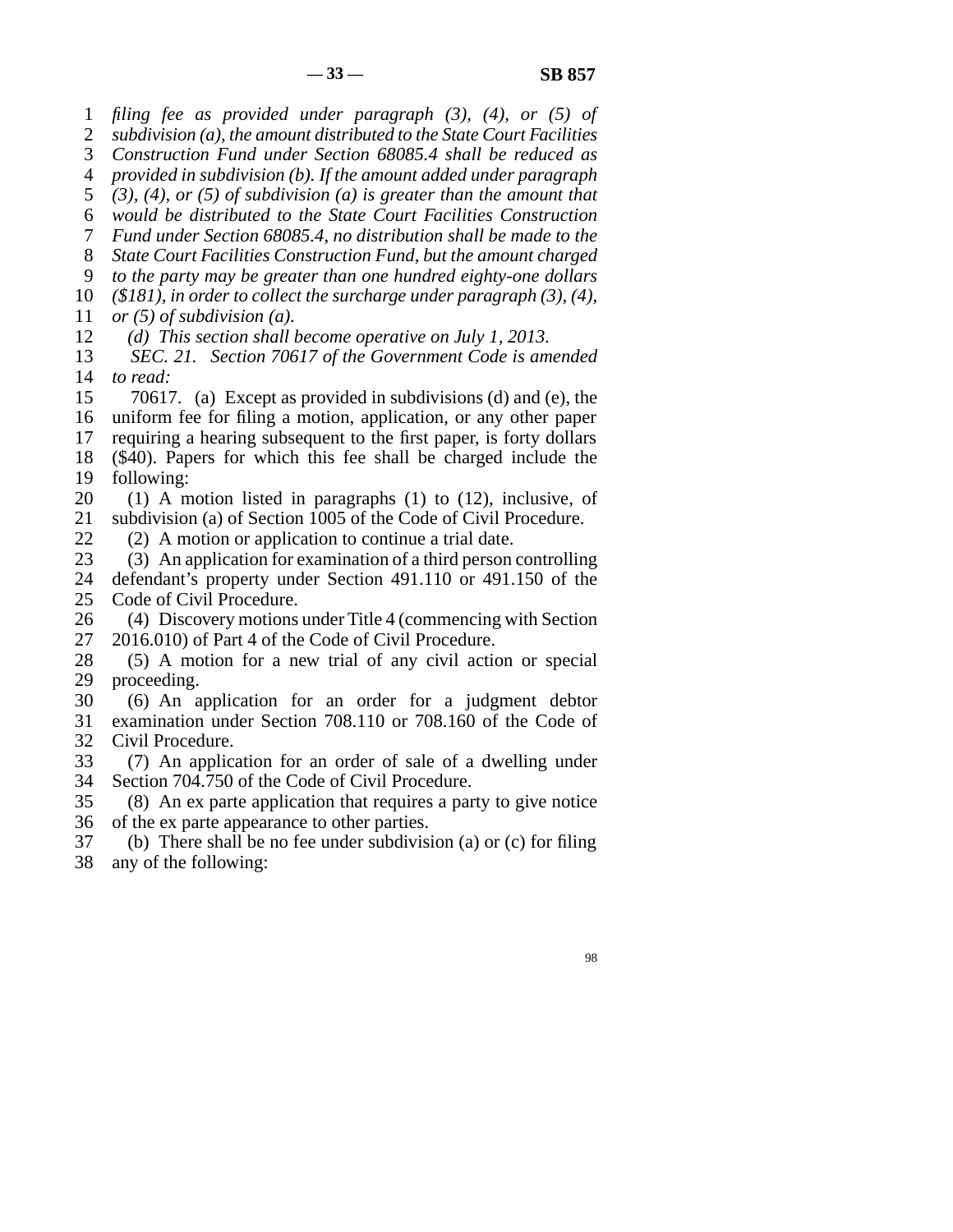- 1 (1) A motion, application, demurrer, request, notice, or
- 2 3 stipulation and order that is the first paper filed in an action and on which a first paper filing fee is paid.
- 4 (2) An amended notice of motion.
- 5
- (3) A civil case management statement.
- 6 (4) A request for trial de novo after judicial arbitration.
- 7 (5) A stipulation that does not require an order.
- 8 (6) A request for an order to prevent civil harassment.
- 9 (7) A request for an order to prevent domestic violence.
- 10 (8) A request for entry of default or default judgment.
- 11 12 (9) A paper requiring a hearing on a petition for emancipation of a minor.
- 13 14 (10) A paper requiring a hearing on a petition for an order to prevent abuse of an elder or dependent adult.
- 15 16 (11) A paper requiring a hearing on a petition for a writ of review, mandate, or prohibition.
- 17 18 (12) A paper requiring a hearing on a petition for a decree of change of name or gender.
- 19 20 (13) A paper requiring a hearing on a petition to approve the compromise of a claim of a minor.
- 21 22 (c) The fee for filing the following papers not requiring a hearing is twenty dollars (\$20):
- 23 24 25 26 (1) A request, application, or motion for, or a notice of, the continuance of a hearing or case management conference. The fee shall be charged no more than once for each continuance. The fee shall not be charged if the continuance is required by the court.
- 27 (2) A stipulation and order.
- 28 (3) A request for an order authorizing service of summons by
- 29 30 posting or by publication under Section 415.45 or 415.50 of the Code of Civil Procedure.
- 31 32 33 (d) The fee for filing a motion for summary judgment or summary adjudication of issues is two hundred dollars (\$200) *five hundred dollars (\$500)*.
- 34 35 36 37 (e) *(1)* The fee for filing in the superior court an application to appear as counsel pro hac vice is two hundred fifty dollars (\$250) *five hundred dollars (\$500)*. This fee is in addition to any other fee required of the applicant. The entire *Two hundred fifty dollars*
- 38 *(\$250) of the* fee collected under this subdivision *paragraph* shall
- 39 be transmitted to the state for deposit into the Immediate and
- 40 Critical Needs Account of the State Court Facilities Construction
	- 98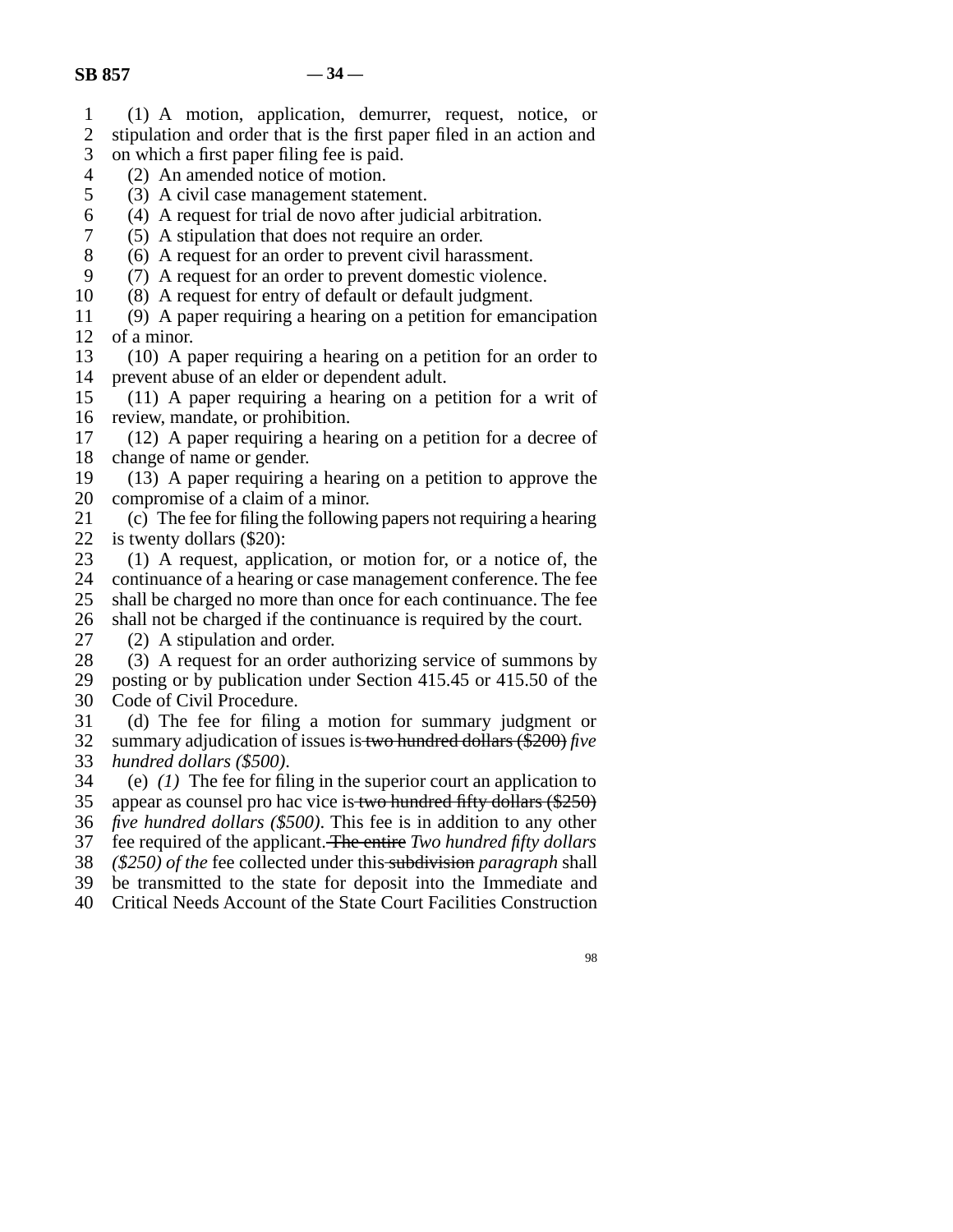1 Fund, established in Section 70371.5. *The remaining two hundred*

2 *fifty dollars (\$250) of the fee shall be transmitted to the state for*

3 4 *deposit into the Trial Court Trust Fund, established in Section 68085.*

5 *(2) An attorney whose application to appear as counsel pro hac*

6 *vice has been granted shall pay to the superior court, on or before*

7 *the anniversary of the date the application was granted, an annual*

8 *renewal fee of five hundred dollars (\$500) for each year that the*

9 *attorney maintains pro hac vice status in the case in which the*

10 *application was granted. The entire fee collected under this*

11 *paragraph shall be transmitted to the state for deposit into the*

12 *Trial Court Trust Fund, established in Section 68085.*

13 14 15 16 (f) Regardless of whether each motion or matter is heard at a single hearing or at separate hearings, the filing fees required by subdivisions (a), (c), (d), and (e) apply separately to each motion or other paper filed. The Judicial Council may publish rules to

17 give uniform guidance to courts in applying fees under this section.

18 *(g) This section shall become inoperative on July 1, 2013, and,*

19 *as of January 1, 2014, is repealed, unless a later enacted statute,*

20 *that becomes operative on or before January 1, 2014, deletes or*

21 *extends the dates on which it becomes inoperative and is repealed.*

22 23 *SEC. 22. Section 70617 is added to the Government Code, to read:*

24 25 26 27 28 *70617. (a) Except as provided in subdivisions (d) and (e), the uniform fee for filing a motion, application, or any other paper requiring a hearing subsequent to the first paper, is forty dollars (\$40). Papers for which this fee shall be charged include the following:*

29 30 *(1) A motion listed in paragraphs (1) to (12), inclusive, of subdivision (a) of Section 1005 of the Code of Civil Procedure.*

31 *(2) A motion or application to continue a trial date.*

32 *(3) An application for examination of a third person controlling*

33 34 *defendant's property under Section 491.110 or 491.150 of the Code of Civil Procedure.*

35 36 *(4) Discovery motions under Title 4 (commencing with Section 2016.010) of Part 4 of the Code of Civil Procedure.*

37 38 *(5) A motion for a new trial of any civil action or special proceeding.*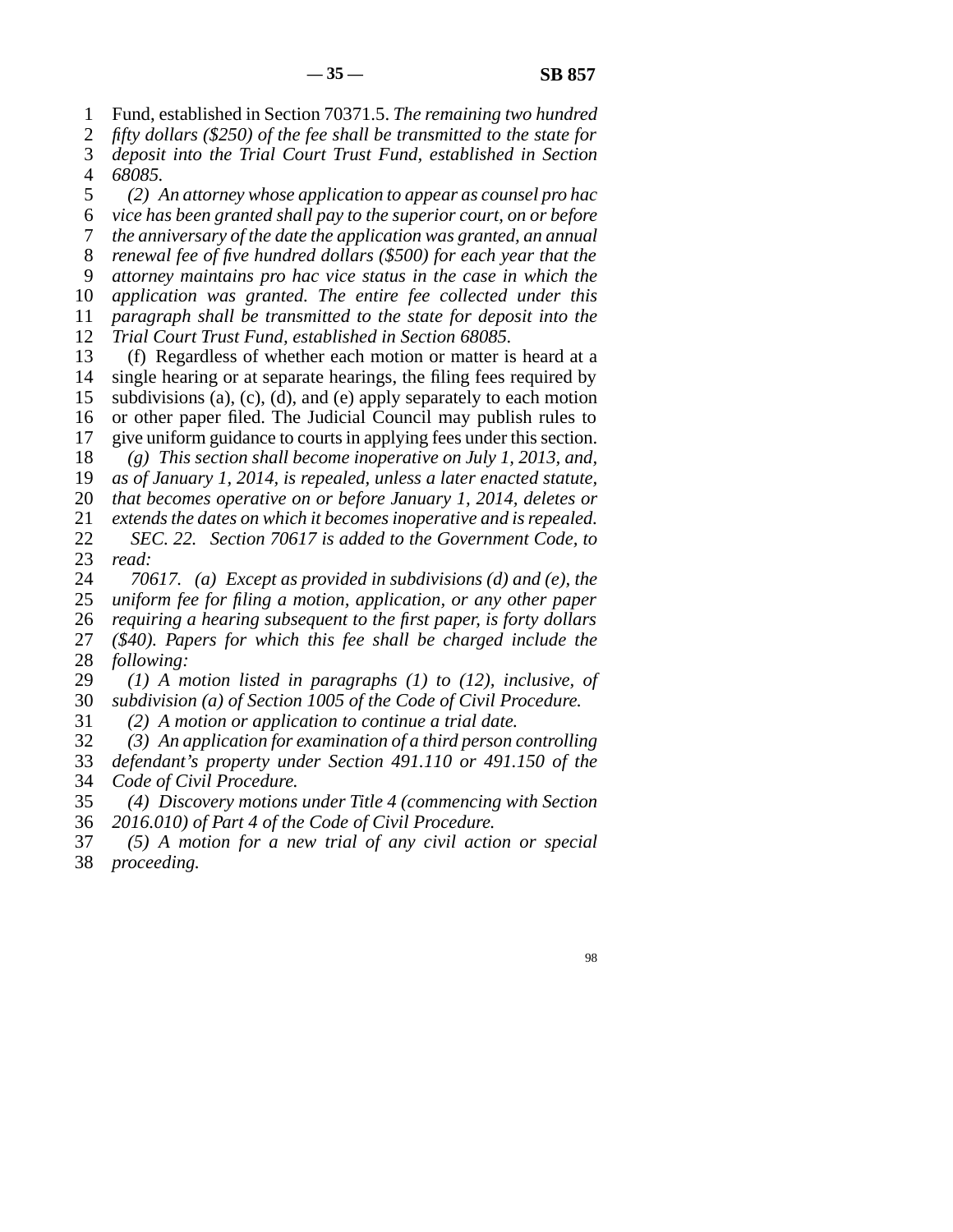1 *(6) An application for an order for a judgment debtor*

- 2 3 *examination under Section 708.110 or 708.160 of the Code of Civil Procedure.*
- 4 5 *(7) An application for an order of sale of a dwelling under Section 704.750 of the Code of Civil Procedure.*
- 6 7 *(8) An ex parte application that requires a party to give notice of the ex parte appearance to other parties.*
- 8 9 *(b) There shall be no fee under subdivision (a) or (c) for filing any of the following:*
- 10 *(1) A motion, application, demurrer, request, notice, or*
- 11 *stipulation and order that is the first paper filed in an action and*
- 12 *on which a first paper filing fee is paid.*
- 13 *(2) An amended notice of motion.*
- 14 *(3) A civil case management statement.*
- 15 *(4) A request for trial de novo after judicial arbitration.*
- 16 *(5) A stipulation that does not require an order.*
- 17 *(6) A request for an order to prevent civil harassment.*
- 18 *(7) A request for an order to prevent domestic violence.*
- 19 *(8) A request for entry of default or default judgment.*
- 20 21 *(9) A paper requiring a hearing on a petition for emancipation of a minor.*
- 22 23 *(10) A paper requiring a hearing on a petition for an order to prevent abuse of an elder or dependent adult.*
- 24 25 *(11) A paper requiring a hearing on a petition for a writ of review, mandate, or prohibition.*
- 26 27 *(12) A paper requiring a hearing on a petition for a decree of change of name or gender.*
- 28 29 *(13) A paper requiring a hearing on a petition to approve the compromise of a claim of a minor.*
- 30 31 *(c) The fee for filing the following papers not requiring a hearing is twenty dollars (\$20):*
- 32 33 *(1) A request, application, or motion for, or a notice of, the continuance of a hearing or case management conference. The*
- 34 *fee shall be charged no more than once for each continuance. The*
- 35 *fee shall not be charged if the continuance is required by the court.*
- 
- 36 *(2) A stipulation and order.*
- 37 *(3) A request for an order authorizing service of summons by*
- 38 *posting or by publication under Section 415.45 or 415.50 of the*
- 39 *Code of Civil Procedure.*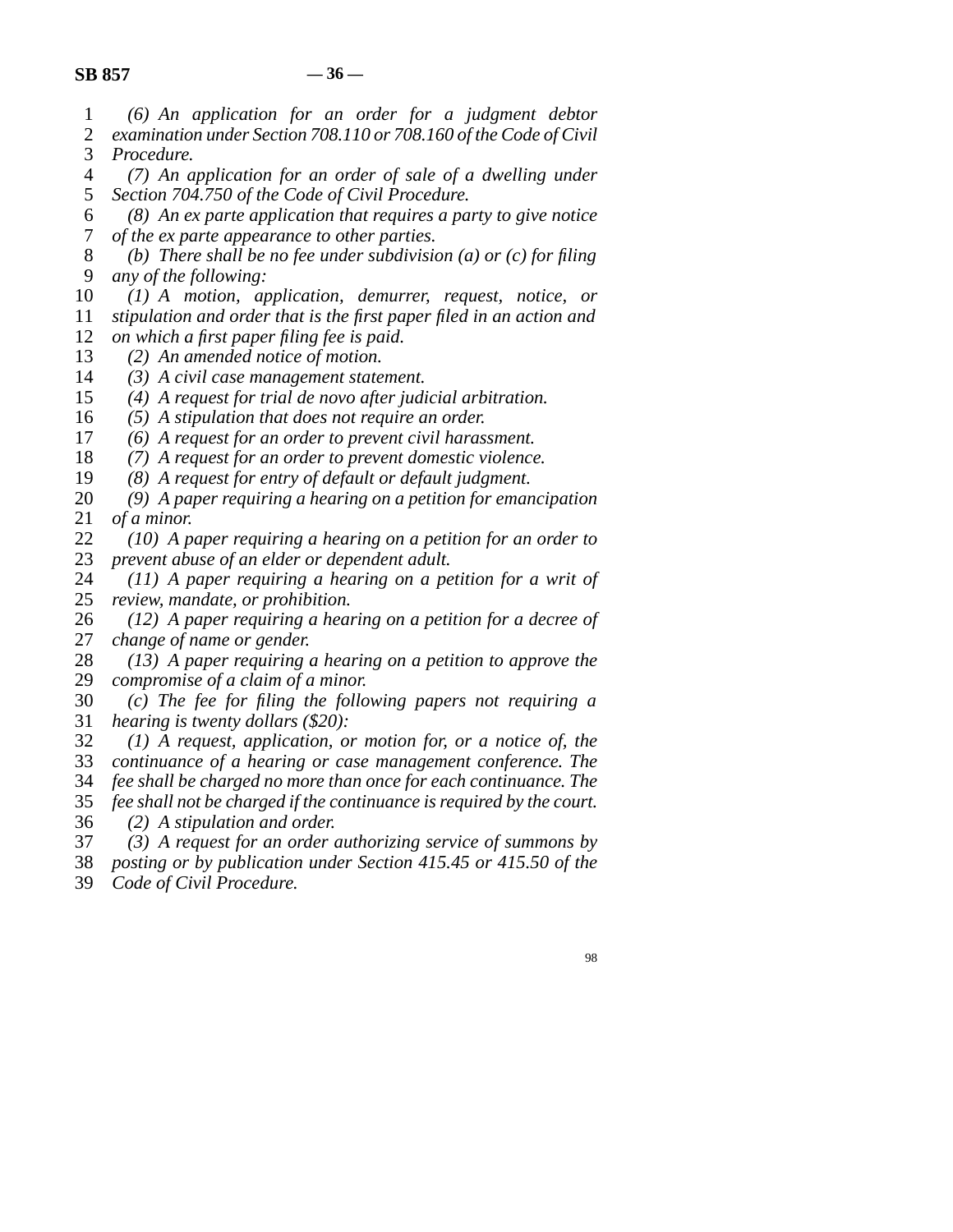1 2 *(d) The fee for filing a motion for summary judgment or summary adjudication of issues is two hundred dollars (\$200).*

3 4 *(e) The fee for filing in the superior court an application to appear as counsel pro hac vice is two hundred fifty dollars (\$250).*

5 *This fee is in addition to any other fee required of the applicant.*

6 *The entire fee collected under this subdivision shall be transmitted*

7 *to the state for deposit into the Immediate and Critical Needs*

8 9 *Account of the State Court Facilities Construction Fund, established in Section 70371.5.*

10 11 12 13 14 15 *(f) Regardless of whether each motion or matter is heard at a single hearing or at separate hearings, the filing fees required by subdivisions (a), (c), (d), and (e) apply separately to each motion or other paper filed. The Judicial Council may publish rules to give uniform guidance to courts in applying fees under this section. (g) This section shall become operative on July 1, 2013.*

16 17 *SEC. 23. Section 72010 is added to the Government Code, to read:*

18 19 20 21 22 23 *72010. (a) On or before July 1, 2011, and periodically thereafter as appropriate, the Judicial Council shall enter into one or more master agreements with a vendor or vendors to provide for telephone appearances in civil cases under Section 367.5 of the Code of Civil Procedure or as otherwise authorized by law.*

24 *(b) Each master agreement shall include the following:*

25 26 *(1) The amount of the fees to be paid by a party for a telephone appearance.*

27 28 *(2) The amounts to be deposited in the Trial Court Trust Fund described in Section 72011.*

29 30 *(3) A requirement that the vendor submit a quarterly report setting forth the number of fees collected, number of liens*

31 *established, and the amount collected from previously waived fees*

32 *pursuant to Section 367.6 of the Code of Civil Procedure.*

33 34 35 *(4) A statement that the vendor shall indemnify and hold the court harmless from claims arising from a failure or interruption of services.*

36 *(5) Other terms as the Judicial Council deems appropriate,*

37 *including, but not limited to, the services and equipment to be*

38 *provided by vendors to the courts and the assistance to be provided*

39 *by vendors to callers.*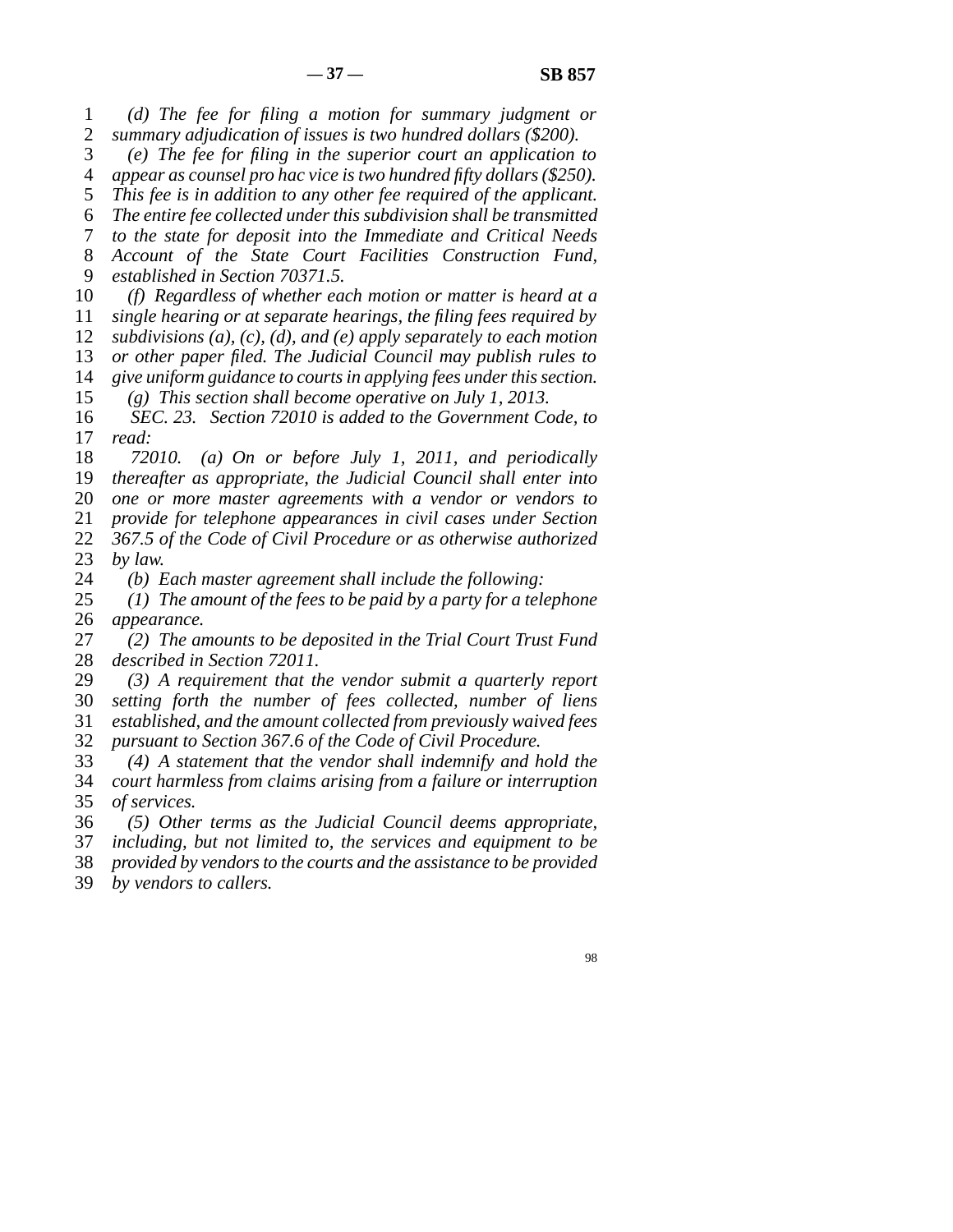1 2 *(c) A court may make telephone appearances available to a party only through one or more of the following methods:*

3 4 *(1) An agreement with one or more of the vendors under the master agreements provided by this section.*

5 6 7 8 9 *(2) An agreement entered into between a court and a vendor prior to July 1, 2011, and which has not expired. If a contract is subject to cancellation by a court after July 1, 2011, that court shall exercise its option to cancel the contract as soon after July 1, 2011, as is legally possible to do so.*

10 11 12 13 14 15 16 17 18 19 *(3) Direct provision by the court of telephone appearance services to a party. If the court provides the services directly, the court shall collect the fees for telephone appearances adopted by the Judicial Council in accordance with Section 367.6 of the Code of Civil Procedure and the master agreement or agreements entered into pursuant to this section. A judicial officer may, in his or her discretion, waive telephone appearance fees for parties appearing directly by telephone in that judicial officer's courtroom. SEC. 24. Section 72011 is added to the Government Code, to read:*

20 21 22 23 24 25 26 27 28 29 30 31 32 33 *72011. (a) For each fee received for providing telephone appearance services, each vendor or court that provides for appearances by telephone shall transmit twenty dollars (\$20) to the State Treasury for deposit in the Trial Court Trust Fund established pursuant to Section 68085. If the vendor or court receives a portion of the fee as authorized under paragraph (2) of subdivision (b) of Section 367.6 of the Code of Civil Procedure, the vendor or court shall transmit only the proportionate share of the amount required under this section. This section shall apply regardless of whether the Judicial Council has established the statewide uniform fee pursuant to Section 367.6 of the Code of Civil Procedure, or entered into one or more master agreements pursuant to Section 72010. This section shall not apply when a vendor or court does not receive a fee.*

34 35 *(b) The amounts described in subdivision (a) shall be transmitted within 15 days after the end of each calendar quarter for fees*

36 *collected in that quarter.*

37 *(c) Vendors shall also transmit an amount equal to the total*

38 *amount of revenue received by all courts from all vendors for*

39 *providing telephonic appearances for the 2009–10 fiscal year.*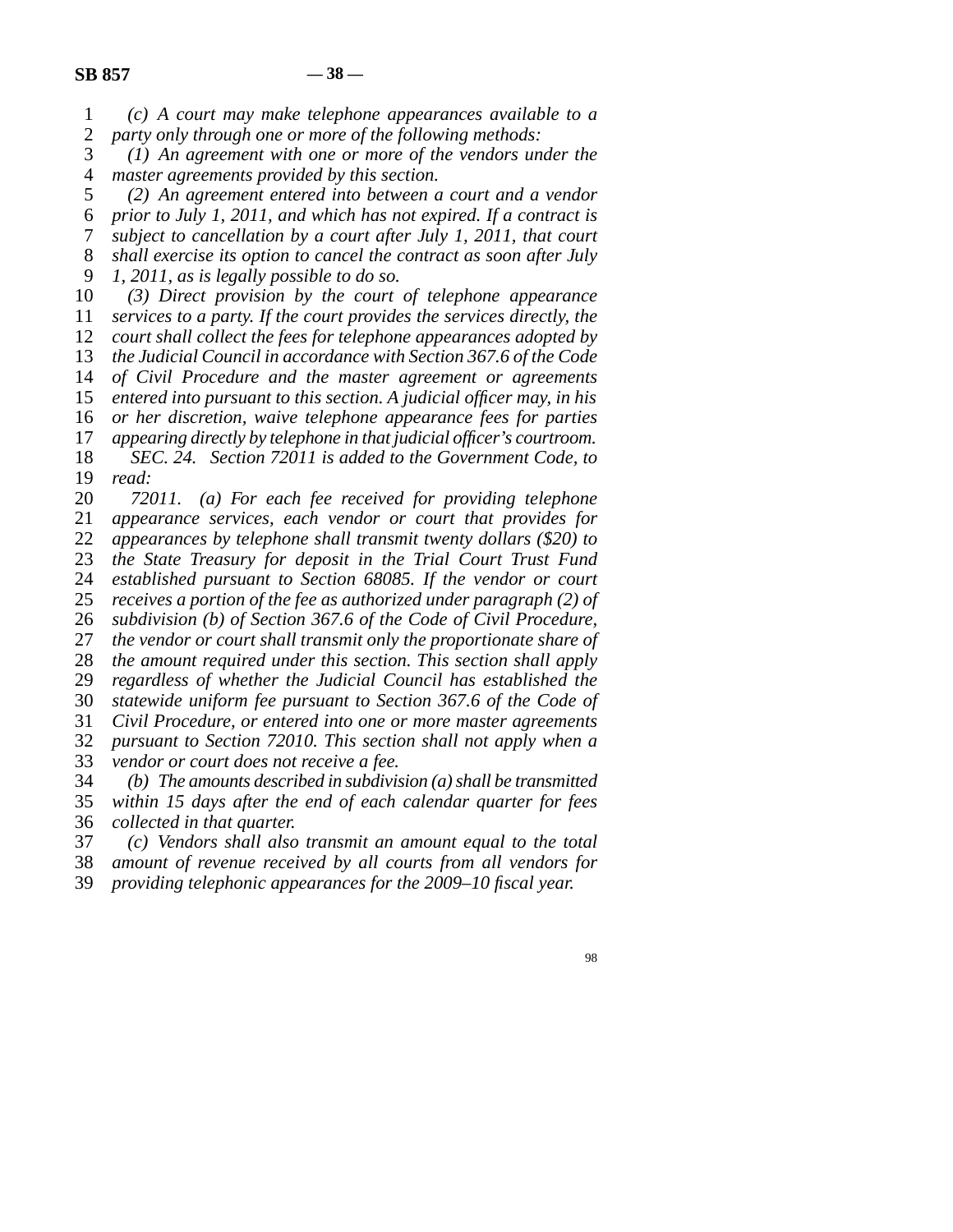1 2 3 4 5 6 7 8 9 10 11 12 13 14 15 16 17 18 19 20 21 22 23 24 25 26 27 28 29 30 31 32 33 34 35 *(d) The amounts set forth in subdivision (c) shall be apportioned by the Judicial Council among the vendors with which the Judicial Council has a master agreement pursuant to Section 72010. Within 15 days of receiving notice from the Judicial Council of its apportioned amount, each vendor shall transmit that amount to the State Treasury for deposit in the Trial Court Trust Fund. (e) The Judicial Council shall allocate the amount collected pursuant to subdivisions (c) and (d) for the purpose of preventing significant disruption in services in courts that previously received revenues from vendors for providing telephone appearance services. The Judicial Council shall determine the method and amount of the allocation to each eligible court. (f) This section shall become inoperative on July 1, 2013, and, as of January 1, 2014, is repealed, unless a later enacted statute, that becomes operative on or before January 1, 2014, deletes or extends the dates on which it becomes inoperative and is repealed. SEC. 25. Section 72011 is added to the Government Code, to read: 72011. (a) Vendors that provide for appearances by telephone shall transmit an amount equal to, and not to exceed, the total amount of revenue received by all courts from all vendors for providing telephone appearances for the 2009–10 fiscal year. (b) The amount set forth in subdivision (a) shall be apportioned by the Judicial Council among the vendors with which the Judicial Council has a master agreement pursuant to Section 72010. Within 15 days of receiving notice from the Judicial Council of its apportioned amount, each vendor shall transmit that amount to the State Treasury for deposit in the Trial Court Trust Fund established pursuant to Section 68085. (c) The Judicial Council shall allocate the amount collected pursuant to subdivisions (a) and (b) for the purpose of preventing significant disruption in services in courts that previously received revenues from vendors for providing telephone appearance services. The Judicial Council shall determine the method and amount of the allocation to each eligible court.*

36 *(d) This section shall become operative on July 1, 2013.*

37 38 *SEC. 26. Section 76000 of the Government Code is amended to read:*

39 40 76000. (a) (1) Except as otherwise provided elsewhere in this section, in each county there shall be levied an additional penalty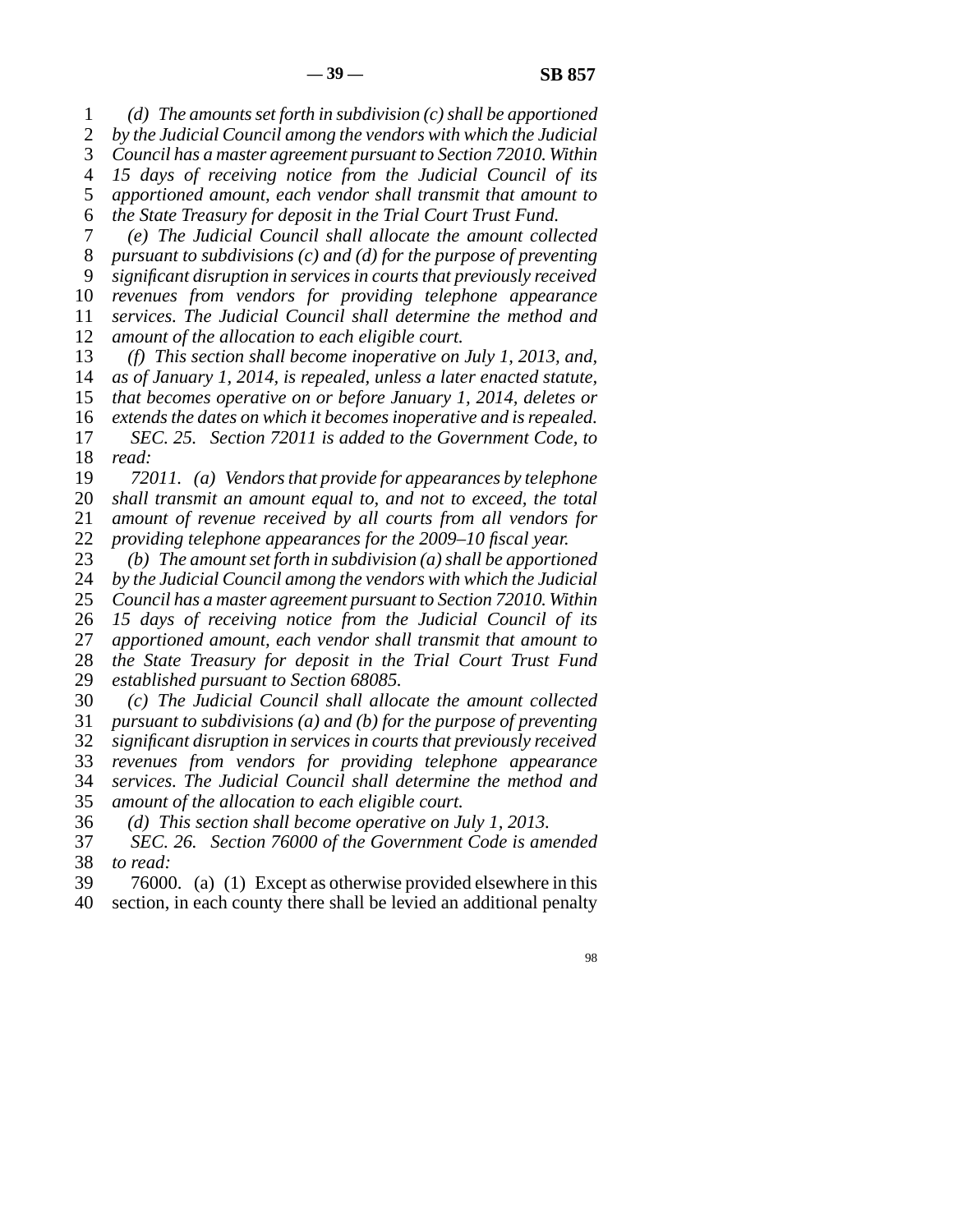1 in the amount of seven dollars (\$7) for every ten dollars (\$10), or

2 3 part of ten dollars (\$10), upon every fine, penalty, or forfeiture imposed and collected by the courts for all criminal offenses,

4 including all offenses involving a violation of the Vehicle Code

5 or any local ordinance adopted pursuant to the Vehicle Code.

6 (2) This additional penalty shall be collected together with and

7 in the same manner as the amounts established by Section 1464

8 of the Penal Code. These moneys shall be taken from fines and

9 forfeitures deposited with the county treasurer prior to any division

10 pursuant to Section 1463 of the Penal Code. The county treasurer

11 shall deposit those amounts specified by the board of supervisors

12 by resolution in one or more of the funds established pursuant to

13 this chapter. However, deposits to these funds shall continue

14 through whatever period of time is necessary to repay any

15 borrowings made by the county on or before January 1, 1991, to

16 pay for construction provided for in this chapter.

17 (3) This additional penalty does not apply to the following:

18 (A) Any restitution fine.

19 20 (B) Any penalty authorized by Section 1464 of the Penal Code or this chapter.

21 22 (C) Any parking offense subject to Article 3 (commencing with Section 40200) of Chapter 1 of Division 17 of the Vehicle Code.

23 24 (D) The state surcharge authorized by Section 1465.7 of the Penal Code.

25 26 27 28 29 30 31 32 33 34 35 36 37 38 39 (b) In each authorized county, provided that the board of supervisors has adopted a resolution stating that the implementation of this subdivision is necessary to the county for the purposes authorized, with respect to each authorized fund established pursuant to Section 76100 or 76101, for every parking offense where a parking penalty, fine, or forfeiture is imposed, an added penalty of two dollars and fifty cents (\$2.50) shall be included in the total penalty, fine, or forfeiture. Except as provided in subdivision (c), for each parking case collected in the courts of the county, the county treasurer shall place in each authorized fund two dollars and fifty cents (\$2.50). These moneys shall be taken from fines and forfeitures deposited with the county treasurer prior to any division pursuant to Section 1462.3 or 1463.009 of the Penal Code. The judges of the county shall increase the bail schedule amounts as appropriate to reflect the added penalty provided for

40 by this section. In those cities, districts, or other issuing agencies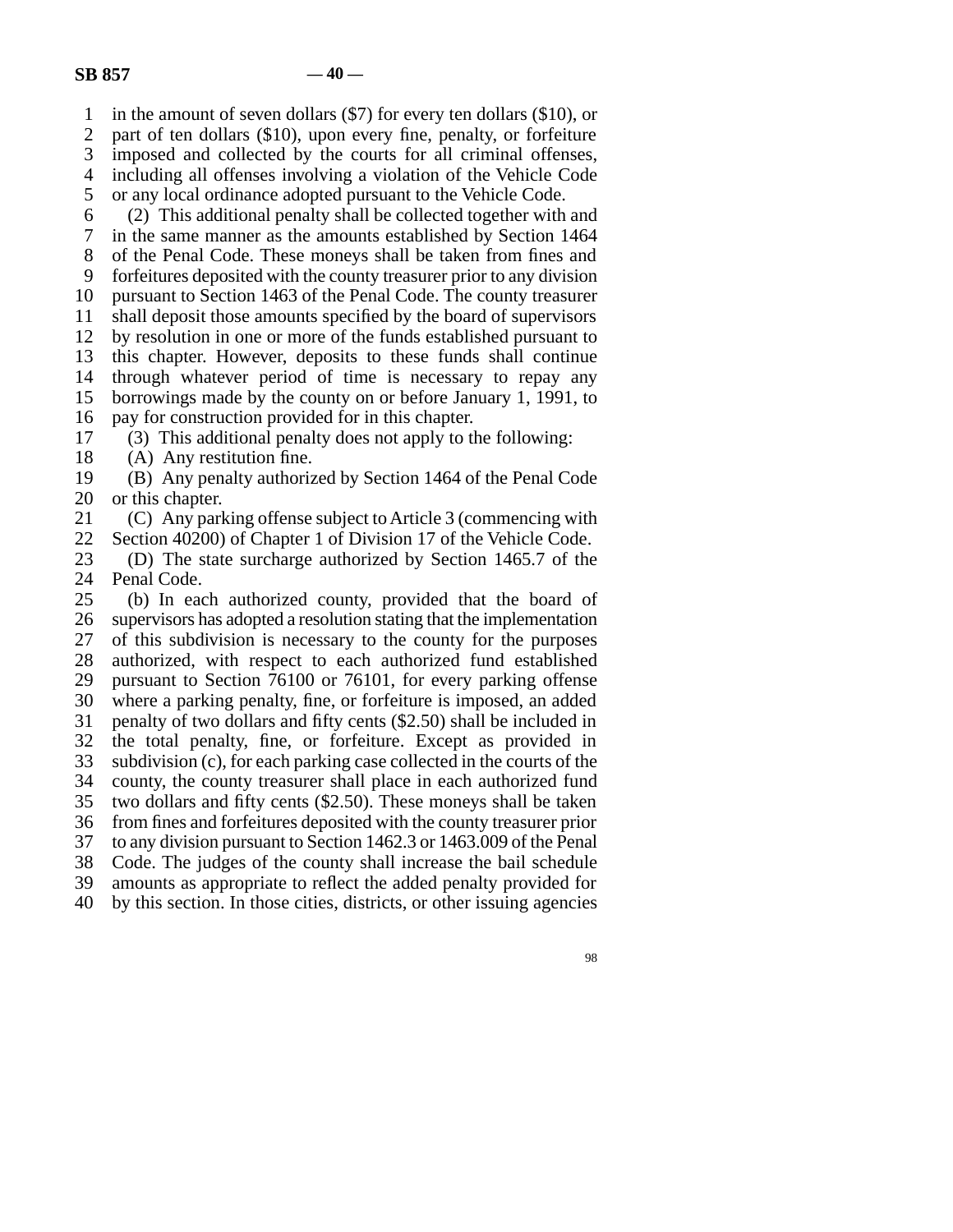1 2 3 4 5 6 7 8 9 10 11 12 13 14 15 16 17 18 19 20 21 22 23 which elect to accept parking penalties, and otherwise process parking violations pursuant to Article 3 (commencing with Section 40200) of Chapter 1 of Division 17 of the Vehicle Code, that city, district, or issuing agency shall observe the increased bail amounts as established by the court reflecting the added penalty provided for by this section. Each agency which elects to process parking violations shall pay to the county treasurer two dollars and fifty cents (\$2.50) for each fund for each parking penalty collected on each violation which is not filed in court. Those payments to the county treasurer shall be made monthly, and the county treasurer shall deposit all those sums in the authorized fund. No issuing agency shall be required to contribute revenues to any fund in excess of those revenues generated from the surcharges established in the resolution adopted pursuant to this chapter, except as otherwise agreed upon by the local governmental entities involved. (c) The county treasurer shall deposit one dollar (\$1) of every two dollars and fifty cents (\$2.50) collected pursuant to subdivision (b) into the general fund of the county. (d) The authority to impose the two-dollar-and-fifty-cent (\$2.50) penalty authorized by subdivision (b) shall be reduced to one dollar (\$1) as of the date of transfer of responsibility for facilities from the county to the Judicial Council pursuant to Article 3 (commencing with Section 70321) of Chapter 5.1, except as money

24 25 26 is needed to pay for construction provided for in Section 76100 and undertaken prior to the transfer of responsibility for facilities from the county to the Judicial Council.

27 28 29 30 31 32 33 (e) The seven-dollar (\$7) additional penalty authorized by subdivision (a) shall be reduced in each county by the additional penalty amount assessed by the county for the local courthouse construction fund established by Section 76100 as of January 1, 1998, when the money in that fund is transferred to the state under Section 70402. The amount each county shall charge as an additional penalty under this section shall be as follows:

| 35 | Alameda | \$5.00 Marin     |        | \$5.00 San Luis Obispo | \$6.00 |
|----|---------|------------------|--------|------------------------|--------|
| 36 |         |                  |        |                        | \$5.00 |
| 37 | Alpine  | \$5.00 Mariposa  |        | $$2.00$ San Mateo      | \$4.75 |
| 38 |         |                  | \$2.50 |                        |        |
| 39 | Amador  | \$5.00 Mendocino |        | \$7.00 Santa Barbara   | \$3.50 |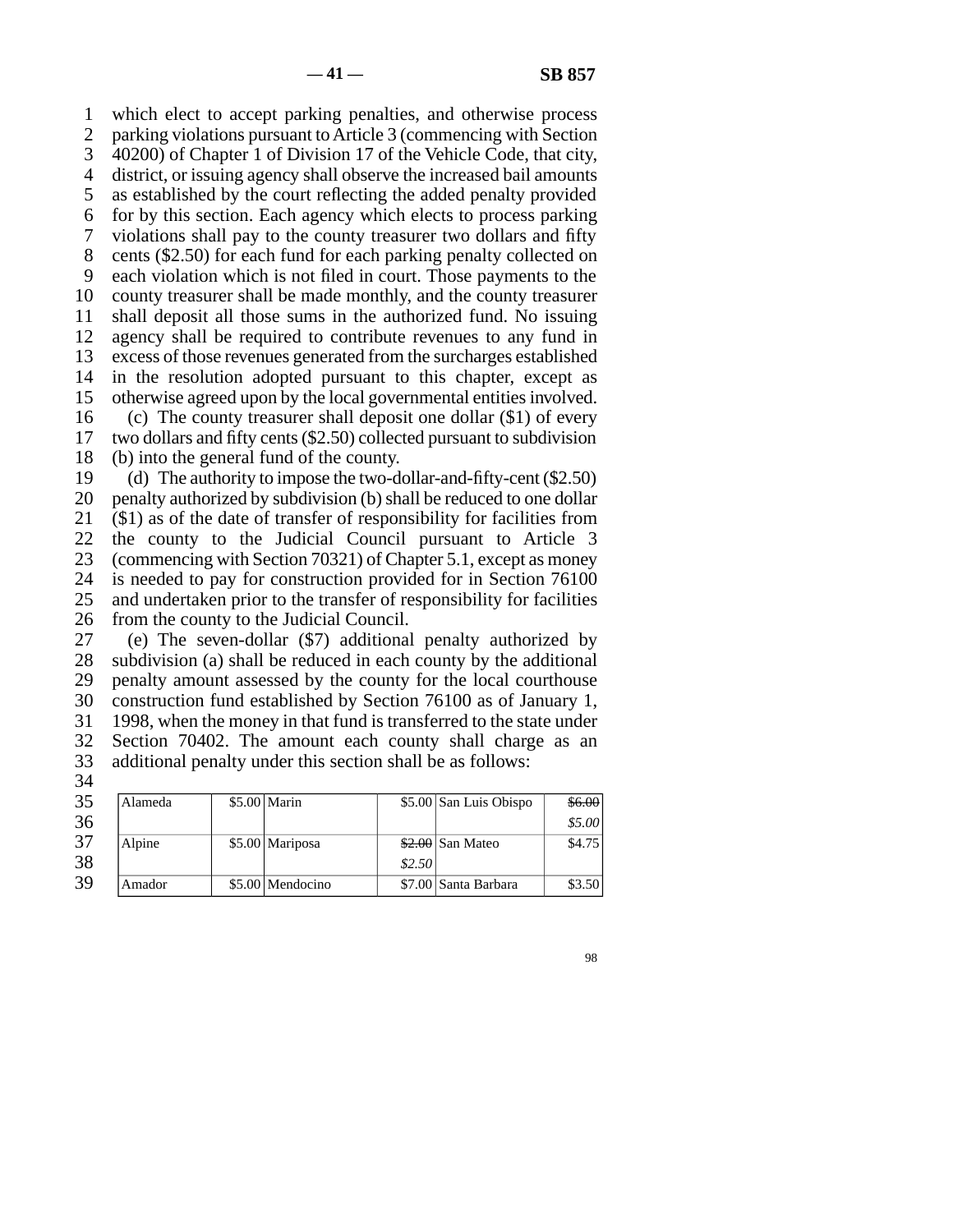## **SB 857 — 42 —**

| <b>Butte</b> |             | $$6.00$ Merced        |              | \$5.00 Santa Clara       | \$5.50             |
|--------------|-------------|-----------------------|--------------|--------------------------|--------------------|
|              | \$7.00      |                       | \$4.75       |                          |                    |
| Calaveras    |             | $$3.00$ Modoc         |              | $$4.00$ Santa Cruz       | \$7.00             |
|              |             |                       | \$3.50       |                          |                    |
| Colusa       |             | $$6.00 \vert$ Mono    |              | \$5.00 Shasta            | \$3.50             |
|              |             |                       | \$4.00       |                          |                    |
| Contra Costa |             | \$5.00 Monterey       |              | $$5.00$ Sierra           | $\overline{$}7.00$ |
| Del Norte    | \$5.00 Napa |                       |              | \$3.00 Siskiyou          | \$5.00             |
|              | \$7.00      |                       |              |                          |                    |
| El Dorado    |             | \$5.00 Nevada         |              | $$5.00$ Solano           | \$5.00             |
|              |             |                       | \$4.75       |                          |                    |
| Fresno       |             | \$7.00 Orange         |              | <del>\$3.50</del> Sonoma | \$5.00             |
|              |             |                       | \$5.29       |                          |                    |
| Glenn        |             | \$4.06 Placer         |              | \$4.75 Stanislaus        | \$5.00             |
|              | \$4.00      |                       |              |                          |                    |
| Humboldt     |             | $$5.00$ Plumas        |              | $$5.00$ Sutter           | \$3.00             |
|              |             |                       | \$7.00       |                          | \$6.00             |
| Imperial     |             | \$6.00 Riverside      |              | \$4.60 Tehama            | \$7.00             |
| Inyo         |             | \$4.00 Sacramento     |              | $$5.00$ Trinity          | \$4.26             |
|              |             |                       |              |                          | \$4.50             |
| Kern         |             | $$7.00$ San Benito    |              | \$5.00 Tulare            | \$5.00             |
| Kings        |             | \$7.00 San Bernardino |              | \$5.00 Tuolumne          | \$5.00             |
|              |             |                       |              |                          | \$7.00             |
| Lake         |             | $$7.00$ San Diego     |              | $$5.00$ Ventura          | \$5.00             |
|              |             |                       | \$7.00       |                          |                    |
| Lassen       |             | \$2.00 San Francisco  | $$6.99$ Yolo |                          | \$7.00             |
| Los Angeles  |             | \$5.00 San Joaquin    | \$3.75       | Yuba                     | \$3.00             |
| Madera       | \$7.00      |                       |              |                          |                    |

30

31 32 *SEC. 27. Section 76000.3 is added to the Government Code, to read:*

33 34 35 36 37 *76000.3. (a) Notwithstanding any other provision of law, for each parking offense where a parking penalty, fine, or forfeiture is imposed, an added penalty of three dollars (\$3) shall be imposed in addition to the penalty, fine, or forfeiture set by the city, district, or other issuing agency.*

38 39 *(b) For each infraction parking violation for which a penalty or fine is collected in the courts of the county, the county treasurer shall transmit the penalty imposed pursuant to subdivision (a) to*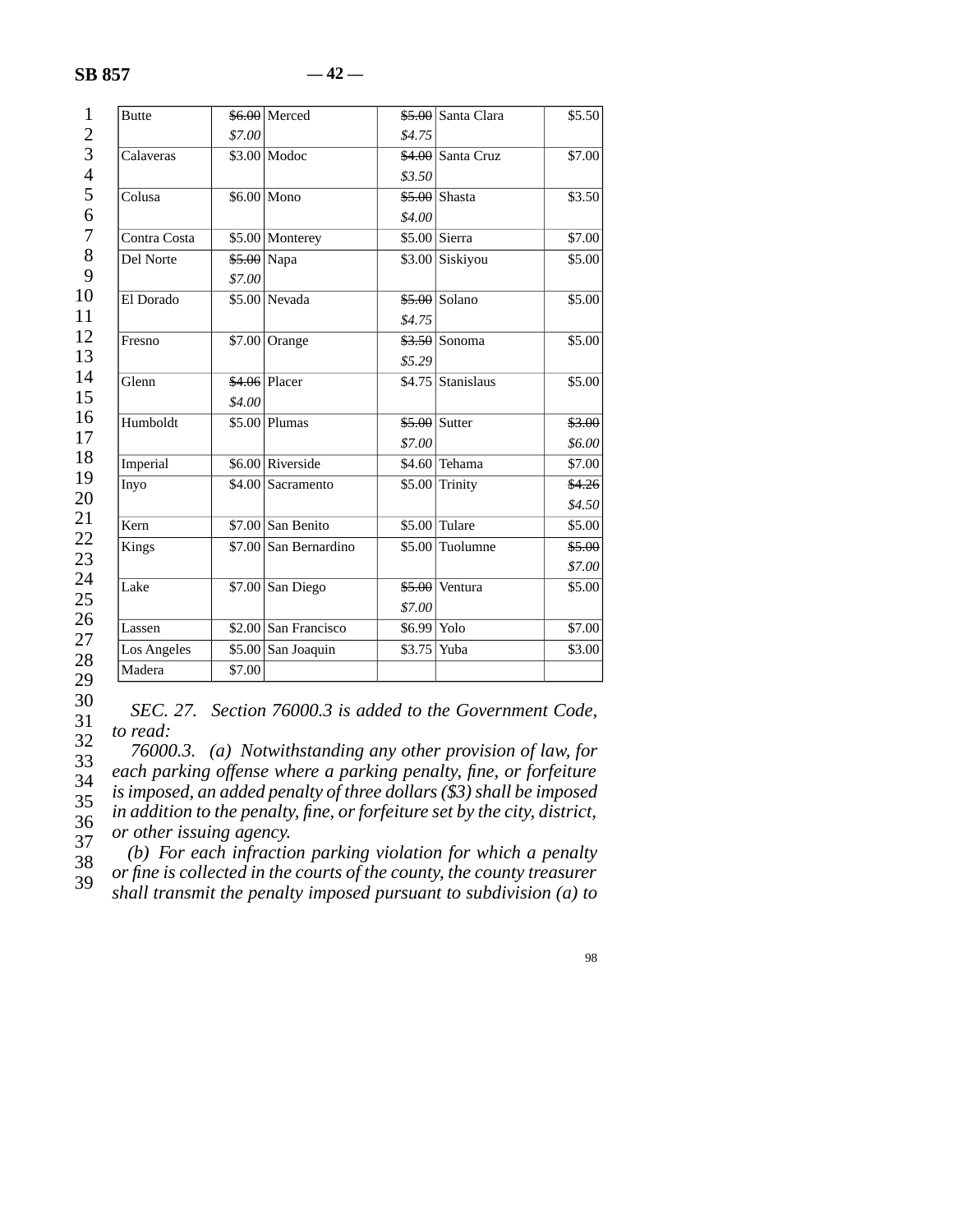1 2 3 4 5 6 7 8 9 10 11 12 13 14 15 16 17 18 19 20 21 22 23 24 25 26 27 28 29 30 31 32 33 34 35 36 37 *the Treasurer for deposit in the Trial Court Trust Fund established by Section 68085. These moneys shall be taken from the penalties, fines, and forfeitures deposited with the county treasurer prior to any division pursuant to Section 1463.009 of the Penal Code. The judges of the county shall increase the bail schedule amounts as appropriate for infraction parking violations to reflect the added penalty provided for by subdivision (a). (c) In those cities, districts, or other issuing agencies which elect to accept parking penalties, and otherwise process parking violations pursuant to Article 3 (commencing with Section 40200) of Chapter 1 of Division 17 of the Vehicle Code, that city, district, or issuing agency shall collect the added penalty imposed by this section. Each agency that elects to process parking violations shall pay to the Treasurer for deposit in the Trial Court Trust Fund three dollars (\$3) for each civil parking penalty collected on each violation. Those payments to the Treasurer shall be made monthly. (d) This section shall become operative 60 days after the enactment of the Budget Act of 2010. (e) This section shall become inoperative on July 1, 2013, and, as of January 1, 2014, is repealed, unless a later enacted statute, that becomes operative on or before January 1, 2014, deletes or extends the dates on which it becomes inoperative and is repealed. SEC. 28. Section 77206 of the Government Code is amended to read:* 77206. (a) Notwithstanding any other-provision of law, the Judicial Council may regulate the budget and fiscal management of the trial courts. The Judicial Council, in consultation with the Controller, shall maintain appropriate regulations for recordkeeping and accounting by the courts. The Judicial Council shall seek to ensure, by these provisions, that  $(1)$  the fiscal affairs of the trial courts are managed efficiently, effectively, and responsibly, and (2) all moneys collected by the courts, including filing fees, fines, forfeitures, and penalties, and all revenues and expenditures relating to court operations are known. The Judicial Council may delegate their authority under this section, when appropriate, to the Administrative Director of the Courts. *both of the following: (1) That the fiscal affairs of the trial courts are managed*

38 *efficiently, effectively, and responsibly.*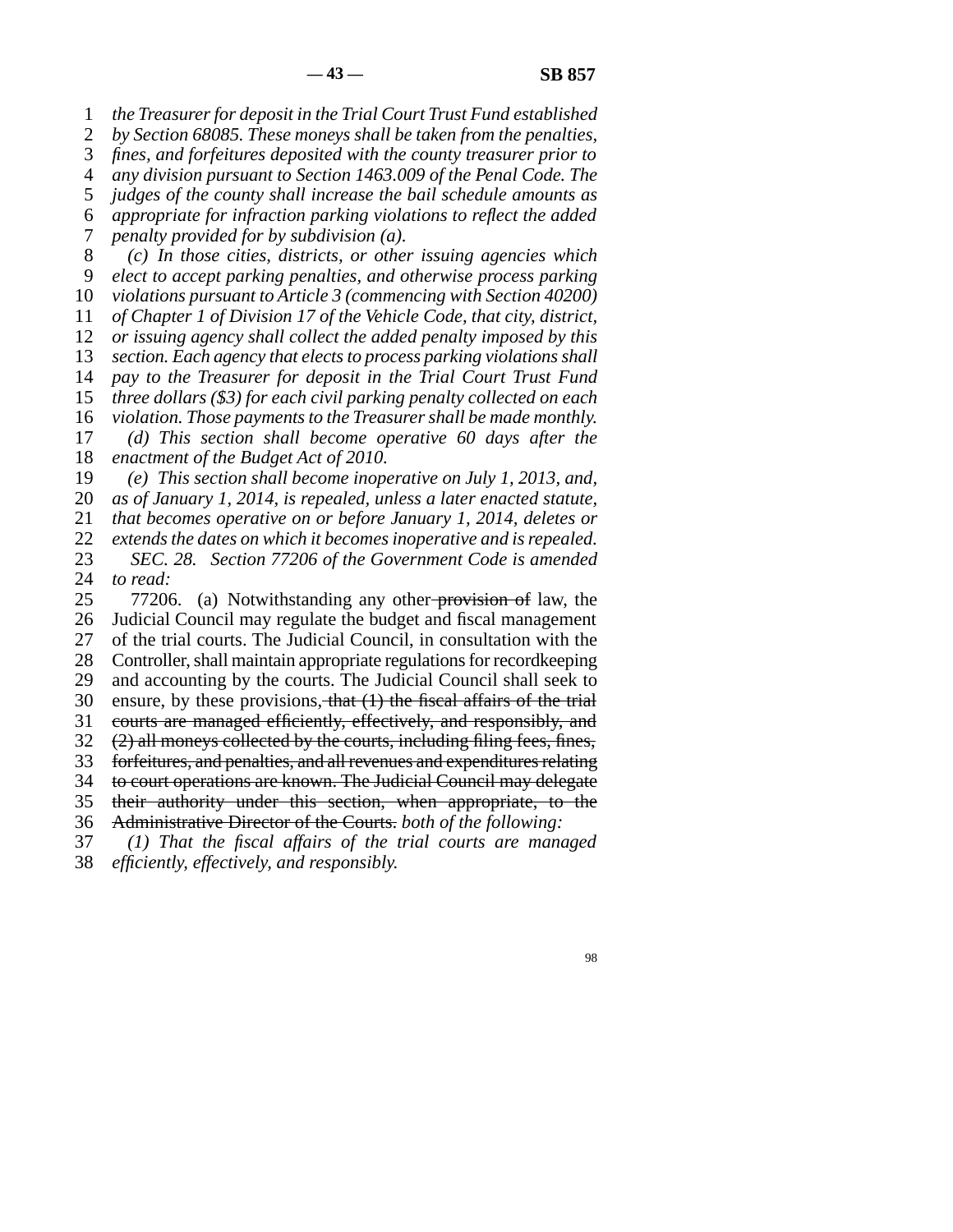1 *(2) That all moneys collected by the courts, including filing fees,*

2 3 *fines, forfeitures, and penalties, and all revenues and expenditures relating to court operations are known.*

4 5 6 *The Judicial Council may delegate its authority under this section, when appropriate, to the Administrative Director of the Courts.*

7 8 9 10 11 (b) Regulations, rules, and reporting requirements adopted pursuant to this chapter shall be exempt from review and approval or other processing by the Office of Administrative Law as provided for in Chapter 3.5 (commencing with Section 11340) of Part 1 of Division 3 of Title 2.

12 13 14 15 16 17 18 (c) The Controller, at the request of the Legislature, may perform and publish financial and fiscal compliance audits of the reports of court revenues and expenditures. The Controller shall report the results of these audits to the Legislature and the Judicial Council. The Judicial Council or its representative may perform audits and reviews of all court financial records wherever they may be located.

19 20 21 (d) The Judicial Council shall provide for the transmission of summary information concerning court revenues and expenditures to the Controller.

22 23 24 (e) The Judicial Council shall adopt rules to provide for reasonable public access to budget allocation and expenditure information at the state and local level *levels*.

25 26 27 28 29 (f) The Judicial Council shall adopt rules ensuring that, upon written request, the trial courts provide, in a timely manner, information relating to the administration of the courts, including financial information and other information that affects the wages, hours, and working conditions of trial court employees.

30 31 *(g) (1) The Judicial Council or its representatives may do any of the following:*

32 *(A) Inspect, review, and perform comprehensive oversight and*

33 34 35 *analysis of court financial records wherever they may be located. (B) Investigate allegations of financial impropriety or mismanagement.*

36 37 38 *(2) The authority granted pursuant to this subdivision shall not substitute for, or conflict with, the audits conducted pursuant to subdivisions (h) and (i).*

39 40 *(h) (1) Commencing not earlier than July 1, 2011, and not later than December 15, 2012, the entity contracted with pursuant to*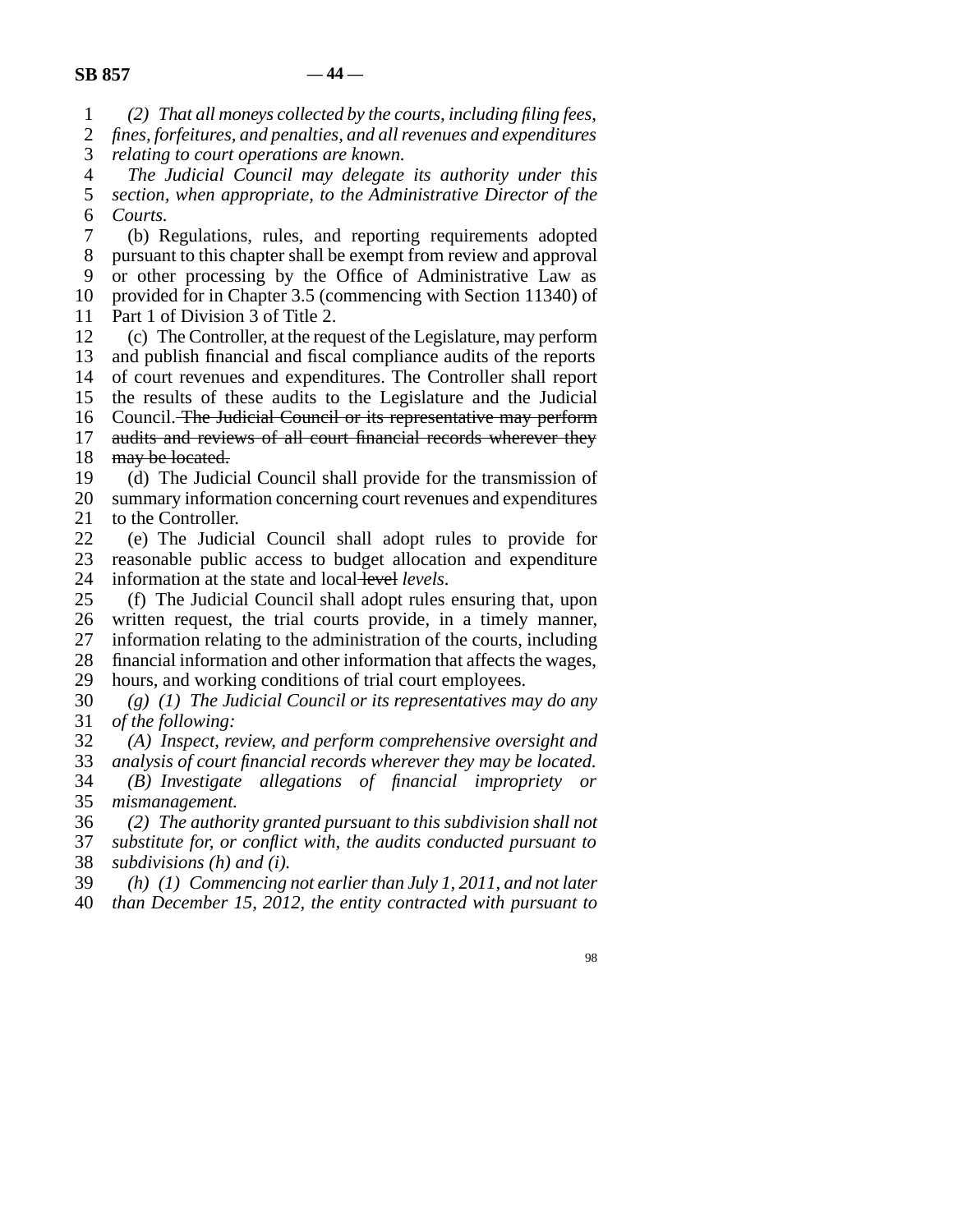1 2 *subdivision (j) shall establish a pilot program to audit six trial courts. That entity shall select the trial courts using the following*

3 *criteria:*

4 5 *(A) Two trial courts selected from counties with a population of 200,000 or less.*

6 7 *(B) Two trial courts selected from counties with a population greater than 200,000 and less than 750,000.*

8 9 *(C) Two trial courts selected from counties with a population of 750,000 or greater.*

10 11 12 13 14 15 16 17 18 19 20 *The audits shall be performed in accordance with generally accepted government auditing standards and shall determine the trial court's compliance with governing statutes, rules, and regulations relating to the revenues, expenditures, and fund balances of all material and significant funds, including state General Fund funds, funds generated from fees or fines, federal funds, grants, and any other funds within the trial court's administration or control. The audits required by this section shall be in addition to any audit regularly conducted pursuant to any other provision of law. (2) Based on the results of the pilot program audits described*

21 22 23 24 25 26 27 28 29 30 31 32 33 34 *in paragraph (1), the entity contracted with pursuant to subdivision (j) shall, on or before December 15, 2013, commence an audit of the trial courts, provided that every trial court is audited in the manner prescribed by this section at least once every four years. The audits shall be performed in accordance with generally accepted government auditing standards and shall determine the trial court's compliance with governing statutes, rules, and regulations relating to the revenues, expenditures, and fund balances of all material and significant funds, including state General Fund funds, funds generated from fees or fines, federal funds, grants, or any other funds within the trial court's administration or control. The audits required by this paragraph shall be in addition to any audit regularly conducted pursuant to any other provision of law.*

35 36 37 38 *(3) Notwithstanding Section 10231.5, the auditing entity shall compile the trial court audit findings and report the results of these audits to the Legislature, the Judicial Council, and the Department of Finance no later than April 1 of each year. An audit report shall*

39 *not be considered final until the audited entity is provided a*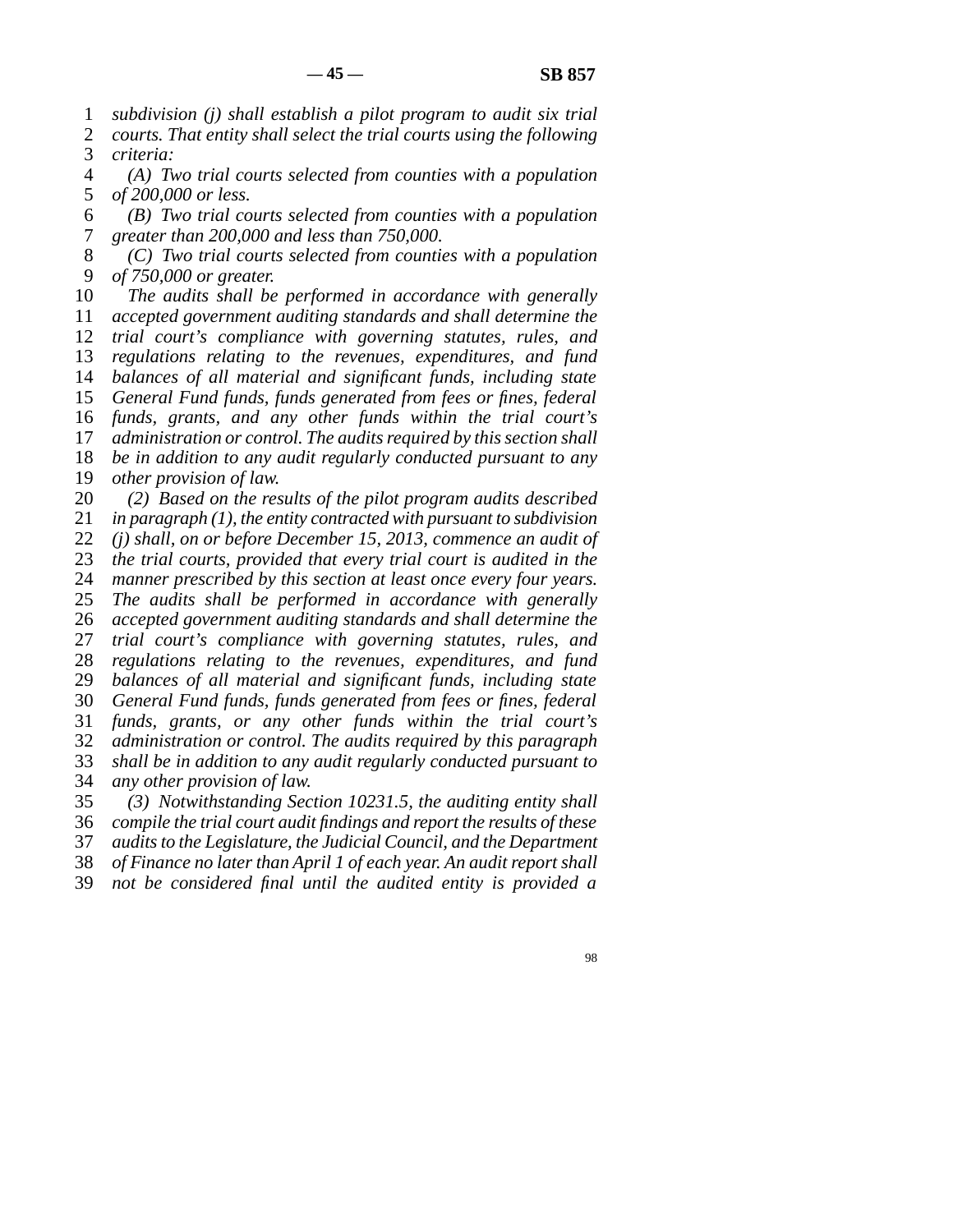1 2 *reasonable opportunity to respond and the response is included with, or incorporated into, the report.*

3 4 5 *(4) The reasonable and necessary contracted cost of the audit conducted pursuant to this subdivision shall be paid from funds of the local trial court being audited.*

6 7 8 9 10 11 12 13 14 15 16 17 *(i) (1) On or before December 15, 2013, and biennially thereafter, the entity contracted with pursuant to subdivision (j) shall perform an audit of the Administrative Office of the Courts in accordance with generally accepted government auditing standards and shall determine the Administrative Office of the Court's compliance with governing statutes, rules, regulations, and policies relating to the revenues, expenditures, and fund balances of all material and significant funds under the administration, jurisdiction, or control of the Administrative Office of the Courts. (2) Notwithstanding Section 10231.5, the auditing entity shall provide a copy of the final audit report of the Administrative Office*

18 19 20 21 22 *of the Courts to the Legislature, the Judicial Council, and the Department of Finance upon issuance. An audit report shall not be considered final until the audited entity is provided a reasonable opportunity to respond and the response is included with, or incorporated into, the report.*

23 *(3) Any reasonable and necessary contracted costs incurred by*

24 25 *the auditing entity pursuant to this subdivision shall be reimbursed by the Administrative Office of the Courts.*

26 27 28 29 30 31 32 33 34 35 36 37 38 39 40 *(j) The Administrative Office of the Courts shall contract with the Controller to perform the audits described in subdivisions (h) and (i), unless either the Bureau of State Audits or the Department of Finance demonstrates that it can perform the audits pursuant to the same timeframes, scope, and methodology as the Controller for a cost that is less than that proposed by the Controller. In that case, the Administrative Office of the Courts may contract with the state entity named in this subdivision that is most cost effective. The Administrative Office of the Courts shall provide written notification to the chairs of the Senate Committee on Budget and Fiscal Review, the Assembly Committee on Budget, and the Senate and Assembly Committees on Judiciary, if the Administrative Office of the Courts contracts with an entity other than the Controller. The contract period for any contract entered into pursuant to this section shall not exceed four years from the date of commencement.*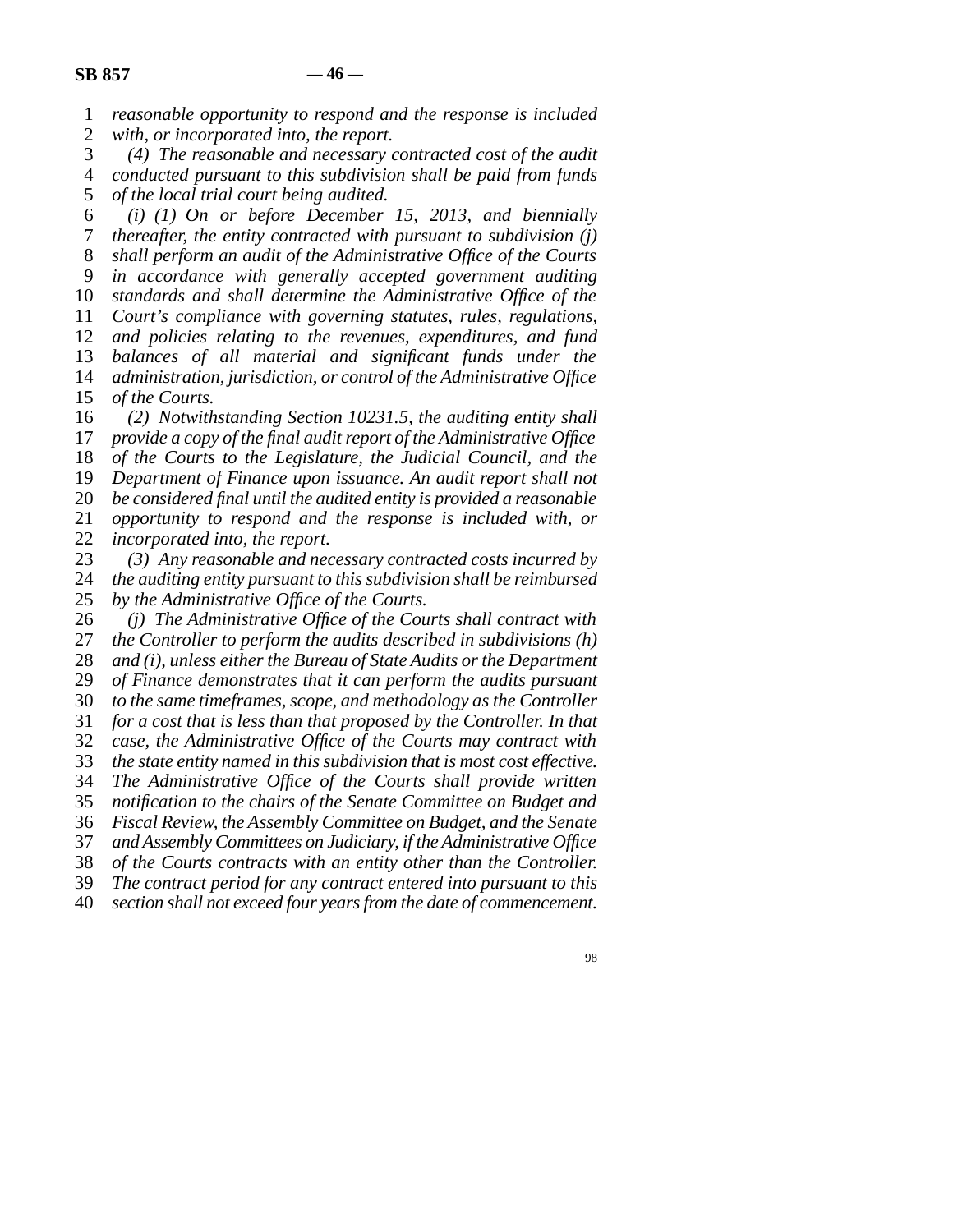1 2 *(k) A report submitted pursuant to subdivision (h) or (i) shall be submitted in compliance with Section 9795.*

3 4 5 6 7 8 9 10 11 12 13 14 15 16 17 18 19 20 21 22 23 24 25 26 *SEC. 29. Section 1214 of the Penal Code is amended to read:* 1214. (a) If the judgment is for a fine, including a restitution fine ordered pursuant to Section 1202.4, 1202.44, or 1202.45, or Section 1203.04 as operative on or before August 2, 1995, or Section 13967 of the Government Code, as operative on or before September 28, 1994, with or without imprisonment, or a diversion restitution fee ordered pursuant to Section 1001.90, the judgment may be enforced in the manner provided for the enforcement of money judgments generally. Any portion of a restitution fine or restitution fee that remains unsatisfied after a defendant is no longer on probation or parole or has completed diversion is enforceable by the California Victim Compensation and Government Claims Board pursuant to this section. Notwithstanding any other provision of law prohibiting disclosure, the state, as defined in Section 900.6 of the Government Code, a local public entity, as defined in Section 900.4 of the Government Code, or any other entity, may provide the California Victim Compensation and Government Claims Board any and all information to assist in the collection of unpaid portions of a restitution fine for terminated probation or parole cases, or of a restitution fee for completed diversion cases. For purposes of the preceding sentence, "state, as defined in Section 900.6 of the Government Code," and "any other entity" shall not include the Franchise Tax Board. (b) In any case in which a defendant is ordered to pay restitution, the order to pay restitution (1) is deemed a money judgment if the

27 28 29 30 31 32 33 34 35 36 37 38 39 40 defendant was informed of his or her right to have a judicial determination of the amount and was provided with a hearing, waived a hearing, or stipulated to the amount of the restitution ordered, and (2) shall be fully enforceable by a victim as if the restitution order were a civil judgment, and enforceable in the same manner as is provided for the enforcement of any other money judgment. Upon the victim's request, the court shall provide the victim in whose favor the order of restitution is entered with a certified copy of that order and a copy of the defendant's disclosure pursuant to paragraph (4) of subdivision (f) of Section 1202.4, affidavit or information pursuant to paragraph (5) of subdivision (f) of Section 1202.4, or report pursuant to paragraph (7) of subdivision (f) of Section 1202.4. The court also shall provide this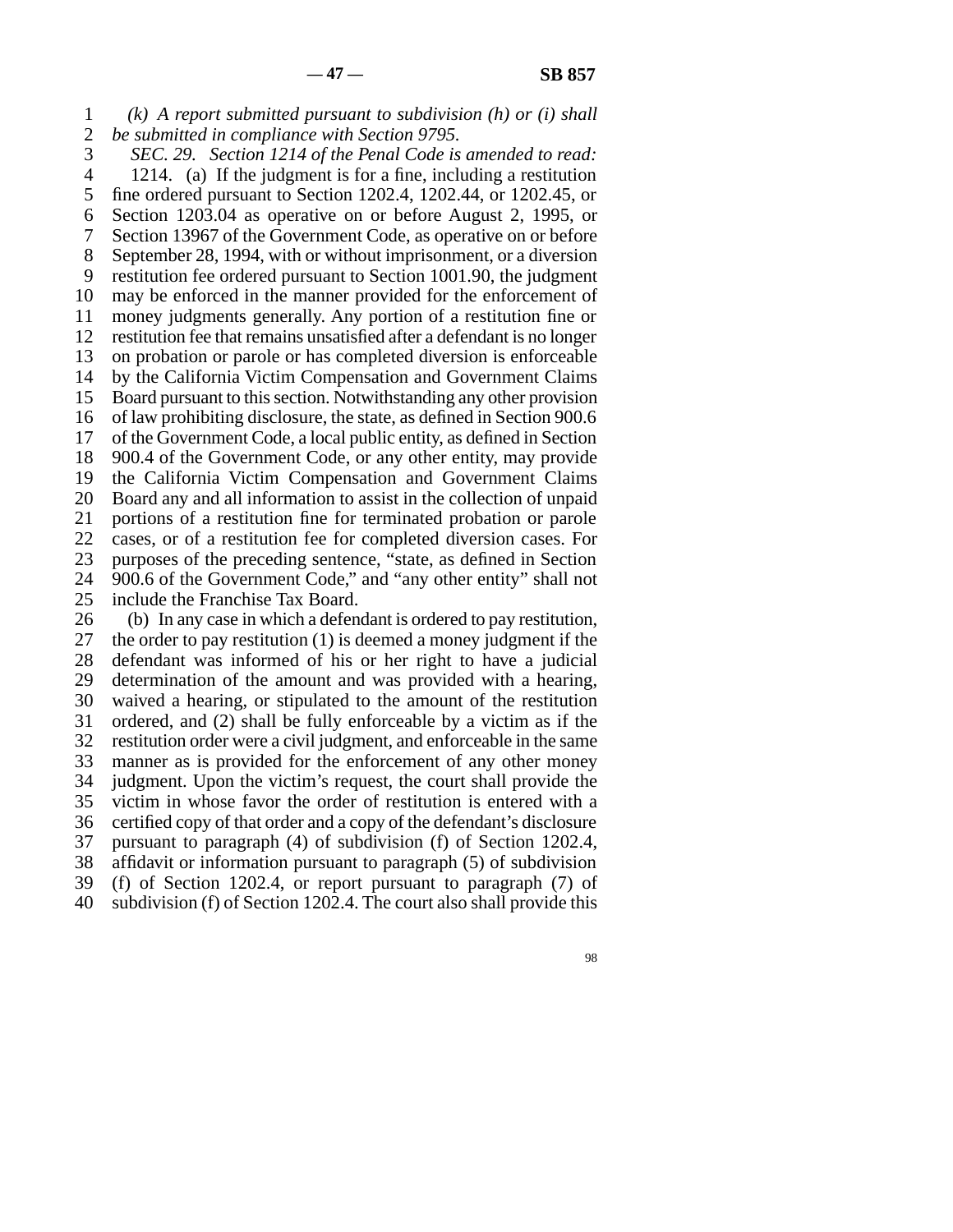1 2 3 4 5 6 7 8 9 10 11 12 13 14 15 16 17 18 19 20 21 22 23 24 25 26 27 28 29 30 31 32 information to the district attorney upon request in connection with an investigation or prosecution involving perjury or the veracity of the information contained within the defendant's financial disclosure. In addition, upon request, the court shall provide the California Victim Compensation and Government Claims Board with a certified copy of any order imposing a restitution fine or order and a copy of the defendant's disclosure pursuant to paragraph (4) of subdivision (f) of Section 1202.4, affidavit or information pursuant to paragraph (5) of subdivision (f) of Section 1202.4, or report pursuant to paragraph (7) of subdivision (f) of Section 1202.4. A victim shall have access to all resources available under the law to enforce the restitution order, including, but not limited to, access to the defendant's financial records, use of wage garnishment and lien procedures, information regarding the defendant's assets, and the ability to apply for restitution from any fund established for the purpose of compensating victims in civil cases. Any portion of a restitution order that remains unsatisfied after a defendant is no longer on probation or parole is enforceable by the victim pursuant to this section. Victims and the California Victim Compensation and Government Claims Board shall inform the court whenever an order to pay restitution is satisfied. (c) Except as provided in subdivision (d), and notwithstanding the amount in controversy limitation of Section 85 of the Code of Civil Procedure, a restitution order or restitution fine that was imposed pursuant to Section 1202.4 in any of the following cases may be enforced in the same manner as a money judgment in a limited civil case: (1) In a misdemeanor case. (2) In a case involving violation of a city or town ordinance. (3) In a noncapital criminal case where the court has received a plea of guilty or nolo contendere. (d) Chapter 3 (commencing with Section 683.010) of Division

33 34 1 of Title 9 of Part 2 of the Code of Civil Procedure shall not apply to a *any of the following:*

35 *(1) A* judgment for any fine or*.*

36 37 38 39 40 *(2) Any* restitution ordered *fine or restitution order imposed* pursuant to Section 1202.4*, 1202.44, or 1202.45,* or Section 1203.04*,* as operative on or before August 2, 1995, or Section 13967 of the Government Code, as operative on or before September 28, 1994, or to a*.*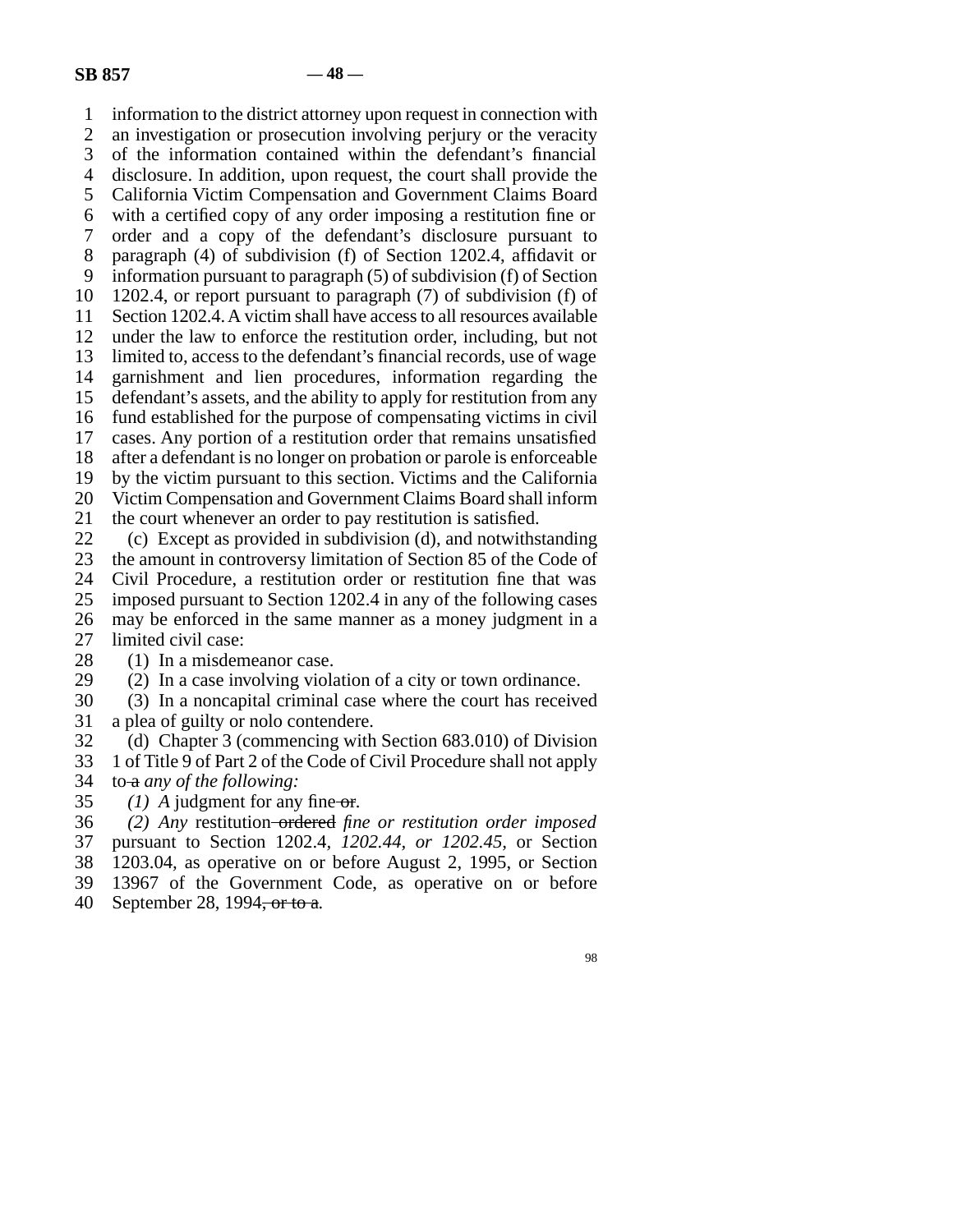1 2 *(3) Any* diversion restitution fee ordered pursuant to Section 1001.90.

3 4 *SEC. 30. Section 1463.007 of the Penal Code is amended to read:*

5 6 7 8 9 10 11 12 13 14 15 16 17 18 19 20 21 22 23 24 25 26 27 28 1463.007. Notwithstanding any other provision of law, any county or court that implements or has implemented a comprehensive program to identify and collect delinquent fees, fines, forfeitures, penalties, and assessments, including, but not limited to, public defender fees, with or without a warrant having been issued against the alleged violator, if the base fees, fines, forfeitures, penalties, and assessments are delinquent, may deduct and deposit in the county treasury or in the trial court operations fund the cost of operating that program, excluding capital expenditures, from any revenues collected thereby prior to making any distribution of revenues to other governmental entities required by any other provision of law. Any county or court may establish a minimum base fee, fine, forfeiture, penalty, or assessment amount for inclusion in the program. This section applies to costs incurred by a court or a county on or after June 30, 1997, and prior to the implementation of a time payments agreement, and shall supersede any prior law to the contrary. This section does not apply to a defendant who is paying fees, fines, forfeitures, penalties, or assessments through time payments, unless he or she is delinquent in making payments according to the agreed-upon payment schedule. For purposes of this section, a comprehensive collection program is a separate and distinct revenue collection activity and shall include at least 10 of the following components: (a) Monthly bill or account statements to all debtors.

29 30 (b) Telephone contact with delinquent debtors to apprise them of their failure to meet payment obligations.

31 32 (c) Issuance of warning letters to advise delinquent debtors of an outstanding obligation.

33 34 (d) Requests for credit reports to assist in locating delinquent debtors.

35 36 (e) Access to Employment Development Department employment and wage information.

37 (f) The generation of monthly delinquent reports.

38 (g) Participation in the Franchise Tax Board's Interagency

39 Intercept Collections Program.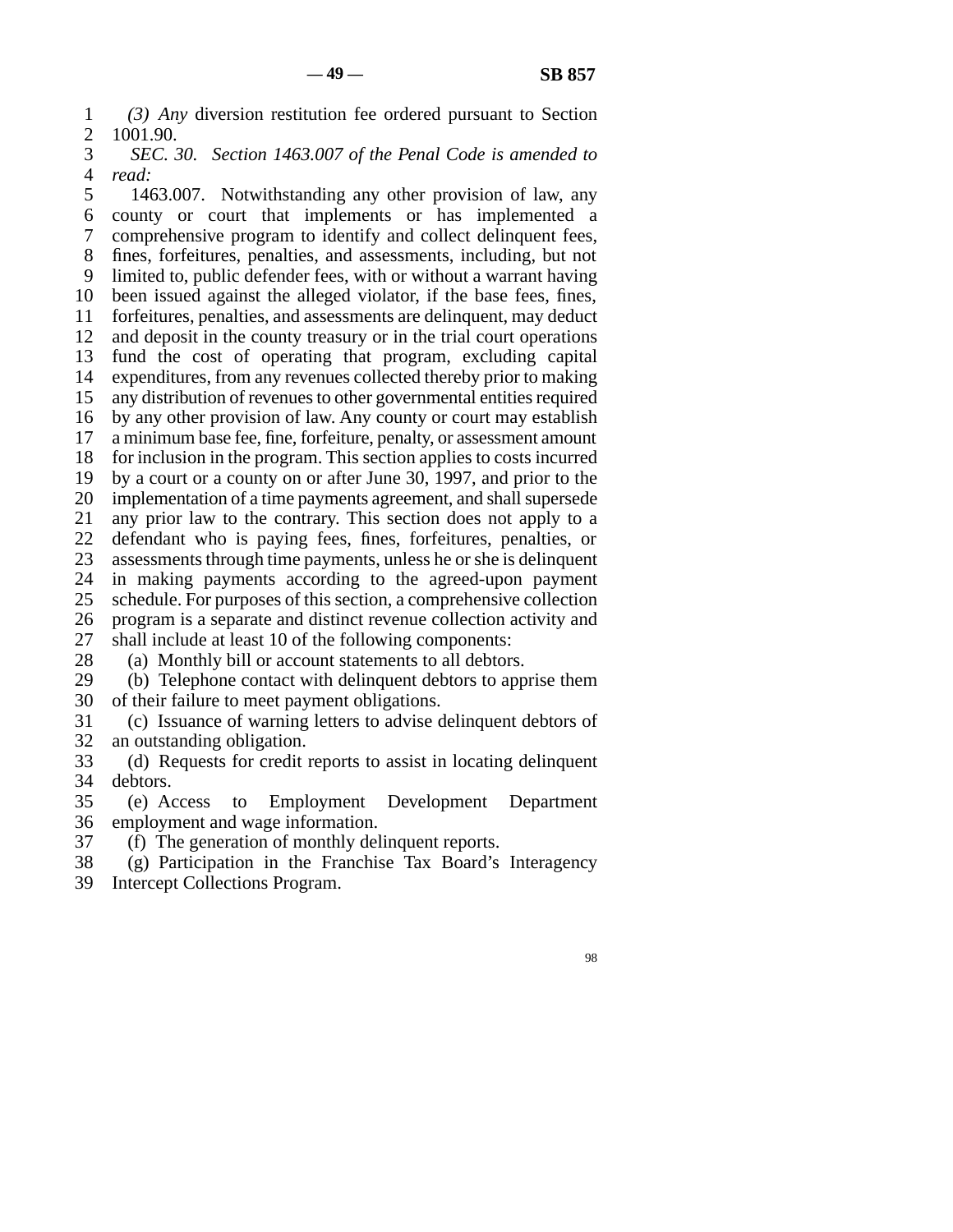| $\mathbf{1}$   | (h) The use of Department of Motor Vehicle information to                 |
|----------------|---------------------------------------------------------------------------|
| $\overline{2}$ | locate delinquent debtors.                                                |
| 3              | (i) The use of wage and bank account garnishments.                        |
| $\overline{4}$ | (i) The imposition of liens on real property and proceeds from            |
| 5              | the sale of real property held by a title company.                        |
| 6              | (k) The filing of a claim or the filing of objections to the              |
| $\tau$         | inclusion of outstanding fines and forfeitures in bankruptcy              |
| $8\,$          | proceedings.                                                              |
| 9              | ( <i>l</i> ) Coordination with the probation department to locate debtors |
| 10             | who may be on formal or informal probation.                               |
| 11             | (m) The initiation of driver's license suspension actions where           |
| 12             | appropriate.                                                              |
| 13             | (n) The capability to accept credit card payments.                        |
| 14             | (o) Participation in the Franchise Tax Board's Court-Ordered              |
| 15             | Debt Collections Program.                                                 |
| 16             | (p) Contracting with one or more private debt collectors.                 |
| 17             | (q) The use of local, regional, state, or national skip tracing or        |
| 18             | locator resources or services to locate delinquent debtors.               |
| 19             | $(r)$ This section shall become inoperative on July 1, 2012, and,         |
| 20             | as of January 1, 2013, is repealed, unless a later enacted statute,       |
| 21             | that becomes operative on or before January 1, 2013, deletes or           |
| 22             | extends the dates on which it becomes inoperative and is repealed.        |
| 23             | SEC. 31. Section 1463.007 is added to the Penal Code, to read:            |
| 24             | 1463.007. (a) Notwithstanding any other provision of law,                 |
| 25             | any county or court that operates a comprehensive collection              |
| 26             | program may deduct the costs of operating that program, excluding         |
| 27             | capital expenditures, from any revenues collected under that              |
| 28             | program. The costs shall be deducted before any distribution of           |
| 29             | revenues to other governmental entities required by any other             |
| 30             | provision of law. Any county or court operating a comprehensive           |
| 31             | collection program may establish a minimum base fee, fine,                |
| 32             | forfeiture, penalty, or assessment amount for inclusion in the            |
| 33             | program.                                                                  |
| 34             | (b) Once debt becomes delinquent, it continues to be delinquent           |
| 35             | and may be subject to collection by a comprehensive collection            |
| 36             | program. Debt is delinquent and subject to collection by a                |
| 37             | comprehensive collection program if any of the following                  |
| 38             | conditions is met:                                                        |
| 39             | $(1)$ A defendant does not post bail or appear on or before the           |

39 40 *(1) A defendant does not post bail or appear on or before the date on which he or she promised to appear, or any lawful*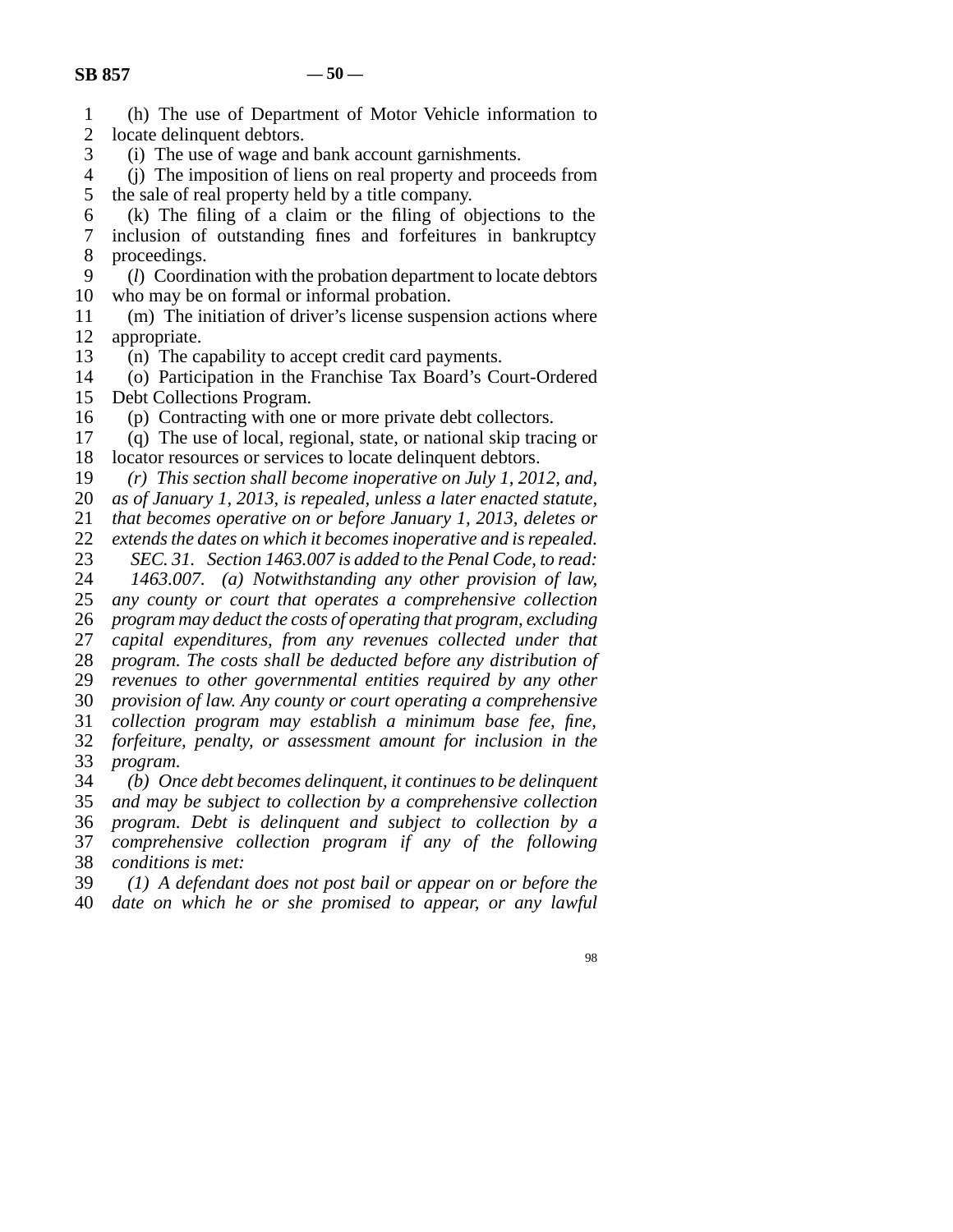1 2 *continuance of that date, if that defendant was eligible to post and forfeit bail.*

3 4 5 *(2) A defendant does not pay the amount imposed by the court on or before the date ordered by the court, or any lawful continuance of that date.*

6 7 *(3) A defendant has failed to make an installment payment on the date specified by the court.*

8 *(c) For the purposes of this section, a "comprehensive collection*

9 10 *program" is a separate and distinct revenue collection activity that meets each of the following criteria:*

11 12 13 *(1) The program identifies and collects amounts arising from delinquent court-ordered debt, whether or not a warrant has been issued against the alleged violator.*

14 15 *(2) The program complies with the requirements of subdivision (b) of Section 1463.010.*

16 *(3) The program engages in each of the following activities:*

17 *(A) Attempts telephone contact with delinquent debtors for whom*

18 19 *the program has a phone number to inform them of their delinquent status and payment options.*

20 21 22 *(B) Notifies delinquent debtors for whom the program has an address in writing of their outstanding obligation within 95 days of delinquency.*

23 24 *(C) Generates internal monthly reports to track collections data, such as age of debt and delinquent amounts outstanding.*

25 26 *(D) Uses Department of Motor Vehicles information to locate delinquent debtors.*

27 *(E) Accepts payment of delinquent debt by credit card.*

28 29 *(4) The program engages in at least five of the following activities:*

30 31 *(A) Sends delinquent debt to the Franchise Tax Board's Court-Ordered Debt Collections Program.*

32 33 *(B) Sends delinquent debt to the Franchise Tax Board's Interagency Intercept Collections Program.*

34 35 *(C) Initiates driver's license suspension or hold actions when appropriate.*

36 37 *(D) Contracts with one or more private debt collectors to collect delinquent debt.*

38 39 *(E) Sends monthly bills or account statements to all delinquent debtors.*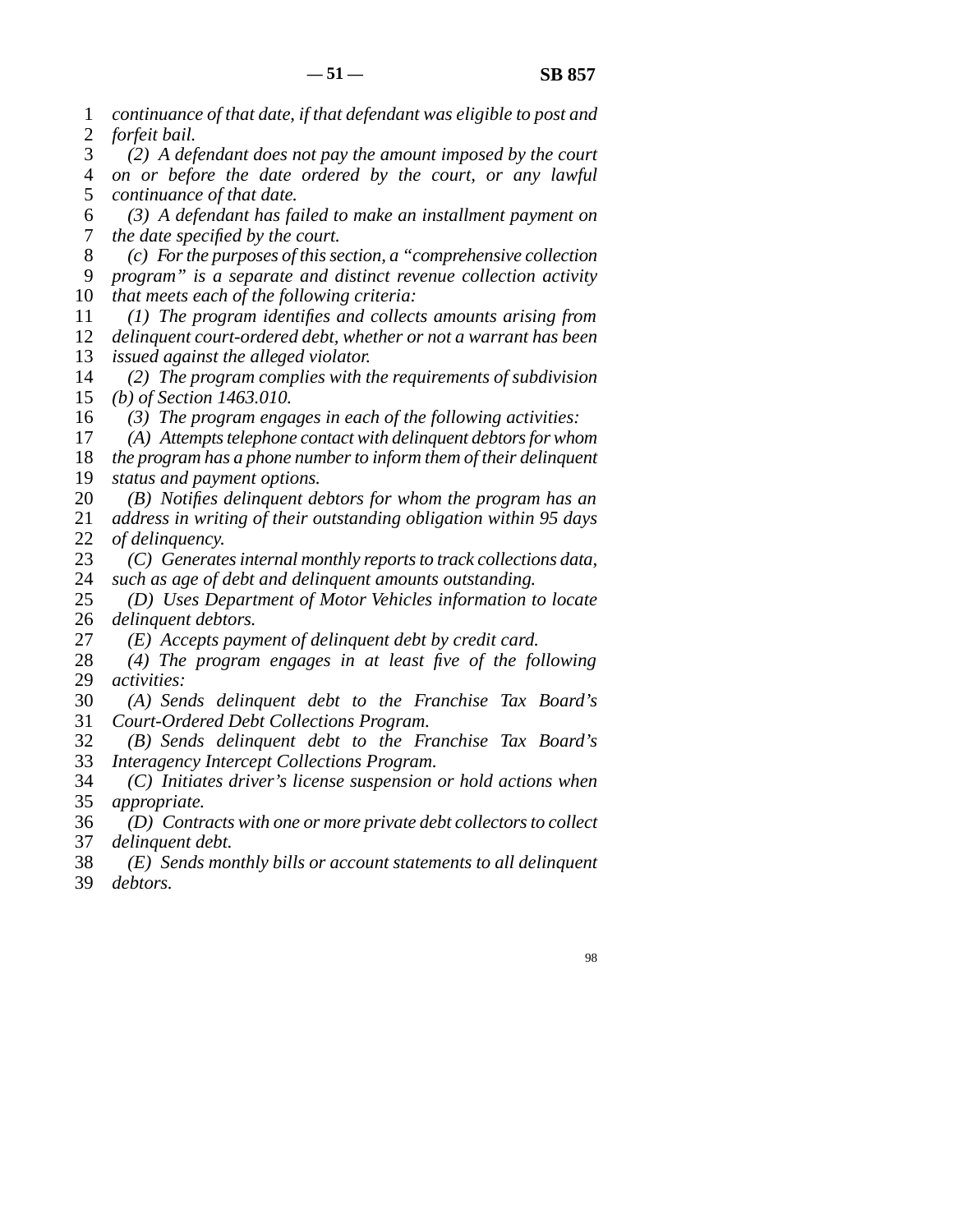1 *(F) Contracts with local, regional, state, or national skip tracing*

- 2 *or locator resources or services to locate delinquent debtors.*
- 3 4 *(G) Coordinates with the probation department to locate debtors who may be on formal or informal probation.*
- 5 6 *(H) Uses Employment Development Department employment and wage information to collect delinquent debt.*

7 8 *(I) Establishes wage and bank account garnishments where appropriate.*

9 10 *(J) Places liens on real property owned by delinquent debtors when appropriate.*

- 11 12 *(K) Uses an automated dialer or automatic call distribution system to manage telephone calls.*
- 13 *(d) This section shall become operative on July 1, 2012.*
- 14 15 *SEC. 32. Section 1463.02 of the Penal Code is amended to read:*

16 17 1463.02. (a) On or after July 1, 2009 *before June 30, 2011*, the Judicial Council shall establish a task force to evaluate criminal

- 18 and traffic-related court-ordered debts imposed against adult and
- 19 20 juvenile offenders. The task force shall be comprised of the following members:
- 21 22 (1) Two members appointed by the California State Association of Counties.
- 23 (2) Two members appointed by the League of California Cities.
- 24 (3) Two court executives, two judges, and two Administrative
- 25 Office of the Courts employees appointed by the Judicial Council.
- 26 (4) One member appointed by the Controller.
- 27 (5) One member appointed by the Franchise Tax Board.
- 28 29 (6) One member appointed by the California Victim Compensation and Government Claims Board.
- 30 31 (7) One member appointed by the Department of Corrections and Rehabilitation.
- 32 (8) One member appointed by the Department of Finance.
- 33 (9) One member appointed by each house of the Legislature.
- 34 35 *(10) A county public defender and a city attorney appointed by the Speaker of the Assembly.*
- 36 37 *(11) A defense attorney in private practice and a district attorney appointed by the Senate Committee on Rules.*
- 38 (b) The Judicial Council shall designate a chairperson for the
- 39 task force. The task force shall, among other duties, do all of the
- 40 following: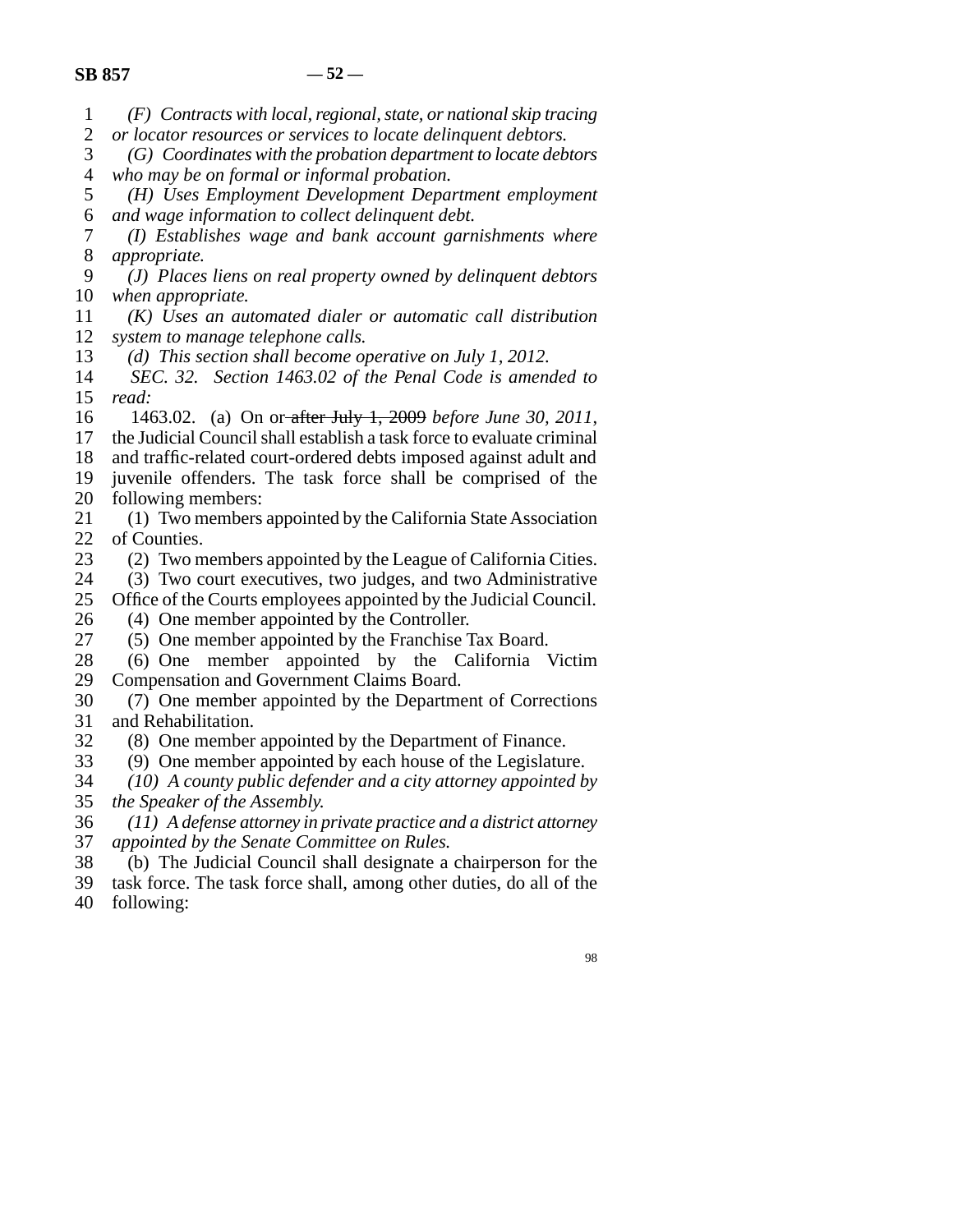1 2 3 (1) Identify all criminal and traffic-related court-ordered fees, fines, forfeitures, penalties, and assessments imposed under law. (2) Identify the distribution of revenue derived from those debts

4 5 *and the expenditures made by those entities that benefit from the revenues*.

6 7 8 (3) Consult with state and local entities that would be affected by a simplification and consolidation of criminal and traffic-related court-ordered debts.

9 10 11 12 13 14 15 16 17 18 19 20 21 22 23 24 25 26 27 28 29 (4) Evaluate and make recommendations to the Judicial Council *and the Legislature* for consolidating and simplifying the imposition of criminal and traffic-related court-ordered debts and the distribution of the revenue derived from those debts with the goal of improving the process for those entities that benefit from the revenues, but with no intention of redistributing funds in a way that will have a detrimental effect on those entities *and recommendations, if any, for adjustment to the court-ordered debts*. (c) The task force also shall document recent annual revenues from the various penalty assessments and surcharges and, to the extent feasible, evaluate the extent to which the amount of each penalty assessment and surcharge impacts total annual revenues*, imposition of criminal sentences,* and the actual amounts assessed. (d) The task force also shall evaluate and make recommendations to the Judicial Council *and the Legislature* on or before June 30, 2010 *2011*, regarding the priority in which court-ordered debts should be satisfied and the use of comprehensive collection programs authorized pursuant to Section 1463.007, including associated cost-recovery practices. *SEC. 33. Section 1465.8 of the Penal Code, as amended by Section 5 of Chapter 342 of the Statutes of 2009, is amended to*

30 *read:*

31 32 33 34 35 36 37 38 39 40 1465.8. (a) (1) To ensure and maintain adequate funding for court security, a fee of thirty dollars (\$30) *forty dollars (\$40)* shall be imposed on every conviction for a criminal offense, including a traffic offense, except parking offenses as defined in subdivision (i) of Section 1463, involving a violation of a section of the Vehicle Code or any local ordinance adopted pursuant to the Vehicle Code. (2) For the purposes of this section, "conviction" includes the dismissal of a traffic violation on the condition that the defendant attend a court-ordered traffic violator school, as authorized by Sections 41501 and 42005 of the Vehicle Code. This security fee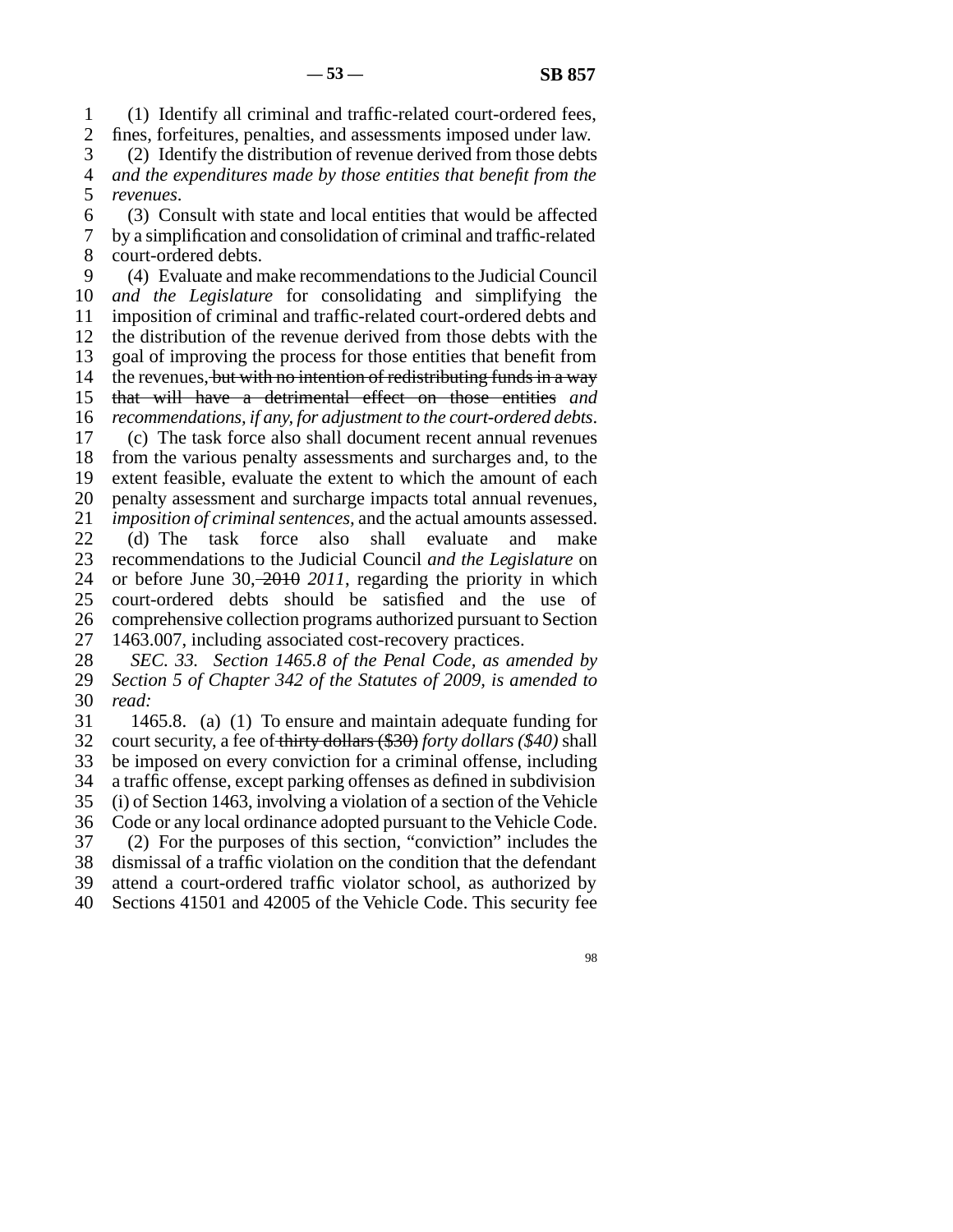1 shall be deposited in accordance with subdivision (d), and may

2 3 not be included with the fee calculated and distributed pursuant to Section 42007 of the Vehicle Code.

4 5 (b) This fee shall be in addition to the state penalty assessed pursuant to Section 1464 and may not be included in the base fine

6 7 to calculate the state penalty assessment as specified in subdivision (a) of Section 1464. The penalties authorized by Chapter 12

8 (commencing with Section 76000) of Title 8 of the Government

9 10 Code, and the state surcharge authorized by Section 1465.7, do not apply to this fee.

11 12 13 (c) When bail is deposited for an offense to which this section applies, and for which a court appearance is not necessary, the person making the deposit shall also deposit a sufficient amount

14 to include the fee prescribed by this section.

15 16 17 (d) Notwithstanding any other provision of law, the fees collected pursuant to subdivision (a) shall all be deposited in a special account in the county treasury and transmitted therefrom

18 monthly to the Controller for deposit in the Trial Court Trust Fund.

19 The fees collected pursuant to this section shall not be subject to

20 subdivision (e) of Section 1203.1d, but shall be disbursed under

21 subdivision (b) of Section 1203.1d.

22 23 (e) The Judicial Council shall provide for the administration of this section.

24 25 (f) This section shall remain in effect only until July 1, 2011, and as of that date is repealed, unless a later enacted statute, that

26 is enacted before July 1, 2011, deletes or extends that date.

27 *SEC. 34. Section 1465.8 of the Penal Code, as added by Section*

28 *30 of Chapter 22 of the Fourth Extraordinary Session of the*

29 *Statutes of 2009, is amended to read:*

30 31 32 1465.8. (a) (1) To ensure and maintain adequate funding for court security, a fee of twenty *thirty* dollars (\$20) *(\$30)* shall be imposed on every conviction for a criminal offense, including a

33 traffic offense, except parking offenses as defined in subdivision

34 (i) of Section 1463, involving a violation of a section of the Vehicle

35 Code or any local ordinance adopted pursuant to the Vehicle Code.

36 (2) For the purposes of this section, "conviction" includes the

37 dismissal of a traffic violation on the condition that the defendant

38 attend a court-ordered traffic violator school, as authorized by

39 Sections 41501 and 42005 of the Vehicle Code. This security fee

40 shall be deposited in accordance with subdivision (d), and may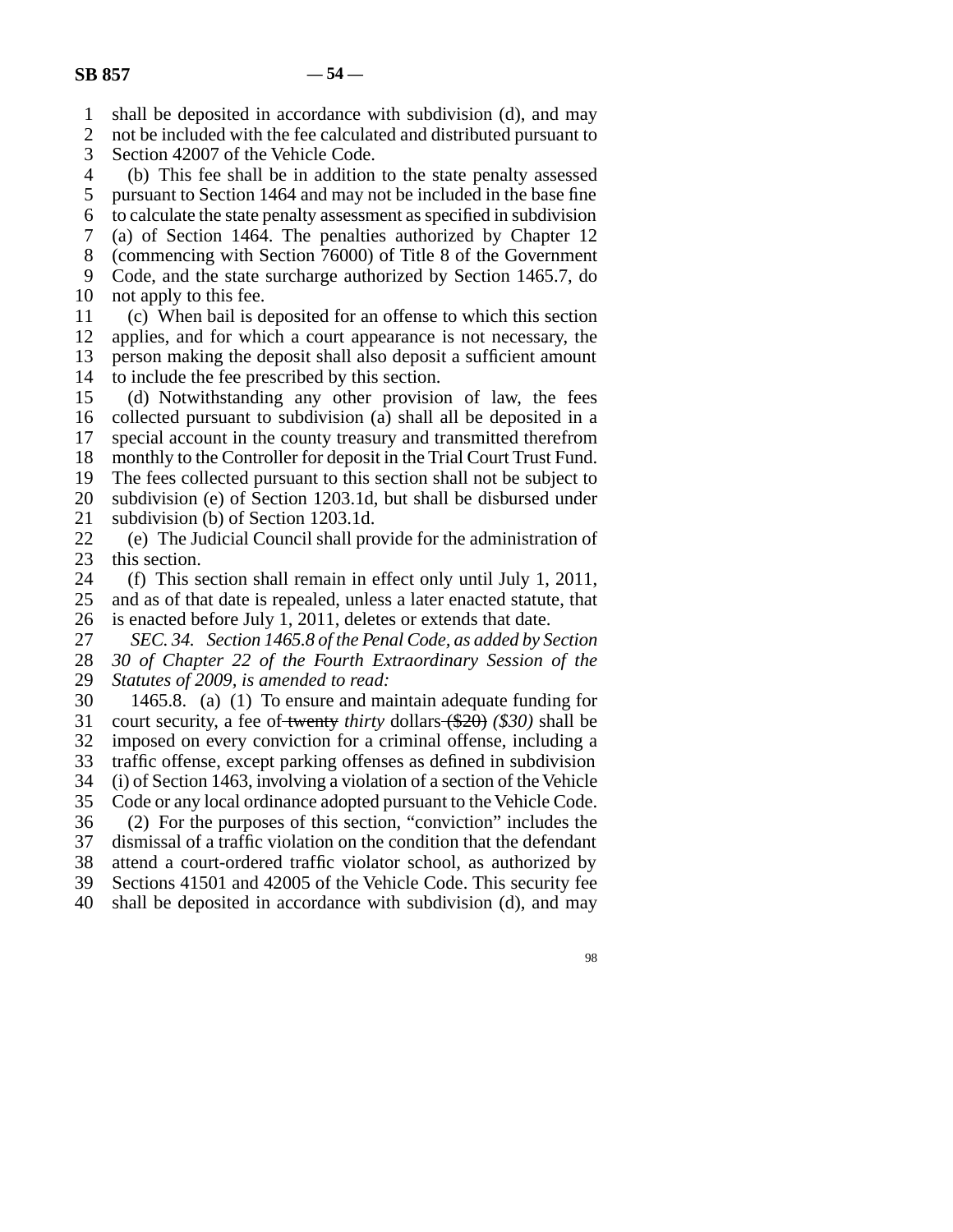1 2 not be included with the fee calculated and distributed pursuant to Section 42007 of the Vehicle Code.

3 4 (b) This fee shall be in addition to the state penalty assessed pursuant to Section 1464 and may not be included in the base fine

5 6 to calculate the state penalty assessment as specified in subdivision (a) of Section 1464. The penalties authorized by Chapter 12

7 (commencing with Section 76000) of Title 8 of the Government

8 9 Code, and the state surcharge authorized by Section 1465.7, do not apply to this fee.

10 11 12 13 (c) When bail is deposited for an offense to which this section applies, and for which a court appearance is not necessary, the person making the deposit shall also deposit a sufficient amount to include the fee prescribed by this section.

14 15 16 17 18 (d) Notwithstanding any other provision of law, the fees collected pursuant to subdivision (a) shall all be deposited in a special account in the county treasury and transmitted therefrom monthly to the Controller for deposit in the Trial Court Trust Fund. (e) The Judicial Council shall provide for the administration of

19 this section.

20 (f) This section shall become operative on July 1, 2011.

21 *(g) This section shall become inoperative on July 1, 2013, and,*

22 *as of January 1, 2014, is repealed, unless a later enacted statute,*

23 24 *that becomes operative on or before January 1, 2014, deletes or extends the dates on which it becomes inoperative and is repealed.*

25 *SEC. 35. Section 1465.8 is added to the Penal Code, to read:*

26 27 28 *1465.8. (a) (1) To ensure and maintain adequate funding for court security, a fee of twenty dollars (\$20) shall be imposed on every conviction for a criminal offense, including a traffic offense,*

29 *except parking offenses as defined in subdivision (i) of Section*

30 *1463, involving a violation of a section of the Vehicle Code or any*

31 *local ordinance adopted pursuant to the Vehicle Code.*

32 33 34 35 36 37 38 *(2) For the purposes of this section, "conviction" includes the dismissal of a traffic violation on the condition that the defendant attend a court-ordered traffic violator school, as authorized by Sections 41501 and 42005 of the Vehicle Code. This security fee shall be deposited in accordance with subdivision (d), and may not be included with the fee calculated and distributed pursuant to Section 42007 of the Vehicle Code.*

39 40 *(b) This fee shall be in addition to the state penalty assessed pursuant to Section 1464 and may not be included in the base fine*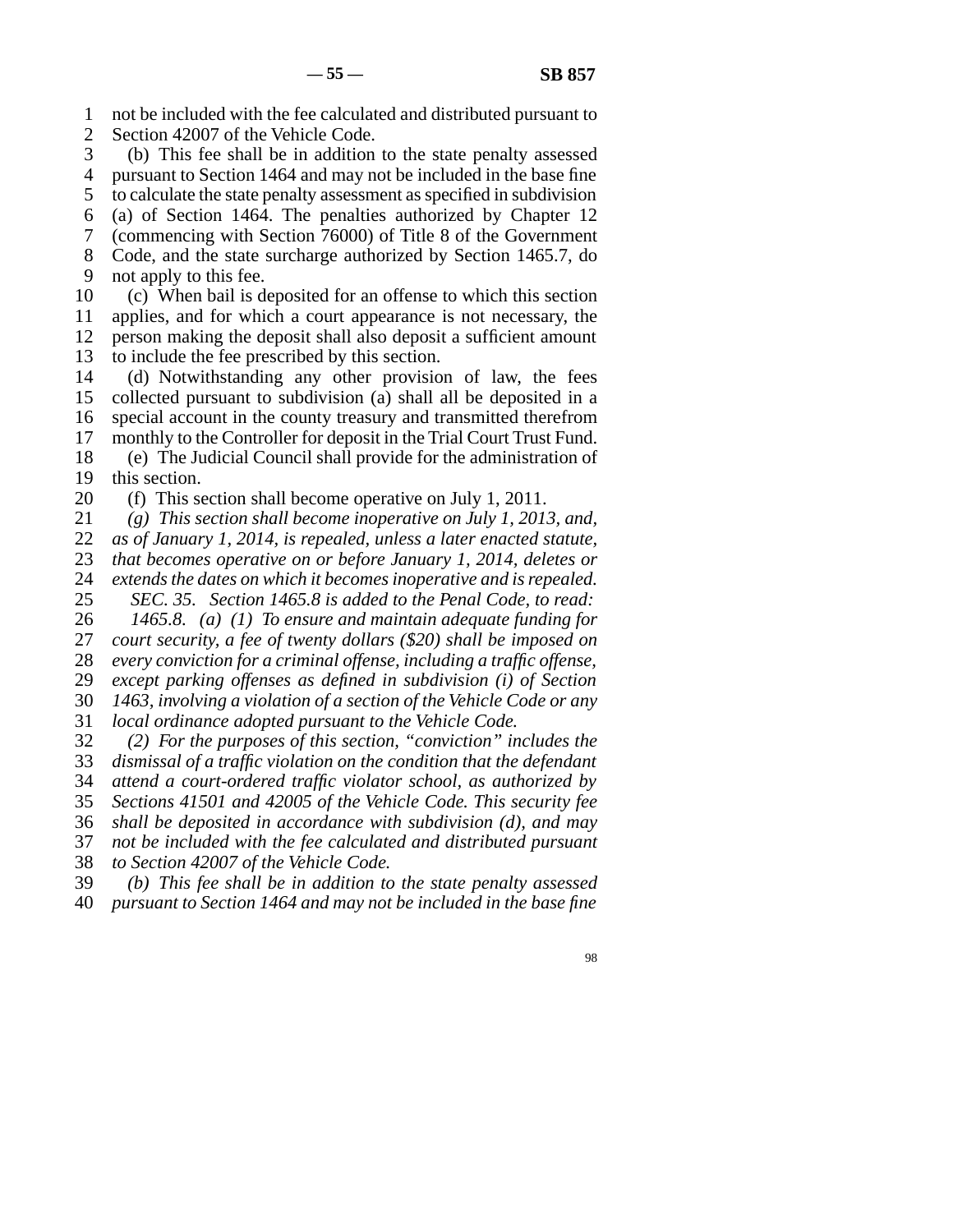1 *to calculate the state penalty assessment as specified in subdivision*

2 *(a) of Section 1464. The penalties authorized by Chapter 12*

3 *(commencing with Section 76000) of Title 8 of the Government*

4 *Code, and the state surcharge authorized by Section 1465.7, do*

5 *not apply to this fee.*

6 *(c) When bail is deposited for an offense to which this section*

7 8 *applies, and for which a court appearance is not necessary, the person making the deposit shall also deposit a sufficient amount*

9 *to include the fee prescribed by this section.*

10 11 *(d) Notwithstanding any other provision of law, the fees collected pursuant to subdivision (a) shall all be deposited in a*

12 *special account in the county treasury and transmitted therefrom*

13 *monthly to the Controller for deposit in the Trial Court Trust Fund.*

14 15 *(e) The Judicial Council shall provide for the administration of this section.*

16 *(f) This section shall become operative on July 1, 2013.*

17 18 *SEC. 36. Section 40510.5 of the Vehicle Code is amended to read:*

19 20 21 22 23 24 25 40510.5. (a) The clerk of the court may accept a payment and forfeiture of at least 25 *10* percent of the total bail amount for each infraction violation of this code prior to the date on which the defendant promised to appear, or prior to the expiration of any lawful continuance of that date, or upon receipt of information that an action has been filed and prior to the scheduled court date, if all of the following circumstances exist:

26 27 28 (1) The defendant is charged with a nonparking *an* infraction violation of this code or an infraction violation of an ordinance adopted pursuant to this code.

29 30 31 (2) The defendant submits proof of correction, when proof of correction is required to be certified by the court *mandatory* for a correctable offense.

32 (3) The offense does not require an appearance in court.

33 34 35 36 37 (4) The defendant signs a written agreement to pay and forfeit the remainder of the required bail according to an installment schedule as agreed upon with the court. The Judicial Council shall prescribe the form of the agreement for payment and forfeiture of bail in installments for infraction violations.

38 39 (b) When a clerk accepts an agreement for payment and forfeiture of bail in installments, the clerk shall continue the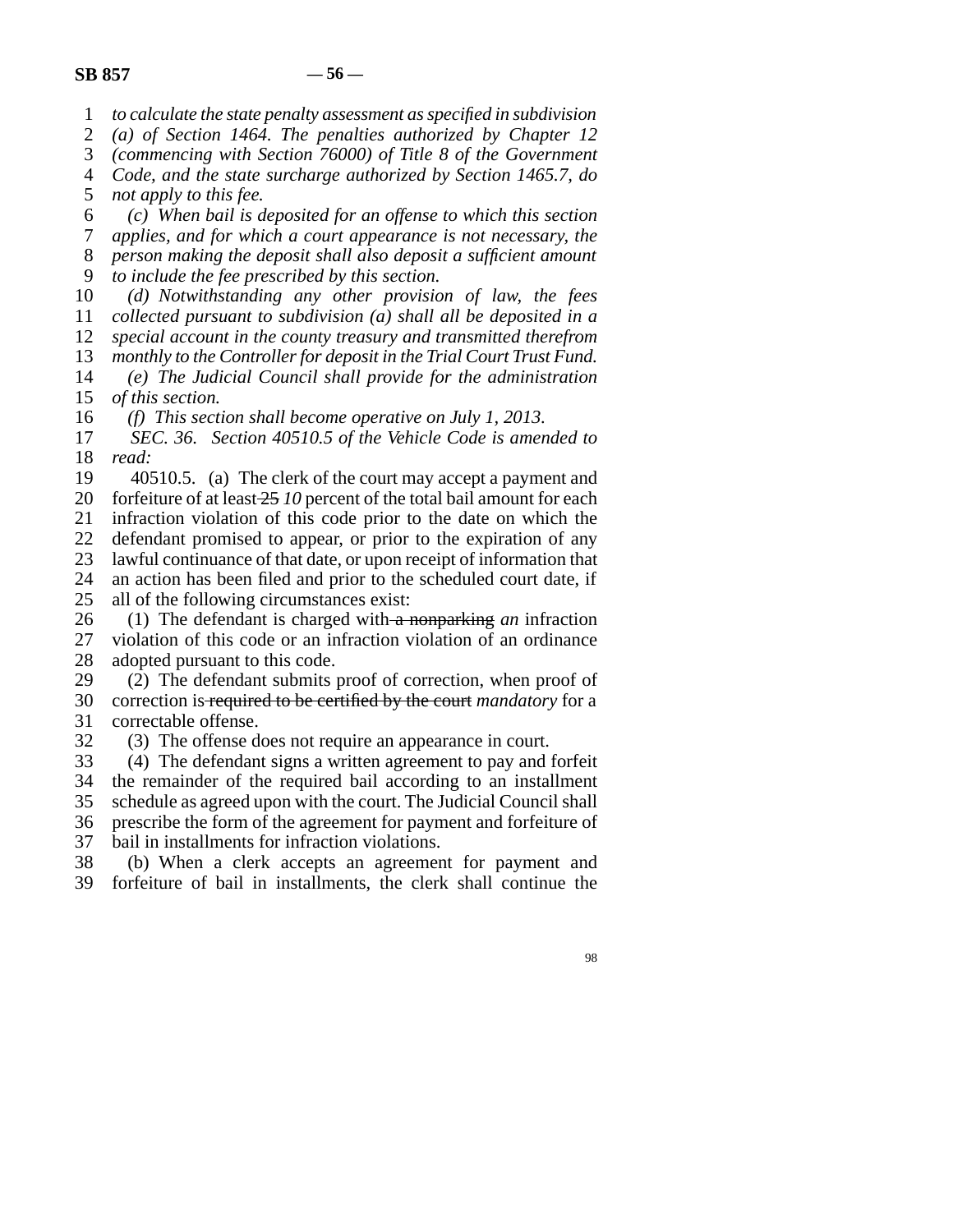1 2 appearance date of the defendant to the date to complete payment and forfeiture of bail in the agreement.

3 4 5 6 7 (c) Except for subdivisions (b) and (c) of Section 1269b and Section 1305.1, the provisions of Chapter 1 (commencing with Section 1268) of Title 10 of Part 2 of the Penal Code do not apply to an agreement to pay and forfeit bail in installments under this section.

8 9 10 11 (d) For the purposes of reporting violations of this code to the department under Section 1803, the date that the defendant signs an agreement to pay and forfeit bail in installments shall be reported as the date of conviction.

12 13 14 15 16 (e) When the defendant fails to make an installment payment according to an agreement under subdivision (a) above, the court may charge a failure to appear or pay under Section 40508 and impose a civil assessment as provided in Section 1214.1 of the Penal Code or issue an arrest warrant for a failure to appear.

17 18 19 (f) Payment of a bail amount under this section is forfeited when collected and shall be distributed by the court in the same manner as other fines, penalties, and forfeitures collected for infractions.

20 (g) The defendant shall pay to the clerk of the court or the

21 collecting agency a fee for the processing of installment accounts.

22 23 This fee shall equal the administrative and clerical costs, as determined by the board of supervisors *or by the court*, except that

24 the fee shall not exceed thirty-five dollars (\$35).

25 26 *SEC. 37. Section 42007 of the Vehicle Code is amended to read:*

27 28 29 30 31 32 33 34 35 36 37 38 42007. (a) (1) The clerk of the court shall collect a fee from every person who is ordered or permitted to attend a traffic violator school pursuant to Section 42005 or who attends any other court-supervised program of traffic safety instruction. The fee shall be in an amount equal to the total bail set forth for the eligible offense on the uniform countywide bail schedule. As used in this subdivision, "total bail" means the amount established pursuant to Section 1269b of the Penal Code in accordance with the Uniform Statewide Bail Schedule adopted by the Judicial Council, including all assessments, surcharges, and penalty amounts. Where multiple offenses are charged in a single notice to appear, the "total bail" is the amount applicable for the greater of the qualifying offenses.

39 However, the court may determine a lesser fee under this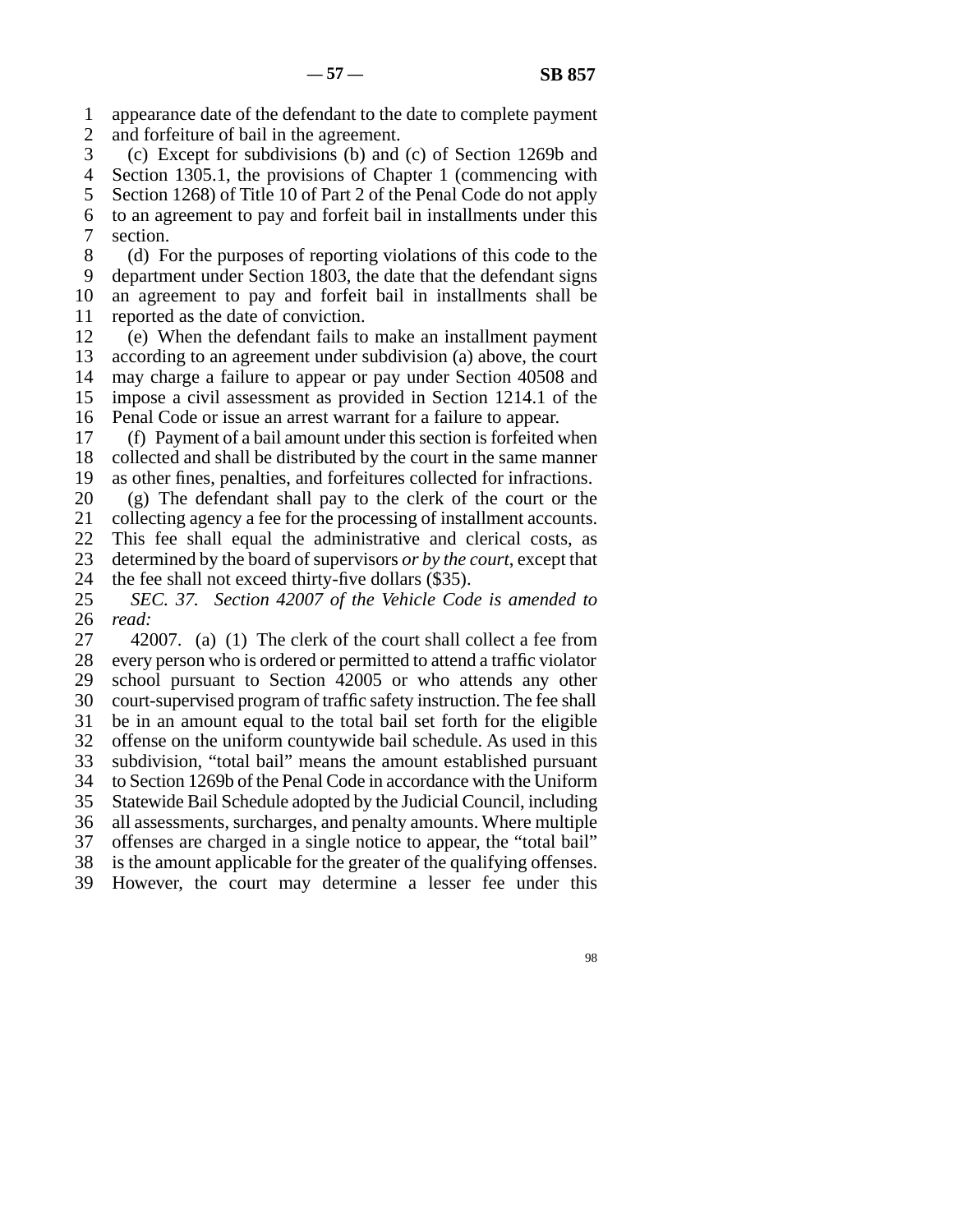1 2 subdivision upon a showing that the defendant is unable to pay the full amount.

3 4 The fee shall not include the cost, or any part thereof, of traffic safety instruction offered by the school or other program.

5 6 7 8 9 10 11 12 13 14 15 16 17 18 19 20 (2) The clerk may accept from a defendant who is ordered or permitted to attend traffic violator school a payment of at least  $\frac{25}{3}$ *10* percent of the fee required by paragraph (1) upon filing a written agreement by the defendant to pay the remainder of the fee according to an installment payment schedule of no more than 90 days as agreed upon with the court. The Judicial Council shall prescribe the form of the agreement for payment of the fee in installments. When the defendant signs the Judicial Council form for payment of the fee in installments, the court shall continue the case to the date in the agreement to complete payment of the fee and submit the certificate of completion of traffic violator school to the court. The clerk shall collect a fee of up to thirty-five dollars (\$35) to cover the cost of *administrative and clerical costs for* processing an installment payment of the traffic violator school fee under this paragraph. (3) When a defendant fails to make an installment payment of

21 22 23 24 25 26 27 28 29 30 the fee according to an installment agreement, the court may convert the fee to bail, declare it forfeited, and report the forfeiture as a conviction under Section 1803. The court may also charge a failure to pay under Section 40508 and impose a civil assessment as provided in Section 1214.1 of the Penal Code or issue an arrest warrant for a failure to pay. *For the purposes of reporting a conviction under this subdivision to the department under Section 1803, the date that the court declares the bail forfeited shall be reported as the date of conviction.* (b) Revenues derived from the fee collected under this section

31 32 33 shall be deposited in accordance with Section 68084 of the Government Code in the general fund of the county and, as may be applicable, distributed as follows:

34 (1) In any county in which a fund is established pursuant to

35 36 37 Section 76100 or 76101 of the Government Code, the sum of one dollar (\$1) for each fund so established shall be deposited with the county treasurer and placed in that fund.

38 (2) In any county that has established a Maddy Emergency

39 Medical Services Fund pursuant to Section 1797.98a of the Health

40 and Safety Code, an amount equal to the sum of each two dollars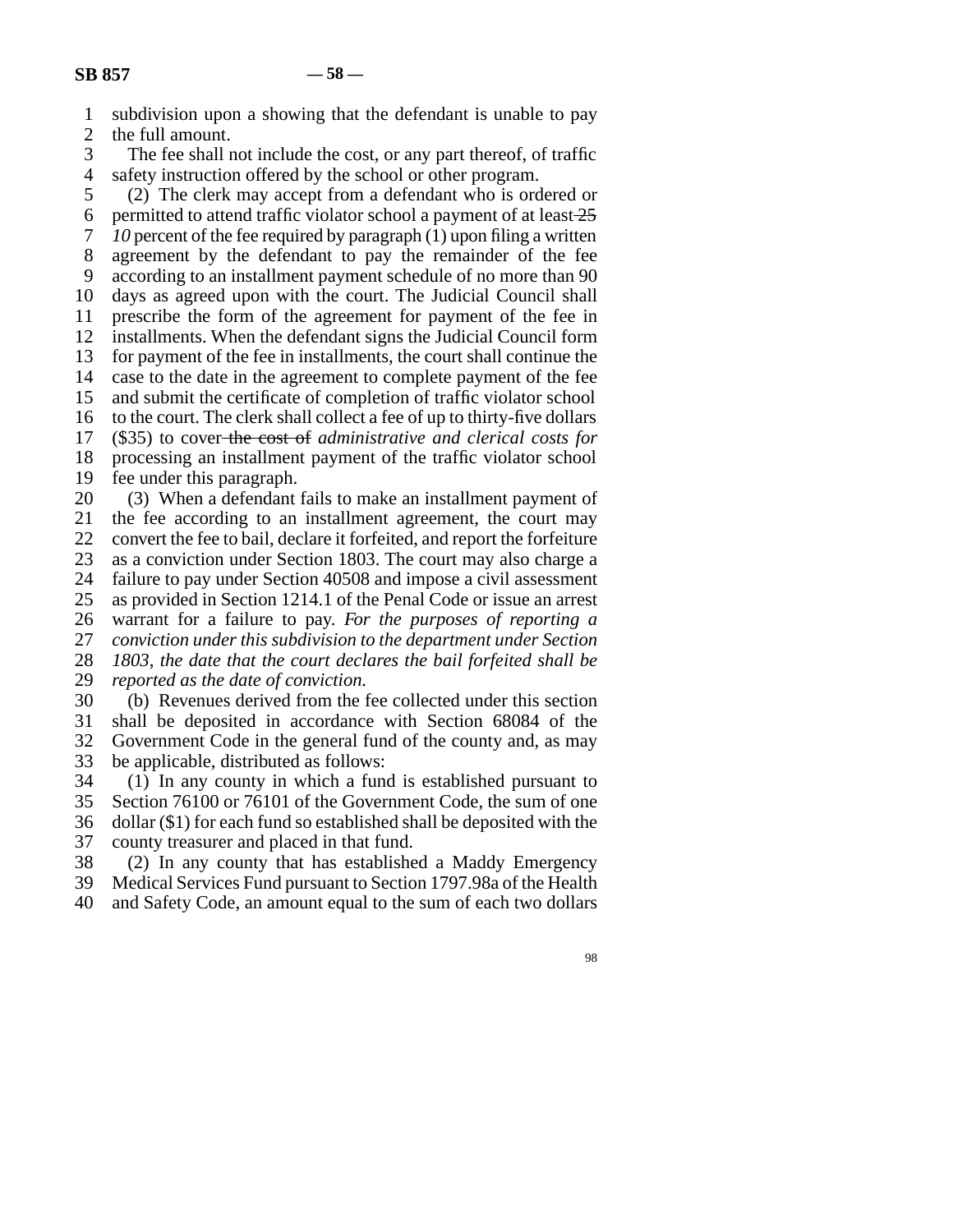1 2 3 4 5 6 7 8 9 (\$2) for every seven dollars (\$7) that would have been collected pursuant to Section 76000 of the Government Code and, commencing January 1, 2009, an amount equal to the sum of each two dollars (\$2) for every ten dollars (\$10) that would have been collected pursuant to Section 76000.5 of the Government Code with respect to those counties to which that section is applicable shall be deposited in that fund. Nothing in the act that added this paragraph shall be interpreted in a manner that would result in either of the following:

10 11 12 (A) The utilization of penalty assessment funds that had been set aside, on or before January 1, 2000, to finance debt service on a capital facility that existed before January 1, 2000.

13 14 15 16 17 (B) The reduction of the availability of penalty assessment revenues that had been pledged, on or before January 1, 2000, as a means of financing a facility which was approved by a county board of supervisors, but on January 1, 2000, is not under construction.

18 19 20 (3) The amount of the fee that is attributable to Section 70372 of the Government Code shall be transferred pursuant to subdivision (f) of that section.

21 22 23 24 25 (c) For fees resulting from city arrests, an amount equal to the amount of base fines that would have been deposited in the treasury of the appropriate city pursuant to paragraph (3) of subdivision (b) of Section 1463.001 of the Penal Code shall be deposited in the treasury of the appropriate city.

26 27 28 29 (d) As used in this section, "court-supervised program" includes, but is not limited to, any program of traffic safety instruction the successful completion of which is accepted by the court in lieu of adjudicating a violation of this code.

30 31 32 33 (e) The clerk of the court, in a county that offers traffic school shall include in any courtesy notice mailed to a defendant for an offense that qualifies for traffic school attendance the following statement:

34

35 36 37 NOTICE: If you are eligible and decide not to attend traffic school your automobile insurance may be adversely affected.

38 39 40 (f) Notwithstanding any other provision of law, a county that has established a Maddy Emergency Medical Services Fund pursuant to Section 1797.98a of the Health and Safety Code shall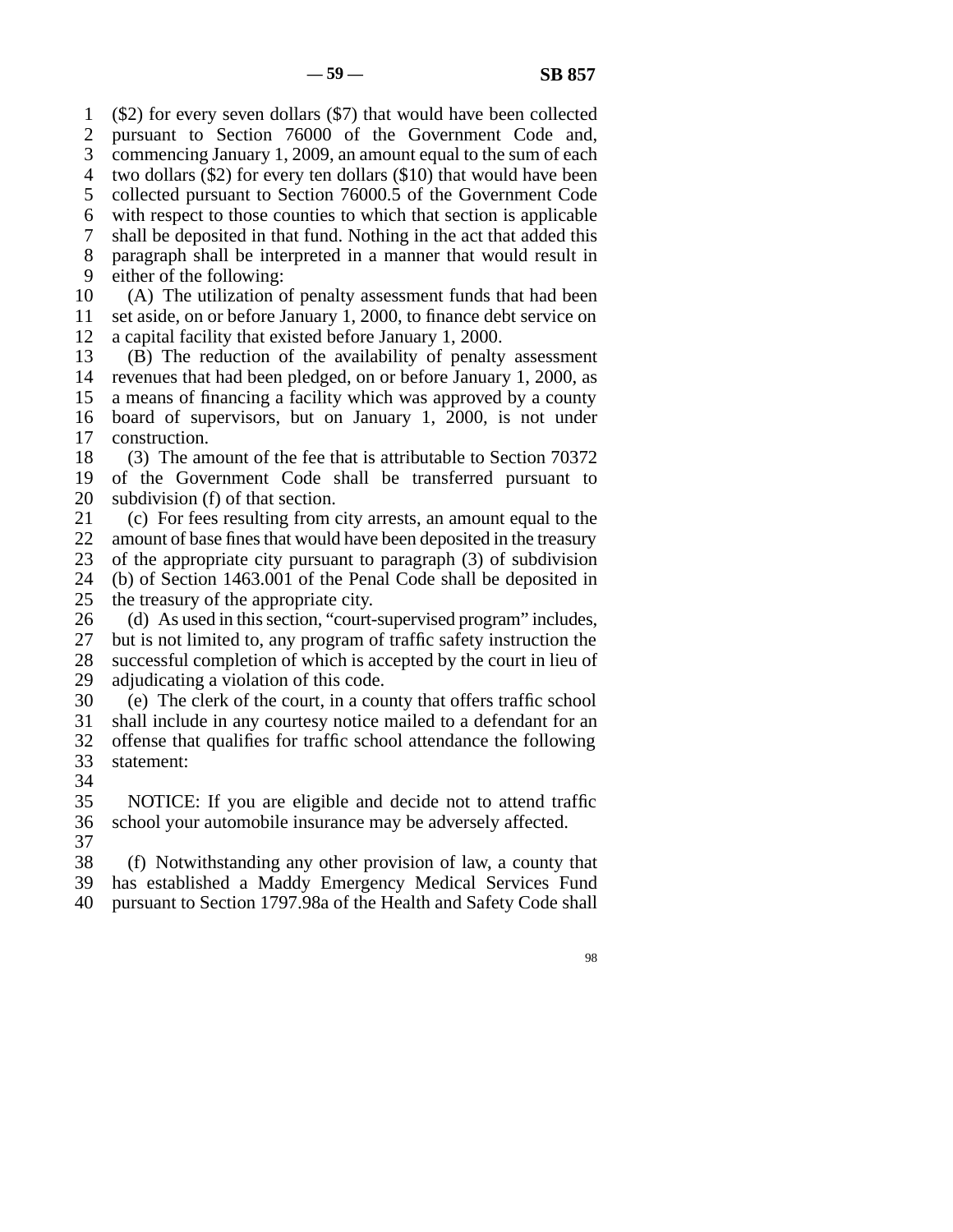1 not be held liable for having deposited into the fund, prior to

2 January 1, 2009, an amount equal to two dollars (\$2) for every ten

3 dollars (\$10) that would have been collected pursuant to Section

4 5 76000.5 of the Government Code from revenues derived from traffic violator school fees collected pursuant to this section.

6 7 *SEC. 38. Section 42008.7 is added to the Vehicle Code, to read:*

8 9 10 11 *42008.7. (a) The State of California continues to face a fiscal and economic crisis affecting the state budget and the overall state economy. In light of this crisis, a one-time infraction amnesty program would do the following:*

12 13 14 *(1) Provide relief to individuals who have found themselves in violation of a court-ordered obligation because they are financially unable to pay traffic bail or fines.*

15 16 *(2) Provide increased revenue at a time when revenue is scarce by encouraging payment of old fines that have remained unpaid.*

17 18 *(3) Allow courts and counties to resolve older delinquent cases and focus limited resources on collecting on more recent cases.*

19 *(b) A one-time amnesty program for fines and bail meeting the*

20 *eligibility requirements set forth in subdivision (d) shall be*

21 22 *established in each county. Unless agreed otherwise by the court and the county in writing, the government entities that are*

23 *responsible for the collection of delinquent court-ordered debt*

24 *shall be responsible for implementation of the amnesty program*

25 *as to that debt, maintaining the same division of responsibility in*

26 *place with respect to the collection of court-ordered debt under*

27 *subdivision (b) of Section 1463.010 of the Penal Code.*

28 *(c) As used in this section, the term "fine" or "bail" refers to*

29 30 *the total amounts due in connection with a specific violation, which include, but are not limited to, the following:*

31 32 *(1) Base fine or bail, as established by court order, by statute, or by the court's bail schedule.*

33 *(2) Penalty assessments imposed pursuant to Section 1464 of*

34 *the Penal Code and Sections 76000, 70372, 76104.6, 76104.7, and*

35 *76000.5 of the Government Code.*

36 37 *(3) Civil assessment imposed pursuant to Section 1214.1 of the Penal Code.*

38 39 *(4) State surcharge imposed pursuant to Section 1465.7 of the Penal Code.*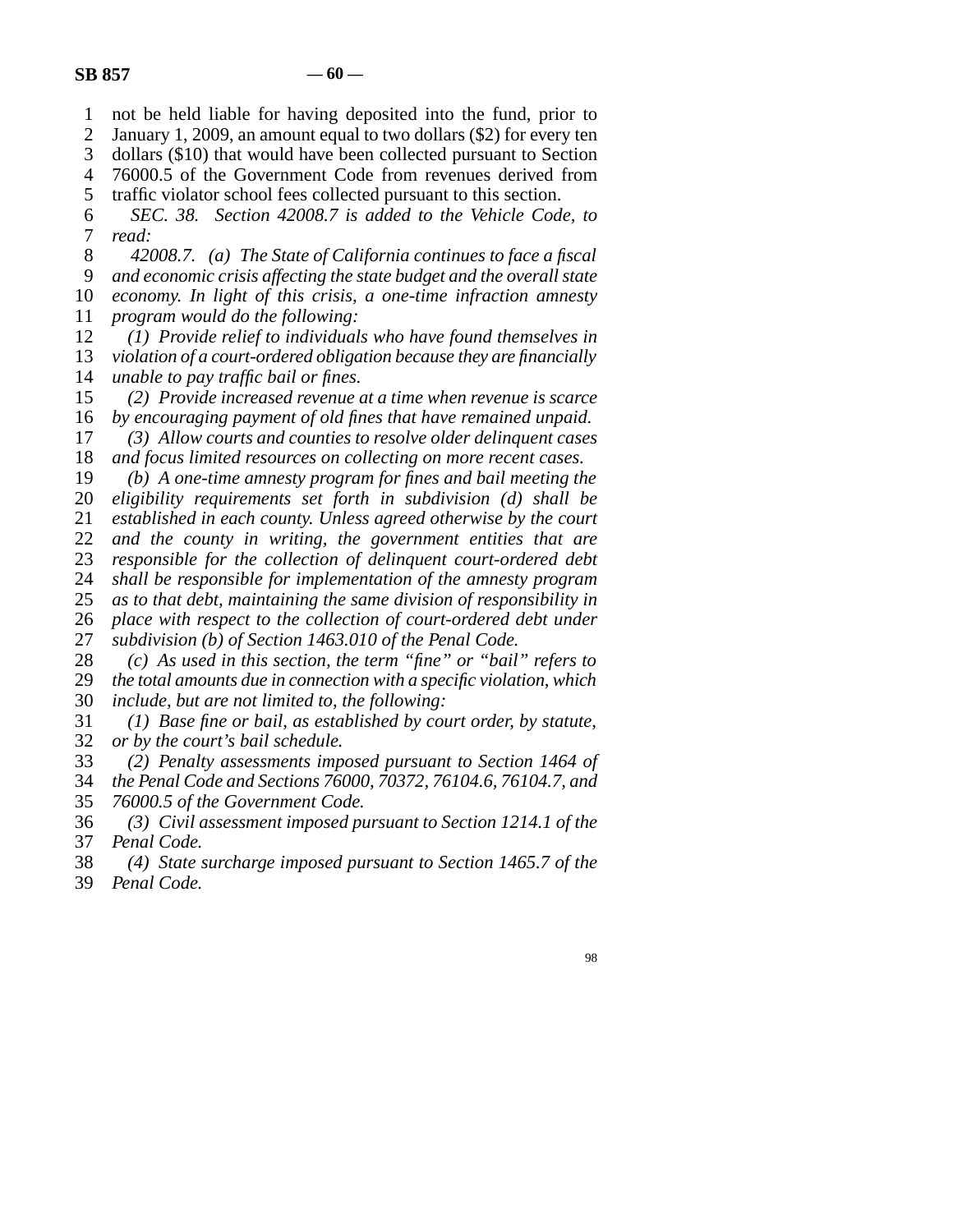1 2 *(5) Court security fee imposed pursuant to Section 1465.8 of the Penal Code.*

3 4 *(d) Violations are only eligible for amnesty if all of the following requirements are met:*

5 6 7 *(1) The violation is an infraction violation filed with the court. (2) The due date for payment of the fine or bail was on or before January 1, 2009.*

8 9 *(3) The defendant does not owe victim restitution on any case within the county.*

10 11 *(4) There are no outstanding misdemeanor or felony warrants for the defendant within the county.*

12 13 14 15 16 17 18 19 *(e) Each amnesty program shall accept, in full satisfaction of any eligible fine or bail, 50 percent of the fine or bail amount, as defined in subdivision (c) of this section. Payment of a fine or bail under an amnesty program implemented pursuant to this section shall be accepted beginning January 1, 2012, and ending June 30, 2012. The Judicial Council shall adopt guidelines for the amnesty program no later than November 1, 2011, and each program shall be conducted in accordance with Judicial Council guidelines.*

20 21 *(f) No criminal action shall be brought against a person for a delinquent fine or bail paid under the amnesty program.*

22 23 24 25 26 27 28 29 30 31 32 33 34 *(g) The total amount of funds collected under the amnesty program shall as soon as practical after receipt thereof be deposited in the county treasury or the account established under Section 77009 of the Government Code. Any unreimbursed costs of operating the amnesty program, excluding capital expenditures, may be deducted from the revenues collected under the amnesty program by the court or the county that incurred the expense of operating the program. Notwithstanding Section 1203.1d of the Penal Code, the remaining revenues collected under the amnesty program shall be distributed on a pro rata basis in the same manner as a partial payment distributed pursuant to Section 1462.5 of the Penal Code. (h) Each court or county implementing an amnesty program*

35 *shall file, not later than September 30, 2012, a written report with*

36 *the Judicial Council, on a form approved by the Judicial Council.*

37 38 *The report shall include information about the number of cases*

39 *resolved, the amount of money collected, and the operating costs of the amnesty program. Notwithstanding Section 10231.5 of the*

40 *Government Code, on or before December 31, 2012, the Judicial*